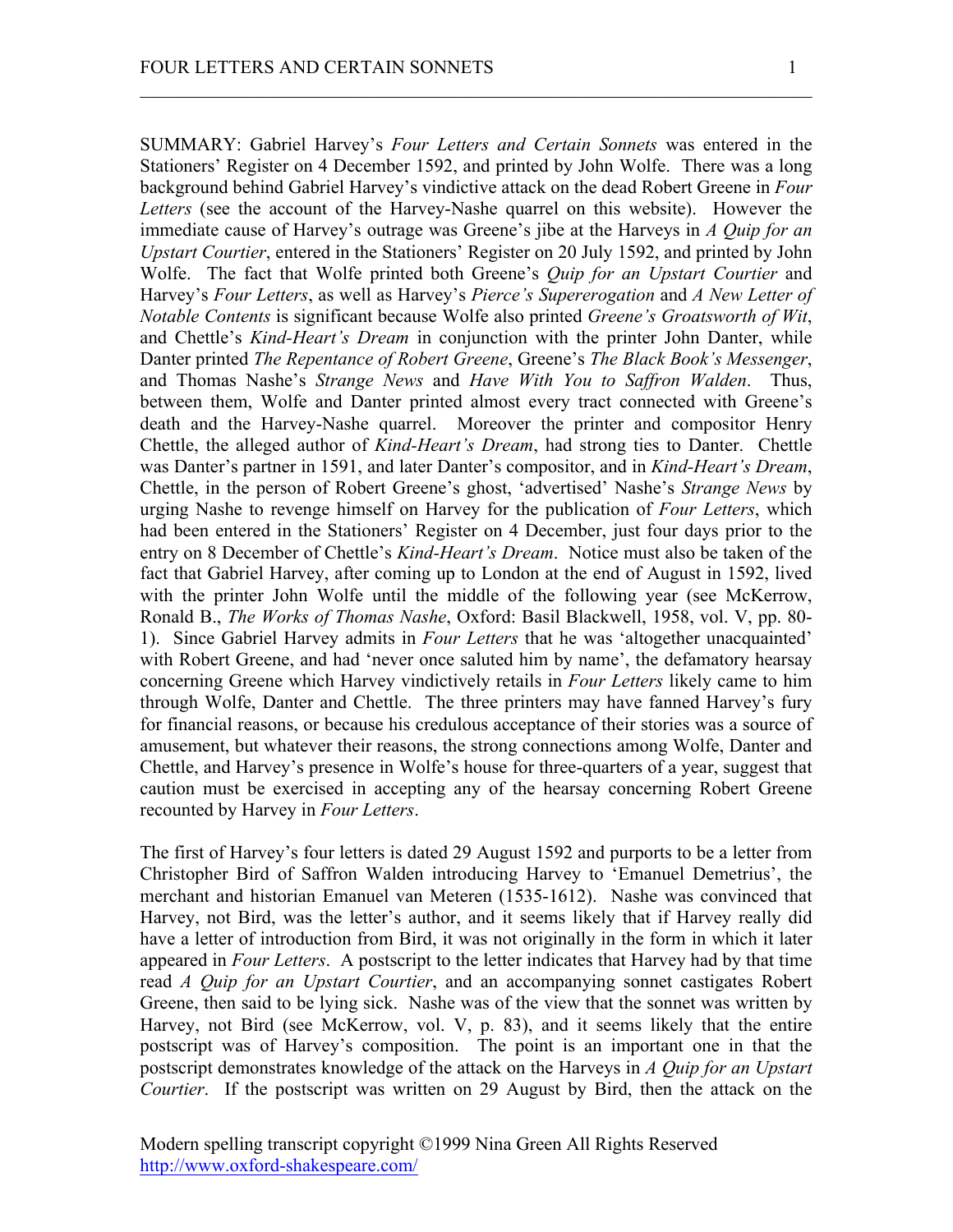Harveys in *A Quip* was known in Saffron Walden by that date. However if Harvey added the postscript, as well as the sonnet, to the printed version of Bird's original letter of introduction, which seems very likely, then Harvey came up to London ignorant of the attack on his family in *A Quip,* and thus did not come to London for the purpose of suing Greene, or even of making inquiries concerning Greene, and it was only after arriving in London and becoming aware of the attack on his family in *A Quip* that Harvey made inquiries about Greene, was told he was alive, but lying dangerously ill, and a few days later was 'certified' that Greene was dead. In that connection it is also significant that all the four letters were written before *Groatsworth* was entered in the Stationers' Register. The four letters in Harvey's *Four Letters* are dated 29 August, 5 September, 8-9 September and 11-12 September, while Harvey's introductory epistle to the volume is dated 16 September. It is thus evident that when he wrote *Four Letters* Harvey had not read *Groatsworth*, which was not entered in the Stationers' Register until 20 September 1592 (see McKerrow, v.4, p.87). It is thus clear that Harvey was the first to announce Greene's death in print, and the first to blacken Greene's reputation with his 'butterfly pamphlet' (see below) published, according to McKerrow, on September 8 (see v.4, pp.77-8) .

 $\mathcal{L}_\text{max}$  , and the contribution of the contribution of the contribution of the contribution of the contribution of the contribution of the contribution of the contribution of the contribution of the contribution of t

The second letter, addressed by Harvey to Christopher Bird, is dated 5 September 1592, two days after Greene's death on 3 September. However if Harvey really did write the entire letter on 5 September, it must have taken two days for the news of Greene's death to reach him because in the first part of the letter Harvey still envisages Greene as alive, and not only alive, but likely to recover from his illness and again attack Harvey in print. Should this occur, Harvey threatens that he himself will publish his own 'poor letter' if Titius (Greene) continue to 'upbraid' Caius (Harvey) 'with everything and nothing'. But while Harvey was in the midst of writing to Bird, and obviously fearful of 'a new civil war' if Greene recovered, news reached him of Greene's death. This news obviously caught Harvey very much by surprise because he writes: 'While I was thus, or to like effect, resolving with myself, and discoursing with some special friends, not only writing unto you, I was suddenly certified that the king of the paper stage (so the gentleman termed Greene) had played his last part, and was gone to Tarleton'. Suddenly freed by news of Greene's death from apprehension about what might Greene might do to him if he were to publish his letter, Harvey let his pen run free for the next several pages repeating to his correspondent, Christopher Bird, every derogatory thing concerning Greene which 'they say' or 'one' or 'another' says, or about which Harvey had been 'credibly informed', all of it admitted hearsay.

When Harvey's comments concerning the dead Robert Greene in this second letter are read objectively, it is clear that he was surrounded by a number of informants who were egging him on and encouraging him to write vituperatively against Greene by feeding him with 'information'. It has been considered by some modern commentators, including Jenkins, that Harvey's statements concerning Greene's character and the manner of his death are reliable because Harvey mentions that Greene's 'hostess', a Mistress Isam, showed him Greene's bond for £10 to her husband with a letter to Greene's wife written beneath the terms of the bond. However there are glaring inconsistencies in Harvey's story which suggest that he was deliberately misled by Mistress Isam. In the first place,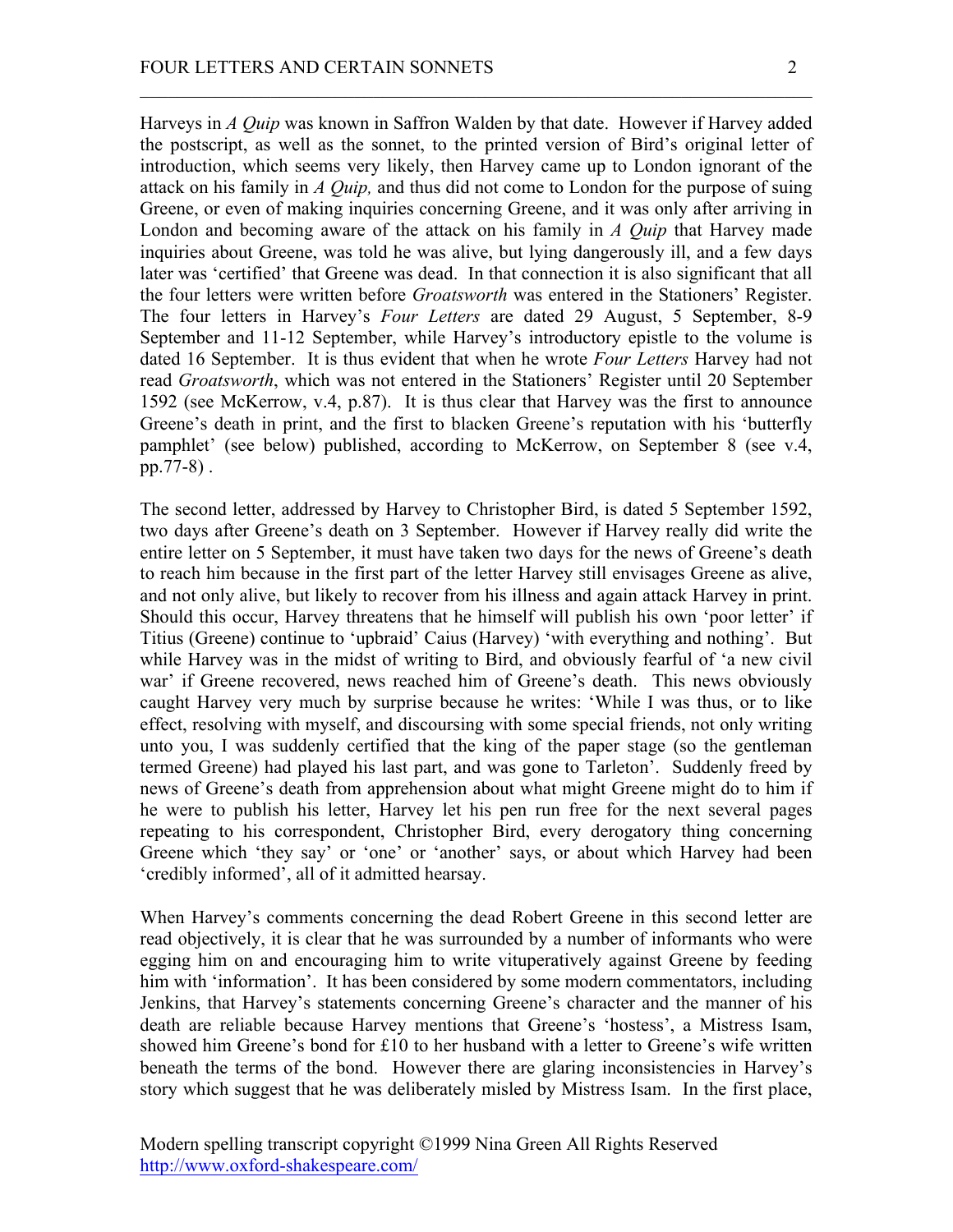there is no indication that Harvey ever went to the poor shoemaker or cordwainer or journeyman's house at which Greene was allegedly lying ill, either before or after Greene's death. Secondly, Harvey says at the beginning of this second letter that the poor shoemaker's house was near Dowgate, and later in the letter claims that he learned from Mistress Isam that Robert Greene was buried 'in the new churchyard near Bedlam'. Since Dowgate and the old Bethlehem hospital near Bishopsgate were at opposite ends of London, it is improbable that Greene was really buried at Bedlam, and this story, which was fed to Harvey by Mistress Isam, seems designed simply to blacken Greene's name by associating it with the notorious reputation of Bedlam. It is noteworthy that there is considerable confusion concerning Mistress Isam's identity in Harvey's letter. On the one hand, she seems by implication to be the poor shoemaker's wife, but Harvey never specifically names the shoemaker or his wife, and it is highly improbable that a poor shoemaker would have had  $£10$ , a very large sum in those days, to lend Robert Greene. Moreover Harvey calls Mistress Isam Greene's 'hostess', which implies that, like Shakespeare's Mistress Quickly, she ran an inn, a public place of lodging and entertainment. This inference is supported by other details, such as the claim that Greene would 'beg a penny pot of malmsey'. It also seems clear from Harvey's comments that Mistress Isam deliberately sought Harvey out to impart information to him concerning Greene's death, and one can only wonder at this circumstance as it is inconceivable that Mistress Isam, who according to Harvey's own testimony adored Robert Greene and crowned him with laurel after his death, would seek out Harvey, Greene's avowed enemy, to impart to him every discreditable thing she could think of regarding Greene's manner of life and his death. It is also noteworthy that Harvey gives no indication that he ever met the man to whom Greene allegedly had given the bond for £10, so the only authority for the authenticity of this bond and for the alleged one-line letter to Greene's wife written at the bottom of it, is Mistress Isam, and in fact the idea that Greene would have been able to borrow £10, a very large sum at the time, from anyone if Greene was as impoverished as Harvey's informants made him out to be is preposterous. Moreover, a variant of the letter to Greene's wife given by Harvey in *Four Letters* is printed at the end of *The Repentance of Robert Greene*. The authenticity of this variant is vouched for by an anonymous individual who purports to have been an eye-witness to Greene's last hours, a claim which is directly contradicted by Harvey's statement that no-one visited Greene in his last illness apart from two women, Greene's mistress and Mistress Appleby. Moreover this anonymous individual states that he saw Greene take a sheet of paper and write the letter to his wife, a circumstance which is at variance with Harvey's statement that the letter was written at the bottom of Greene's bond for £10, a type of legal document which Harvey, a lawyer, would clearly have recognized. The letter printed at the end of *The Repentance of Robert Greene* makes no mention whatever of Greene's bond, but merely mentions a debt of £10 owed by Greene to the letter's 'bearer', also referred to as 'my host', a term which again suggests a public place of lodging and entertainment rather than the shoemaker's house in Dowgate. Since the bond and the letter written beneath it were apparently shown to Harvey by Mistress Isam in the printer John Wolfe's house, where Harvey was living at the time, and since Harvey's *Four Letters* was printed by Wolfe while *The Repentance of Robert Greene* was printed by John Danter, with whom Wolfe printed *Greene's Groatsworth of Wit*, there should be no difference at all between the two printed copies of the letter to Greene's wife allegedly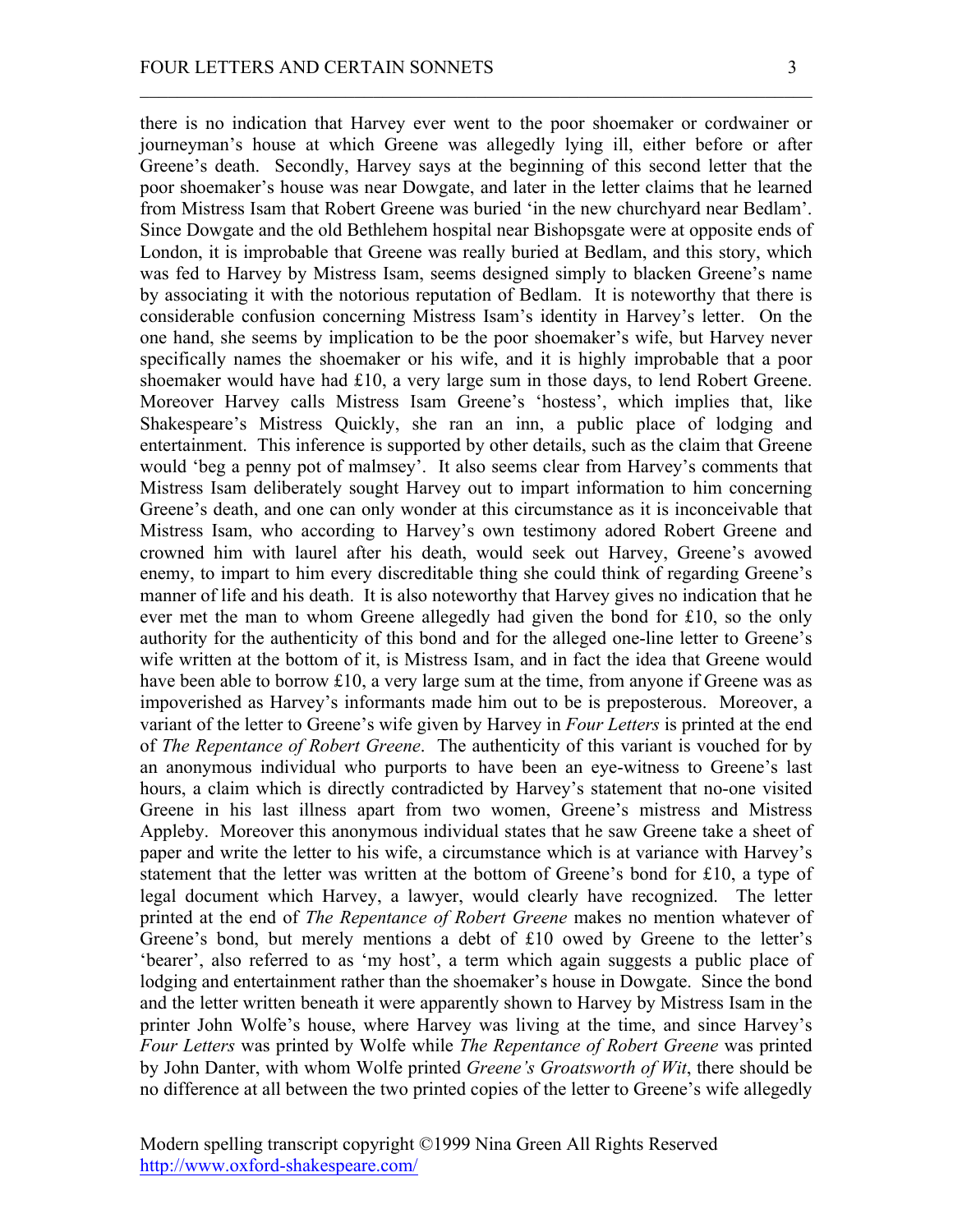written beneath the terms of Greene's bond for £10. Since the two versions of the letter do differ significantly, and are irreconcilable, it seems clear that some sort of deception is responsible either for Harvey's version of the letter in *Four Letters* or for the version in *The Repentance of Robert Greene*, or both, particularly since both these versions of the letter to Greene's wife are remarkably different from Greene's alleged last letter to his wife printed by Wolfe and Danter in *Groatsworth*. All these circumstances, taken together, suggest that Harvey was deliberately fed disinformation by Mistress Isam, and that nothing Harvey says concerning Greene's life or the manner of his death and burial can be relied upon.

 $\mathcal{L}_\text{max}$  , and the contribution of the contribution of the contribution of the contribution of the contribution of the contribution of the contribution of the contribution of the contribution of the contribution of t

It would appear that Harvey's letter to Bird dated 5 September, replete with this disinformation concerning Robert Greene, was published immediately as a separate pamphlet although the augmented *Four Letters* itself was not entered in the Stationers' Register until 4 December. The evidence for McKerrow's conclusion that this second letter was published immediately is that in *Strange News* Nashe speaks of Harvey's 'short pamphlet of six leaves' to which Harvey later added 'eight sheets more', and in *Have With You to Saffron Walden* Nashe similarly speaks of Harvey's 'first butterfly pamphlet against Greene' (see McKerrow, vol. IV, p.153, vol. V, pp.81-2). No copy of this short pamphlet/ butterfly pamphlet of 'six leaves', which appears to have consisted solely of this second letter of Harvey's to Christopher Bird dated 5 September 1592, survives (but see McKerrow, vol. V, p.18). However McKerrow's conclusion that it was published near the beginning of September makes it clear that the first printed notice of Greene's death came, not from *Groatsworth*, but from Gabriel Harvey's 'first butterfly pamphlet' of 'six leaves', and that Wolfe and Danter capitalized on Harvey's 'first butterfly pamphlet' by issuing *Groatsworth* towards the end of September.

Harvey's third letter, dated 8 and 9 September, contains Harvey's excuses for the injudicious publication in 1580 of his correspondence with Edmund Spenser in *Three Proper and Witty Familiar Letters,* and the difficulties his allusion in *Three Letters* to his 'old controller' at Cambridge, the 'old fox' Dr. Andrew Perne, had involved him in in 1580 with Sir James Croft, Controller of the Household, who took the allusion as a disparaging reference to himself, and for which, in *A Quip for an Upstart Courtier*, Greene claimed Harvey had been 'orderly clapped in the Fleet' prison. This third letter also blames John Lyly for incensing Edward de Vere,  $17<sup>th</sup>$  Earl of Oxford, against Harvey with respect to the English hexameter verses entitled 'Speculum Tuscanismi' in *Three Letters*. Harvey's third letter of 8 and 9 September continues with an attack on Thomas Nashe's *Pierce Penilesse*, which had been entered in the Stationers' Register on 8 August 1592. As McKerrow says, the publication of *Pierce Pennilesse,* which contains a lengthy attack on Gabriel Harvey's brother Richard, seems to have caught Harvey by surprise, since Harvey's brief mention of Nashe in his second letter of 5 September 1592 had been couched in mild terms which appear confusing in light of Harvey's scornful attack on Nashe in his third letter. The explanation would appear to be that since Harvey had already published his second letter as a butterfly pamphlet near the beginning of September, he could not revise this second letter when he republished it as part of *Four Letters* near the beginning of December.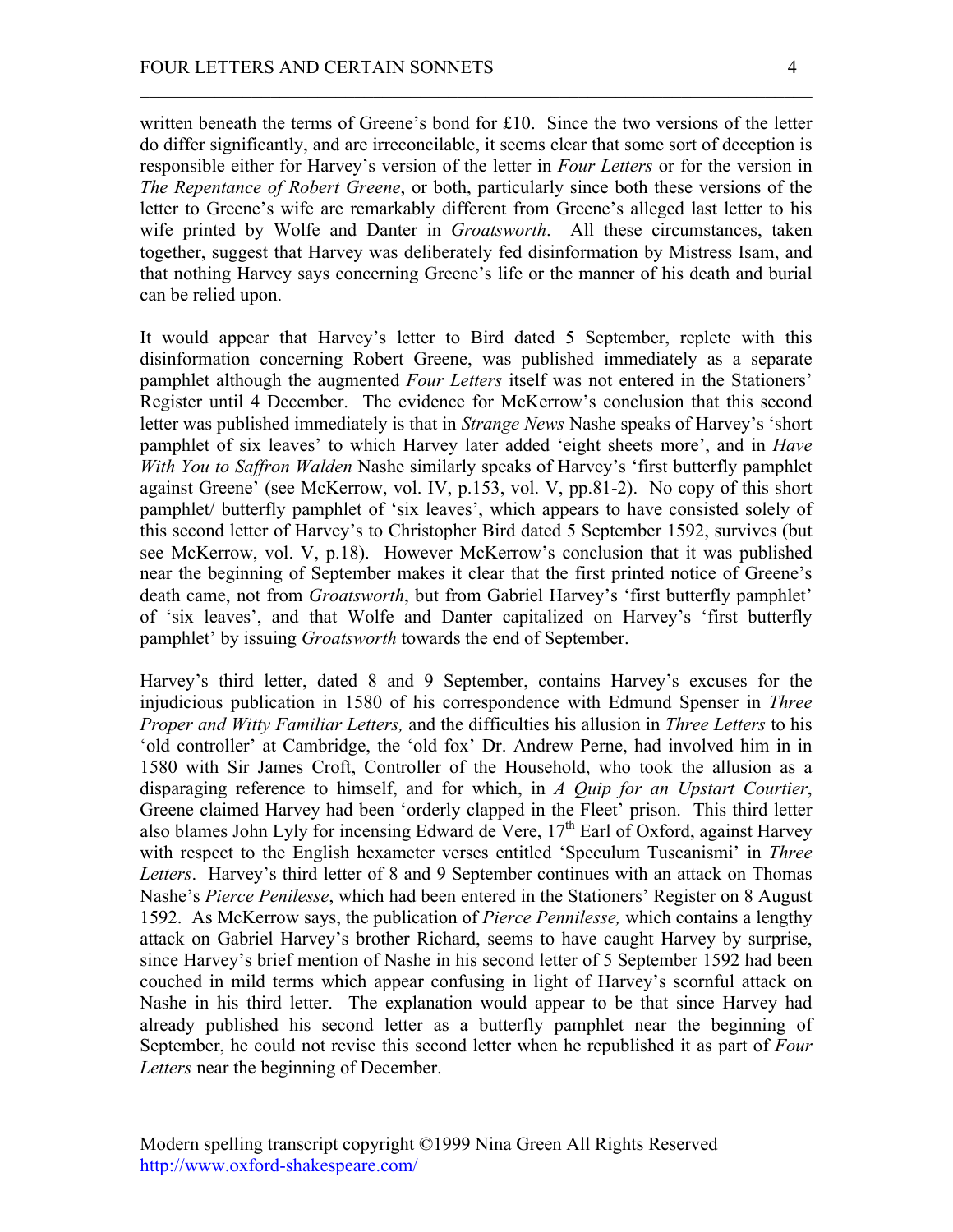Harvey's fourth letter, dated 11 and 12 September, deals more in generalities than the preceding letters, although Nashe is once more aimed at, and ends with twenty-four sonnets and some Latin verses of Harvey's, some critical of Greene, as well as a sonnet written to Harvey in 1586 by Spenser.

 $\mathcal{L}_\text{max}$  , and the contribution of the contribution of the contribution of the contribution of the contribution of the contribution of the contribution of the contribution of the contribution of the contribution of t

Harvey stated in *Four Letters* that he intended to sue Greene for the slurs against Harvey's family in *A Quip for an Upstart Courtier*:

*While I was thus, or to like effect, resolving with myself, and discoursing with some special friends, not only writing unto you, I was suddenly certified that the king of the paper stage (so the gentleman termed Greene) had played his last part, and was gone to Tarleton, whereof I protest I was nothing glad, as was expected, but unfeignedly sorry, as well because I could have wished he had taken his leave with a more charitable farewell, as also because I was deprived of that remedy in law that I intended against him in the behalf of my father, whose honest reputation I was in many duties to tender.* 

This statement should be viewed with caution. As McKerrow points out, Harvey did not come to London for the purpose of suing Greene, as the foregoing statement seems to imply. Harvey journeyed to London at the end of August 1592 on family business in connection with the estate of his brother, John Harvey, who had died in July (see McKerrow, vol. 5, p. 80), and was likely not even aware of *A Quip* until after he reached London. Moreover the letter of introduction from Christopher Bird which Harvey caused to be printed at the beginning of *Four Letters* indicates that Harvey also came to London in the hope of meeting with the noted London merchant and historian, Emanuel van Meteren:

*Master Demetrius, I earnestly commend this bearer, Master Doctor Harvey, my good friend, unto you, being a very excellent general scholar who is desirous of your acquaintance and friendship, especially for the sight of some of your antiquities & monuments, and also for some conference touching the state of foreign countries, as your leisure may conveniently serve.* 

These facts argue against Harvey's claim, made after Greene's death, that he intended a legal remedy against Greene. As a lawyer Harvey would have known that the remarks in *Quip for an Upstart Courtier* were unlikely to be actionable, and moreover he arrived in London when the law courts were idle (they would not be in session again until Michaelmas term began), and when, with the plague raging, everyone who could do so, including lawyers, had fled the city.

As the foregoing discussion of *Four Letters* indicates, Harvey appears to have been the unwitting dupe of the printers Wolfe, Danter and Chettle. As mentioned earlier, Harvey first published his second letter announcing Greene's death as a butterfly pamphlet of six leaves near the beginning of September, and the printers John Wolfe and John Danter followed this up with the publication of *Groatsworth* towards the end of September. Danter then published *The Repentance of Robert Greene* near the beginning of October. In early December, Harvey augmented his butterfly pamphlet of six leaves by adding to it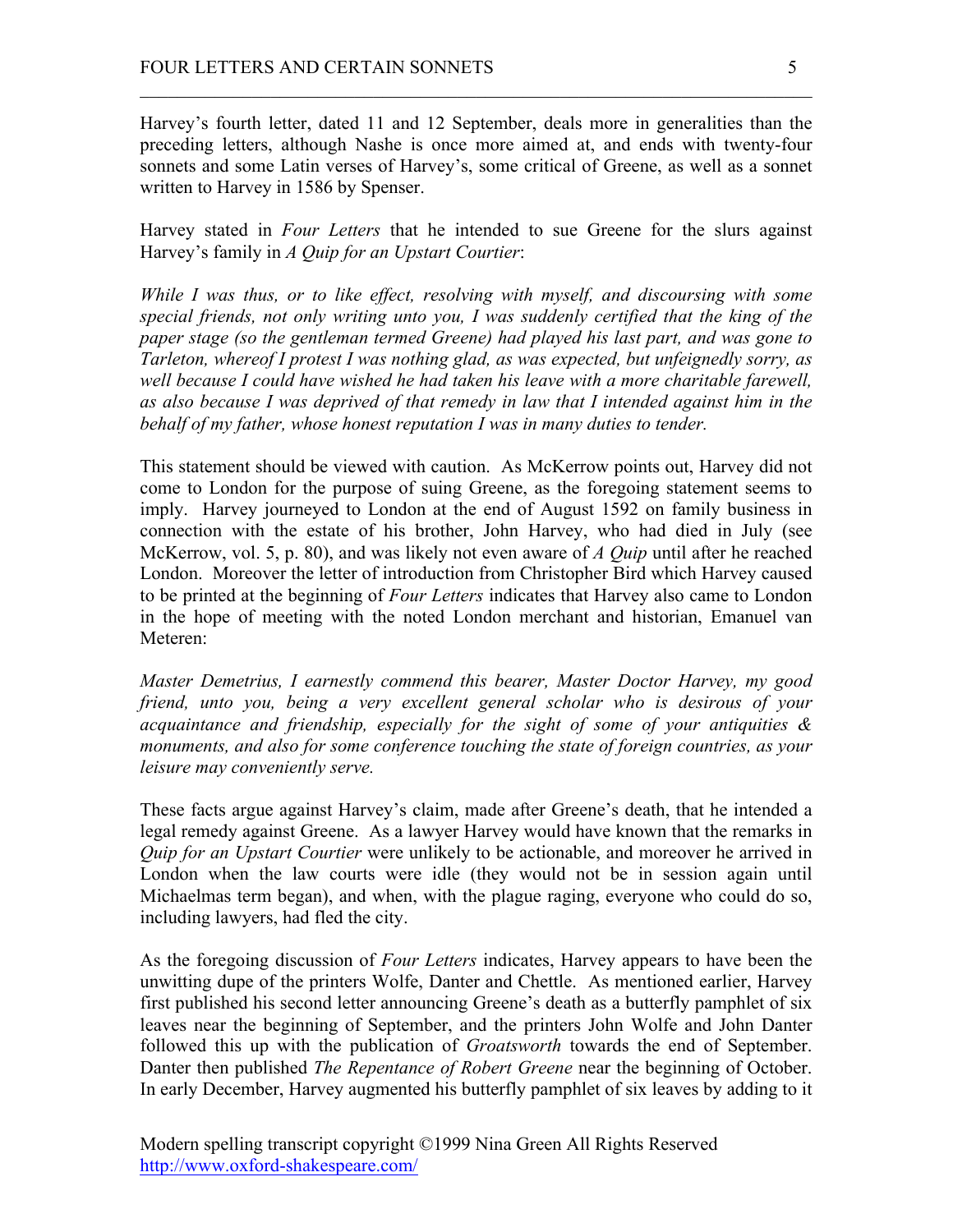the letter allegedly written by Christopher Bird introducing Harvey to the London merchant Emanuel van Meteren, and two additional letters addressed to the 'indifferent reader', and published the material as *Four Letters and Certain Sonnets*, while Wolfe and Danter simultaneously published *Kind-Heart's Dream*, allegedly written by Henry Chettle, which served as an advertisement for the sale of both Harvey's *Four Letters* and Nashe's forthcoming *Strange News*. Despite McKerrow's brilliant analysis several decades ago of the circumstances of the publication of *Four Letters*, the work has been little read because Harvey's peculiar personality, combined with the prolixity and allusiveness of his style, render him inaccessible to modern readers.

 $\mathcal{L}_\text{max}$  , and the contribution of the contribution of the contribution of the contribution of the contribution of the contribution of the contribution of the contribution of the contribution of the contribution of t

The modern spelling version of *Four Letters and Certain Sonnets* below was prepared from the edition of 1884 by Alexander B. Grosart based on the copy in the British Library.

# FOUR LETTERS AND CERTAIN SONNETS

Especially touching Robert Greene and other parties by him abused, but incidently of divers excellent persons, and some matters of note

To all courteous minds that will vouchsafe the reading

London Imprinted by John Wolfe 1592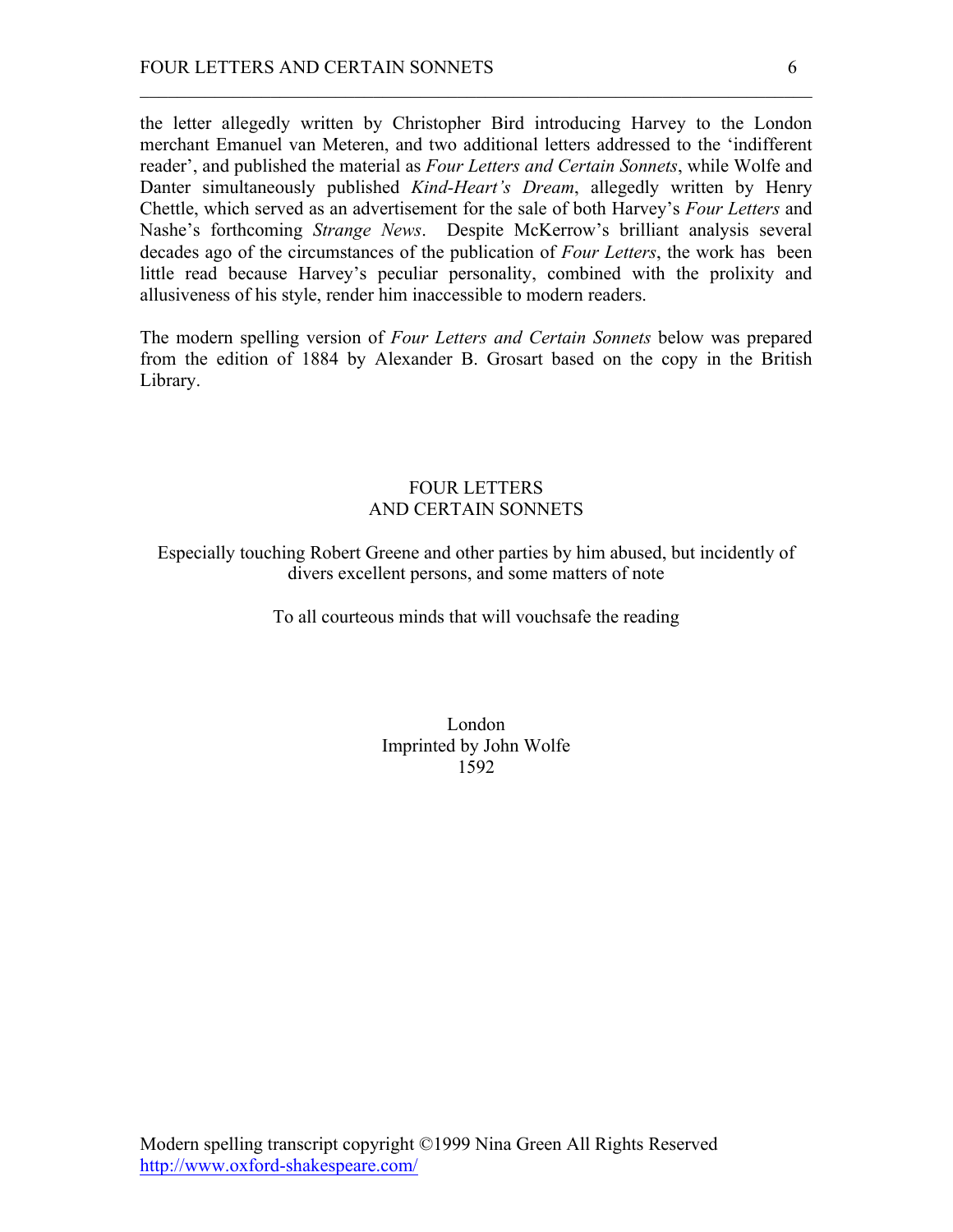May I crave pardon at this instant, as well for inditing that is unworthy to be published, as for publishing that was unworthy to be indited. I will hereafter take precise order either never to importune you more, or to solicit you for more especial cause. I was first exceeding loath to pen that is written, albeit in mine own enforced defence (for I make no difference between my dearest friends and myself), and am now much loather to divulge that is imprinted, albeit against those whose own pamphlets are readier to condemn them than my letters forward to accuse them. Vile acts would in some respects rather be concealed than recorded, as the darkness of the night better fitteth the nature of some unlucky birds than the brightness of the day, and Herostratus, in a villainous bravery, affecting a most notorious  $\&$  monstrous fame, was in the censure of the wisest judgments rather to be overwhelmed in the deepest pit of oblivion than to enjoy any relic or shadow of his own desperate glory. But Greene (although pitifully blasted, & how woefully faded?) still flourisheth in the memory of some green wits wedded to the wantonness of their own fancy and enamoured upon every newfangled toy, and Pierce Penilesse (although the devil's orator by profession, and his dam's poet by practice), in such a flush of notable good-fellows cannot possibly want many to read him, enough to excuse him, a few to commend him, some to believe him, or to credit any that tickleth the right vein and feedeth the riotous humour of their licentious vanity. To stop the beginning is no bad purpose where the end may prove pernicious or perilous. Venom is venom, and will infect; when the dragon's head spitteth poison, what mischief may lurk in the dragon's tail? If any distress be miserable, defamation is intolerable, especially to minds that would rather deserve just commendation than be any way blemished with unjust slander. They that use to speak well of other, and endeavour to do well themselves (the defects of disability are not to be imputed to endeavour), would be sorry to hear amiss without cause of complaint or suspicion, and he that like a Lacedaemonian or Roman accounteth infamy worse than death would be loath to improve his courage or to employ his patience in digesting the pestilent bane of his life. That is done cannot *de facto* be undone, but I appeal to wisdom, how discreetly, and to justice, how deservedly, it is done, and request the one to do us reason in shame of impudency, and beseech the other to do us right in reproach of calumny. It was my intention so to demean myself in the whole, and so to temper my style in every part, that I might neither seem blinded with affection, nor enraged with passion, nor partial to friend, nor prejudicial to enemy, nor injurious to the worst, nor offensive to any, but mildly  $\&$  calmly show how discredit reboundeth upon the authors as dust flieth back into the wag's eyes that will needs be puffing it up. Which, if I have altogether attained without the least oversight of distempered phrase, I am the gladder; if failed in some few incident terms (what tongue or pen may not slip in heat of discourse?), I hope a little will not greatly break the square, either of my good meaning with humanity, or of your good acceptation with indifferency. Favour is a courteous reader & a gracious patron, and no man loveth favour where it is to be loved, or honoureth it where it is to be honoured, more affectionately than I, yet here I neither desire favour toward lovingest friend, nor wish disfavour toward spitefullest foe, but only request reason toward both, and so briefly recommend both to your foresaid indifferency, as to an equal balance of upright judgment. London, this 16th of September.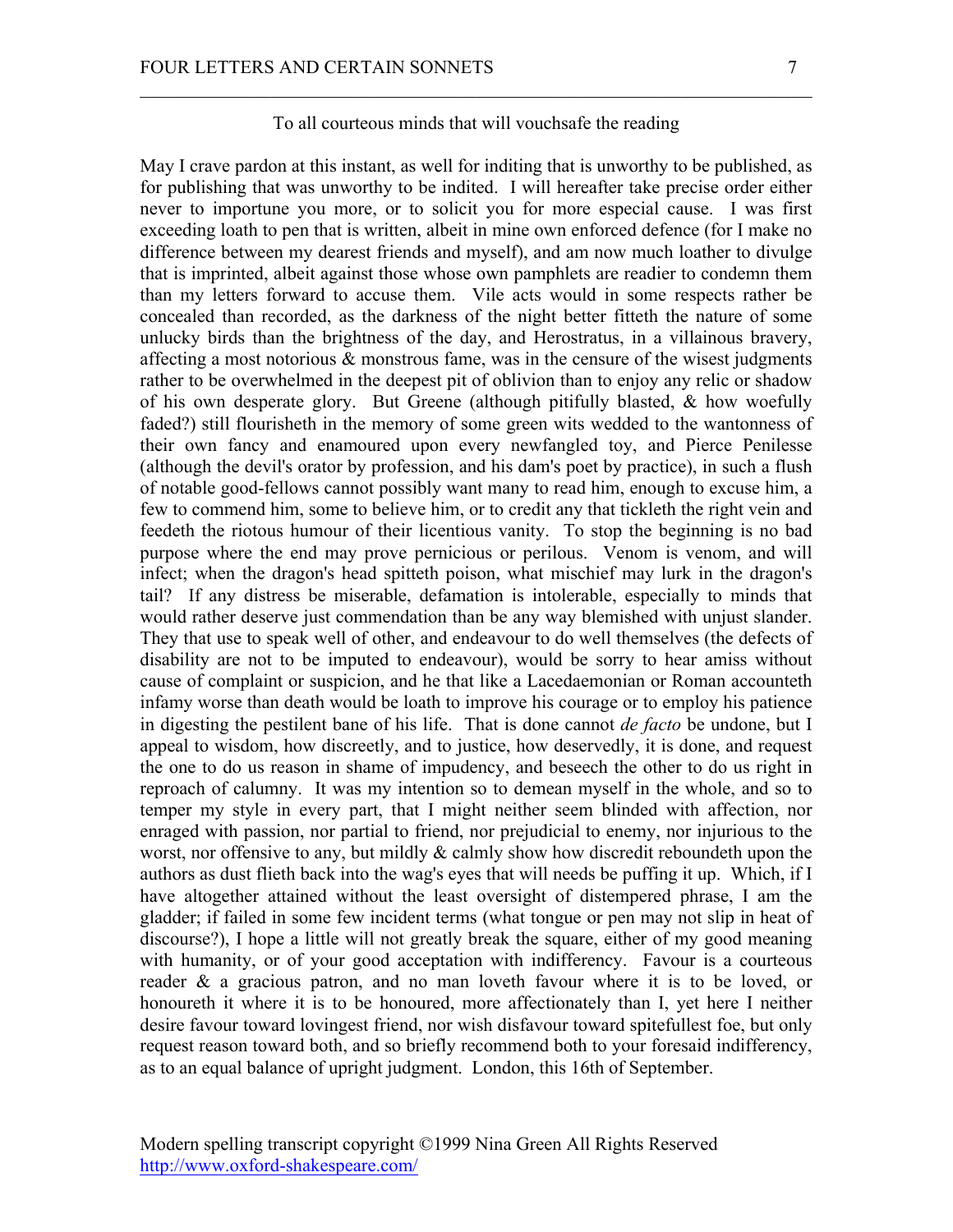Your thankful debtor, G.H.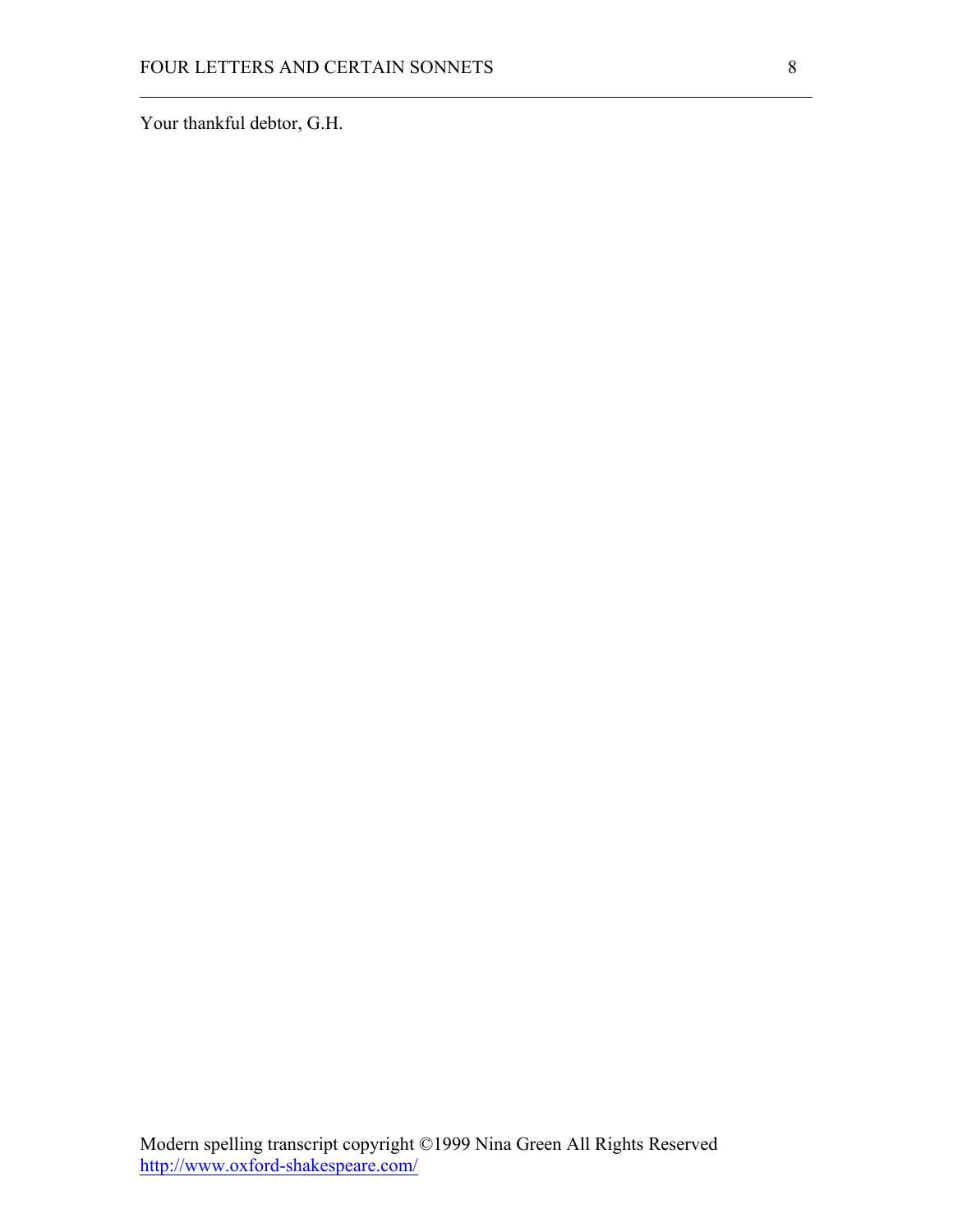# THE FIRST LETTER

 $\mathcal{L}_\text{max}$  , and the contribution of the contribution of the contribution of the contribution of the contribution of the contribution of the contribution of the contribution of the contribution of the contribution of t

# To the worshipful, my very good friend, Master Emanuel Demetrius, at his house by the church in Lime Street in London

Master Demetrius, I earnestly commend this bearer, Master Doctor Harvey, my good friend, unto you, being a very excellent general scholar who is desirous of your acquaintance and friendship, especially for the sight of some of your antiquities  $\&$ monuments, and also for some conference touching the state of foreign countries, as your leisure may conveniently serve. You shall assuredly find the gentleman very honest and thankful, and me ready to requite your courtesy and favour to him so shown, in that I possibly may. And so with the remembrance of my hearty recommendations, with like thanks for your two letters of foreign news received the last week, I commit you to the protection of the Almighty. Walden, this 29th of August, 1592.

Your loving friend, Christopher Bird

Instead of other novels, I send you my opinion in a plain but true sonnet upon the famous new work intituled *A Quip for an Upstart Courtier,* or, forsooth, *A Quaint Dispute Between Velvet-Breeches and Cloth-Breeches*, as fantastical and fond a dialogue as I have seen, and, for some particulars, one of the most licentious and intolerable invectives that ever I read. Wherein the lewd fellow and impudent railer, in an odious and desperate mood, without any other cause or reason, amongst sundry other persons notoriously defamed, most spitefully and villainously abuseth an ancient neighbour of mine, one Master Harvey, a right honest man of good reckoning, and one that above twenty years since bare the chiefest office in Walden with good credit, and hath maintained four sons in Cambridge and elsewhere with great charges, all sufficiently able to answer for themselves, and three (in spite of some few Greenes) universally well reputed in both universities and through the whole realm. Whereof one, returning sick from Norwich to Lynn in July last, was past sense of any such malicious injury before the publication of that vile pamphlet. *Liuor post fata quiescat & bene a singulis audiant, qui omnibus volunt bene.*

A due commendation of the quipping author

*Greene the cony-catcher, of this dream the author, For his dainty device deserveth the halter, A rake-hell, a makeshift, a scribbling fool, A famous Bayard in city and school, Now sick as a dog, and ever brainsick, Where such a raving and desperate Dick? Sir-reverence, a scurvy Master of Art, Answered enough with a Doctor's fart. He scorns other answer, and Envy salutes*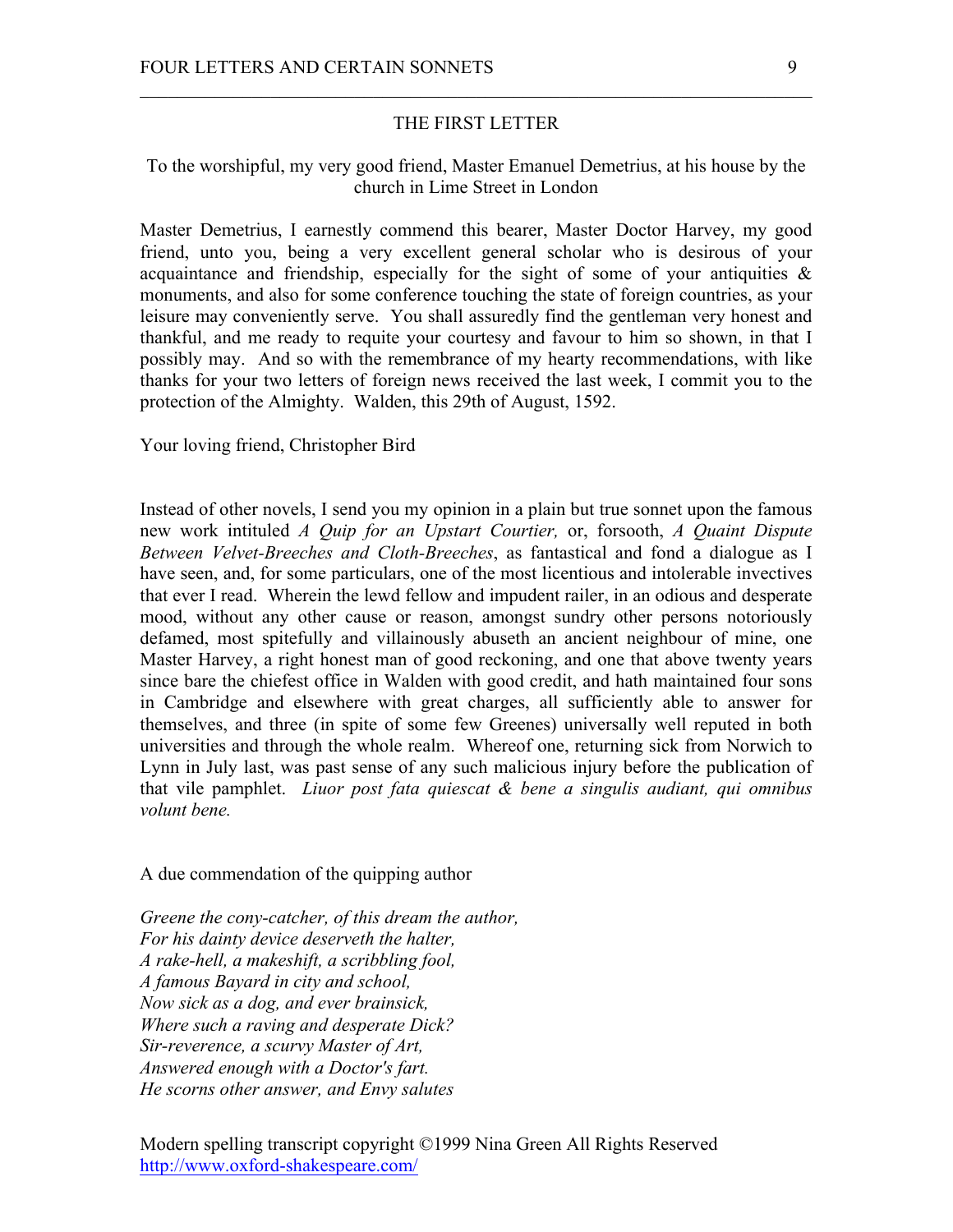*With shortest vowels, and with longest mutes. For farther trial, himself he refers To proof and sound judgment, that seldom errs. Now good Robin Good-fellow, and gentle Greene-sleeves, Give him leave to be quiet that none aggrieves.*

*Miserrima Fortuna, quae caret inimico* [=The fortune of that man must be wretched indeed who has not an enemy]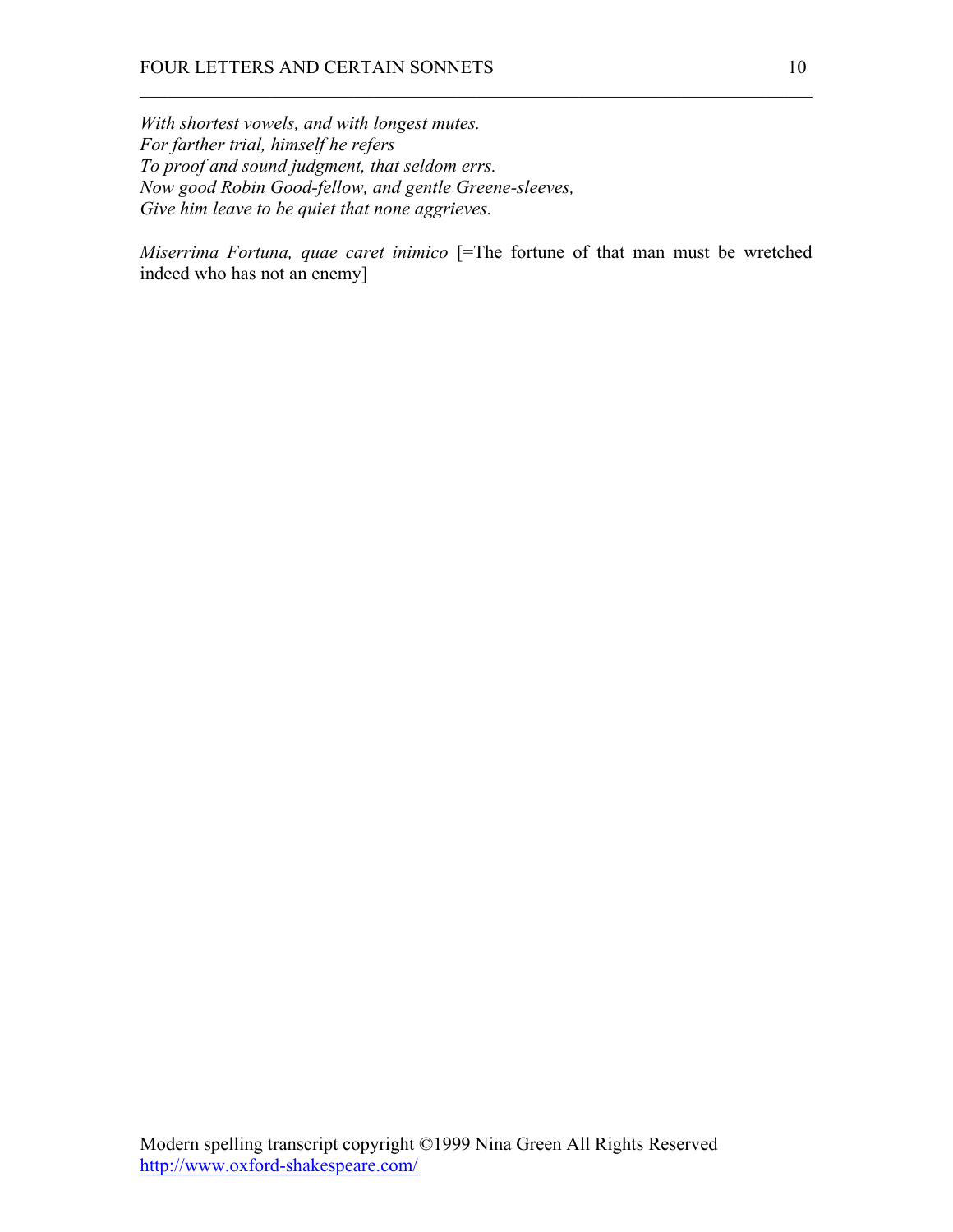# THE SECOND LETTER

 $\mathcal{L}_\text{max}$  , and the contribution of the contribution of the contribution of the contribution of the contribution of the contribution of the contribution of the contribution of the contribution of the contribution of t

# To my loving friend, Master Christopher Bird of Walden

Master Bird, in the absence of Master Demetrius, I delivered your letter unto his wife, whom I found very courteous. My next business was to enquire after the famous author, who was reported to lie dangerously sick in a shoemaker's house near Dowgate, not of the plague or the pox, but of a surfeit of pickle herring and Rhenish wine or, as some suppose, of an exceeding fear. For in his extremest want he offered ten, or rather than fail, twenty shillings to the printer (a huge sum with him at that instant) to leave out the matter of the three brothers, with confession of his great fear to be called coram for those forged imputations. A conscious mind and undaunted heart seldom dwell together; he was not the first that bewrayed and punished his own guiltiness with blushing for shame, or trembling for dread, or drooping for woe. Many can heap misery enough upon their own heads, and need no more penalty but their own contrition and the censure of other. I would not wish a sworn enemy to be more basely valued or more vilely reputed than the common voice of the city esteemeth him that sought fame by defamation of other, but hath utterly discredited himself and is notoriously grown a very proverb of infamy and contempt. I little delight in the rehearsal of such paltry, but who like Elderton for ballading, Greene for pamphleting, both for good-fellowship and bad conditions? Railing was the hippocras of the drunken rimester, and quipping the marchpane of the mad libeller. They scape fair that go scot-free in such saucy reckonings. I have known some, read of many, and heard of more, that wantonly quipped other and soundly nipped themselves. The hottest blood of choler may be cooled, and as the fiercest fury of wildfire, so the fiercest wildfire of fury consumeth itself. Howbeit a common mischief would be prevented, and it generally concerneth all, and particularly behoveth every one, to look about him when he heareth the bells ringing backward and seeth the fire running forward and beholdeth even Death in person, shooting his peremptory bolts. You understand me without a gloss.

And here is matter enough for a new civil war, or shall I say for a new Troyan siege, if this poor letter should fortune to come in print. I deal directly, and will plainly tell you my fancy if Titius continue to upbraid Caius with everything and nothing. I neither name Martin Marprelate, nor shame Pap With A Hatchet, nor mention any other but Elderton and Greene, two notorious mates, and the very ringleaders of the riming and scribbling crew. But Titius, or rather Zoilus, in his spiteful vein will so long flirt at Homer, and Thersites in his peevish mood so long fling at Agamemnon, that they will become extremely odious and intolerable to all good learning and civil government, and in attempting to pull down or disgrace other without order, must needs finally overthrow themselves without relief. Orators have challenged a special liberty, and poets claimed an absolute licence, but no liberty without bounds, nor any licence without limitation. Invectives, by favour, have been too bold, and satires, by usurpation, too presumptuous. I overpass Archilochus, Aristophanes, Lucian, Julian, Aretine, and that whole venomous and viperous brood of old and new railers. Even Tully and Horace otherwhiles overreached, and I must needs say *Mother Hubbard*, in heat of choler, forgetting the pure sanguine of her sweet *Faerie Queen*, wilfully overshot her malcontented self, as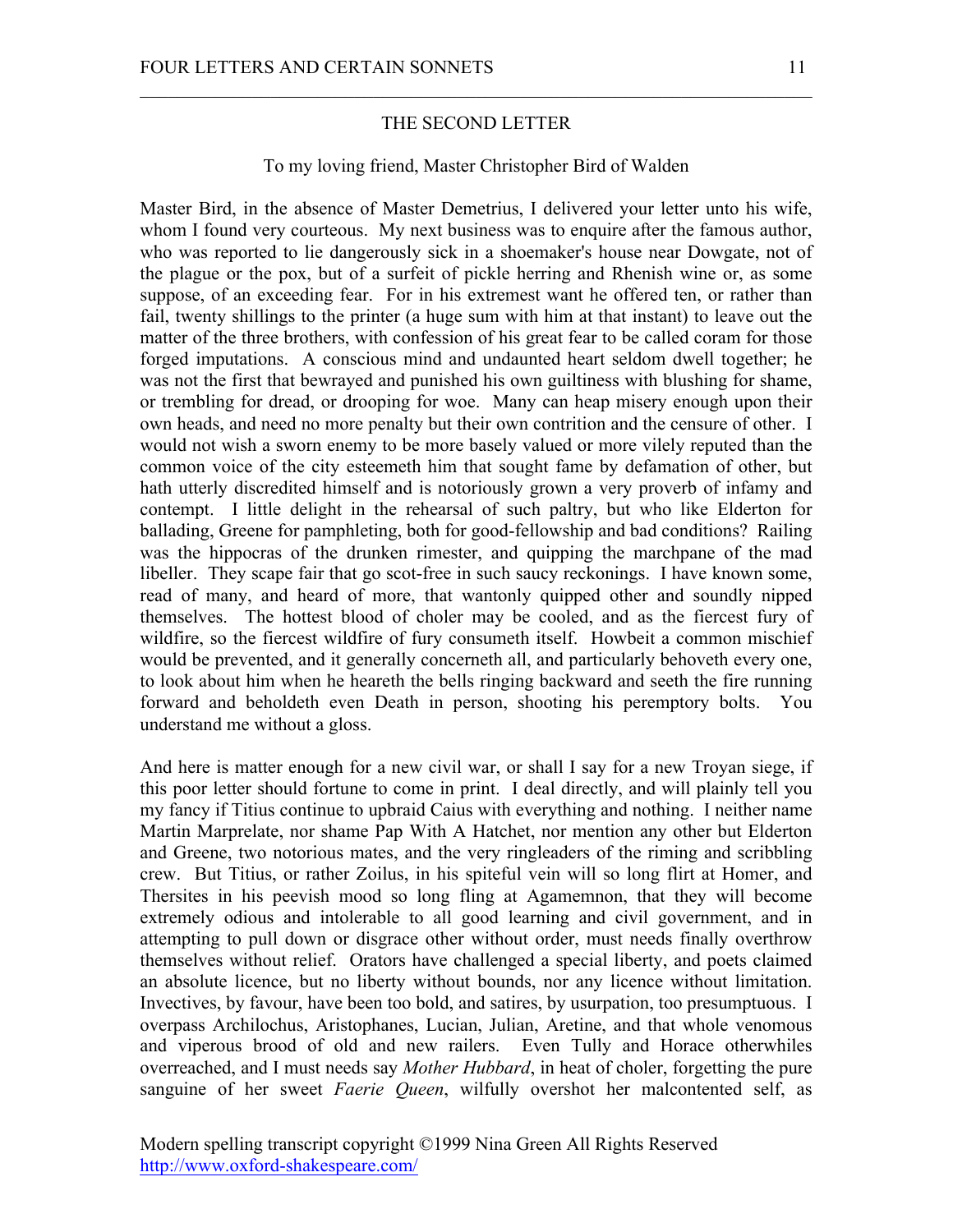elsewhere I have specified at large, with the good leave of unspotted friendship. Examples in some ages do exceeding much hurt. Salust and Clodius learned of Tully to frame artificial declamations and pathetical invectives against Tully himself and other worthy members of that most flourishing state. If Mother Hubbard in the vein of Chaucer happen to tell one canicular tale, Father Elderton and his son Greene, in the vein of Skelton or Scogan, will counterfeit an hundred dogged fables, libels, calumnies, slanders, lies for the whetstone, and what not, and most currishly snarl and bite where they should most kindly fawn and lick. Every private excess is dangerous, but such public enormities incredibly pernicious and insupportable. And who can tell what huge outrages might amount of such quarrellous and tumultuous causes? Honour is precious, worship of value, fame invaluable; they perilously threaten the commonwealth that go about to violate the inviolable parts thereof. Many will sooner lose their lives than the least jot of their reputation. Lord, what mortal feuds, what furious combats, what cruel bloodshed, what horrible slaughterdom have been committed for the point of honour and some few courtly ceremonies? Though meaner persons do not so highly overprize their credit, yet who taketh not discourtesy unkindly, or slander displeasingly? For mine own part, I am to make an use of my adversaries' abuse, and will endeavour to reform any default whereof I may justly, or probably, be impeached. Some emulation hath already done me good, but for supply of great imperfections and for increase of small perfections, I have, and who hath not, found it better to be tickled and stinged of a busy enemy than to be coyed and lulled of an idle friend. Plutarch is gravely wise and Machiavel subtilly politic, but in either of them, what sounder or finer piece of cunning than to repay commodity by him that seeketh my displeasure, and to play upon the advantage of his detection of my infirmities? Other cavilling or mote-spying malice confoundeth itself, and I continue my accustomed simplicity to answer vanity with silence, though peradventure not without danger of inviting a new injury by entertaining an old. Patience hath trained me to pocket up more heinous indignities, and even to digest an age of iron. They that can do little must be contented to suffer much. My betters need not take it grievously to be taunted or reproached in that book where Saint Peter and Christ himself are Lucianically and scoffingly alleged, the one for begging, the other for granting a foolish boon (pretended ever since the fatal destiny of the gentle craft). Some men will have their swinge and their bug's-words, though it be against all God's-forbid, and what Caesar's might, or Cato's integrity, or what saint's devotion, can stop such mouths? Yet neither themselves the better, nor other the worse, that depend not on their allowance, but rely on their own justification, and desire to confute their impudency not with words but with deeds. Howbeit I am not to prejudice my brother alive, or to smother the wrong offered to my brother deceased, or to tolerate the least defamation of my good father, whom no ill-willer could ever touch with any dishonesty or discredit in any sort. Nothing more dear or inestimable than a man's good name, and albeit I contemn such pelting injuries vainly devised against myself, yet am I not to neglect so intolerable a wrong so notoriously published against them. There is law for desperatest outlaws, and order for most disorderly fellows. They that cannot govern themselves must be ruled by other, and pay for their folly.

 $\mathcal{L}_\text{max}$  , and the contribution of the contribution of the contribution of the contribution of the contribution of the contribution of the contribution of the contribution of the contribution of the contribution of t

While I was thus, or to like effect, resolving with myself, and discoursing with some special friends, not only writing unto you, I was suddenly certified that the king of the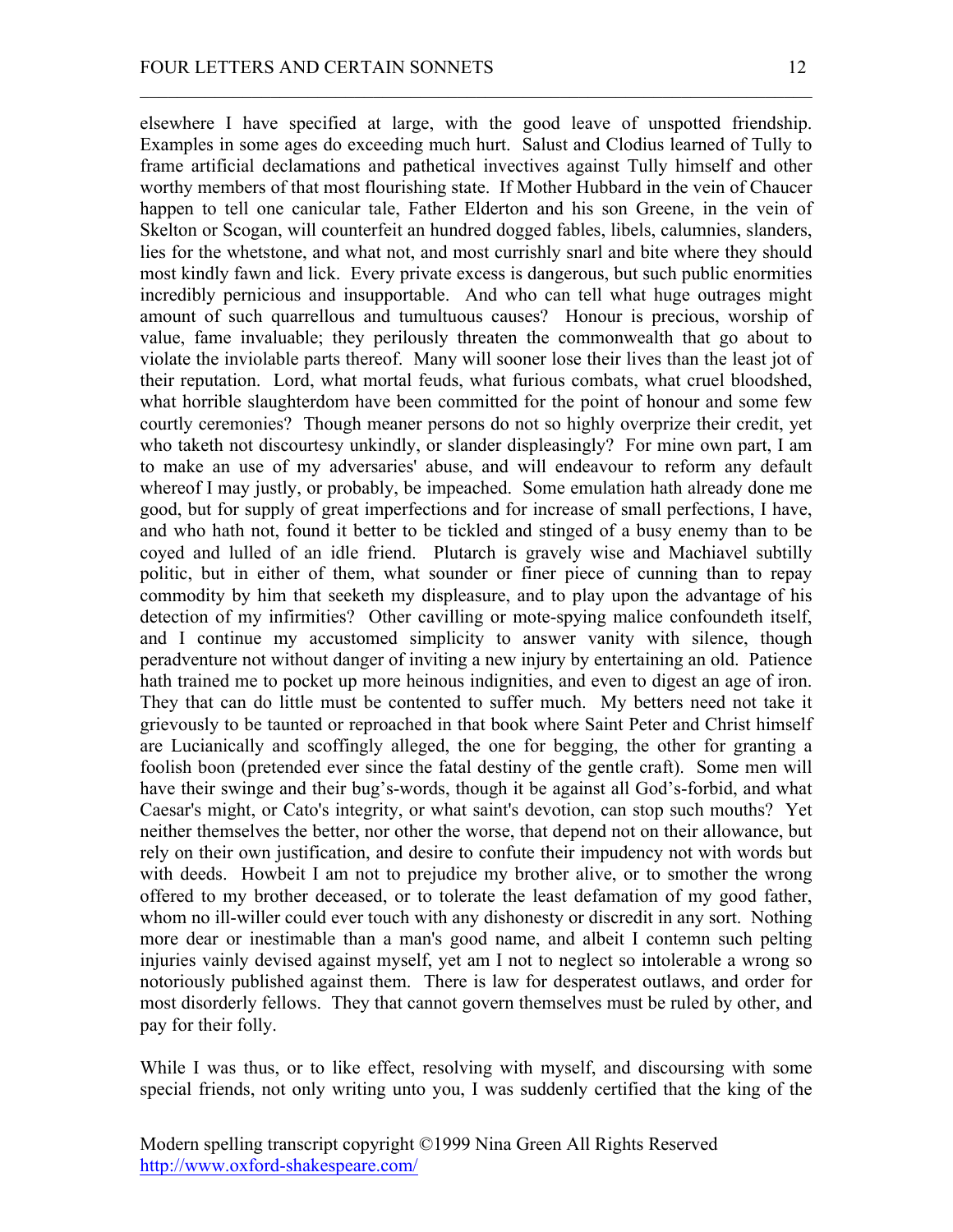paper stage (so the gentleman termed Greene) had played his last part, and was gone to Tarleton, whereof I protest I was nothing glad, as was expected, but unfeignedly sorry, as well because I could have wished he had taken his leave with a more charitable farewell, as also because I was deprived of that remedy in law that I intended against him in the behalf of my father, whose honest reputation I was in many duties to tender. Yet to some conceited wit that could take delight to discover knaveries, or were a fit person to augment the history of cony-catchers, O Lord, what a pregnant occasion were here presented to display lewd vanity in his lively colours, and to decipher the very mysteries of that base art? Petty cozeners are not worth the naming. He, they say, was the monarch of crossbiters, and the very emperor of shifters. I was altogether unacquainted with the man, and never once saluted him by name, but who in London hath not heard of his dissolute and licentious living, his fond disguising of a Master of Art with ruffianly hair, unseemly apparel, and more unseemly company, his vainglorious and Thrasonical braving, his piperly extemporizing and Tarletonizing, his apish counterfeiting of every ridiculous and absurd toy, his fine cozening of jugglers and finer juggling with cozeners, his villainous cogging and foisting, his monstrous swearing and horrible forswearing, his impious profaning of sacred texts, his other scandalous and blasphemous raving, his riotous and outrageous surfeiting, his continual shifting of lodgings, his plausible mustering and banqueting of roisterly acquaintance at his first coming, his beggarly departing in every hostess' debt, his infamous resorting to the Bankside, Shoreditch, Southwark, and other filthy haunts, his obscure lurking in basest corners, his pawning of his sword, cloak and what not when money came short, his impudent pamphleting, fantastical interluding and desperate libelling when other cozening shifts failed, his employing of Ball (surnamed Cutting Ball), till he was intercepted at Tyburn, to levy a crew of his trustiest companions to guard him in danger of arrests, his keeping of the foresaid Ball's sister, a sorry ragged quean of whom he had his base son Infortunatus Greene, his forsaking of his own wife, too honest for such a husband. Particulars are infinite, his contemning of superiors, deriding of other, and defying of all good order. Compare base fellows and noble men together, and what in a manner wanted he of the ruffianly and variable nature of Catiline or Anthony but the honourable fortunes of Catiline and Anthony? They that have seen much more than I have heard (for so I am credibly informed) can relate strange and almost incredible comedies of his monstrous disposition wherewith I am not to infect the air or defile this paper. There be enough and enough such histories, both dead and living, though youth be not corrupted or age accloyed with his legendary. Truly I have been ashamed to hear some ascertained reports of his most woeful and rascal estate, how the wretched fellow, or shall I say the prince of beggars, laid all to gage for some few shillings, and was attended by lice, and would pitifully beg a penny pot of malmsey, and could not get any of his old acquaintance to comfort or visit him in his extremity but Mistress Appleby and the mother of Infortunatus. Alas, even his fellow-writer, a proper young man, if advised in time, that was a principal guest at that fatal banquet of pickle herring (I spare his name, and in some respects wish him well) came never more at him, but either would not, or happily could not, perform the duty of an affectionate and faithful friend. The poor cordwainer's wife was his only nurse, and the mother of Infortunatus his sole companion but when Mistress Appleby came, as much to expostulate injuries with her as to visit him. God help goodfellows when they cannot help themselves. Slender relief in the predicament of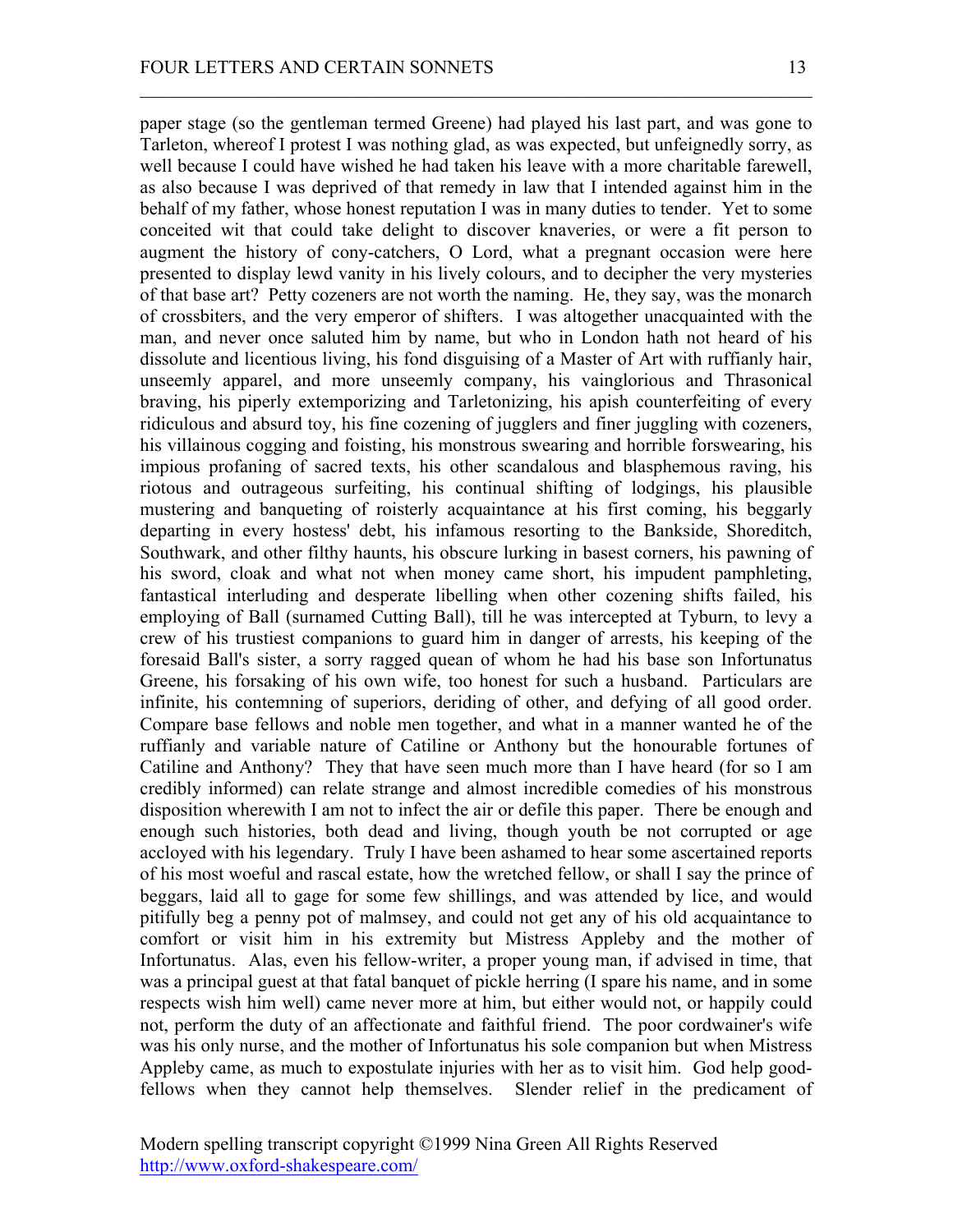privations and feigned habits. Miserable man, that must perish or be succoured by counterfeit or impotent supplies. I once bemoaned the decayed and blasted estate of Master Gascoigne, who wanted not some commendable parts of conceit and endeavour, but unhappy Master Gascoigne, how lordly happy in comparison of most unhappy Master Greene? He never envied me so much as I pitied him from my heart, especially when his hostess Isam, with tears in her eyes and sighs from a deeper fountain (for she loved him dearly), told me of his lamentable begging of a penny pot of malmsey, and, sir-reverence, how lousy he and the mother of Infortunatus were (I would her surgeon found her no worse than lousy), and how he was fain, poor soul, to borrow her husband's shirt whiles his own was a-washing, and how his doublet and hose and sword were sold for three shillings, and beside the charges of his winding-sheet, which was four shillings, and the charges of his burial yesterday in the new churchyard near Bedlam, which was six shillings and fourpence, how deeply indebted he was to her poor husband, as appeared by his own bond of ten pounds, which the good woman kindly showed me and beseeched me to read the writing beneath, which was a letter to his abandoned wife in the behalf of his gentle host, not so short as persuasible in the beginning, and pitiful in the ending:

 $\mathcal{L}_\text{max}$  , and the contribution of the contribution of the contribution of the contribution of the contribution of the contribution of the contribution of the contribution of the contribution of the contribution of t

*Doll, I charge thee by the love of our youth and by my soul's rest, that thou wilt see this man paid, for if he and his wife had not succoured me, I had died in the streets.*

# *Robert Greene.*

O what a notable matter were here for a green head or Luciancial conceit, that would take pleasure in the pain of such sorry distressed creatures, whose afflicted case, to every charitable or compassionate mind, cannot but seem most commiserable, if not for their own cause, yet for God's sake, who desireth infinitely of them whom he acquitteth, not according to judgment, but according to mercy. I rather hope of the dead as I wish to the living, that grace might finally abound where wickedness did overflow, and that Christ in his divine goodness should miraculously forgive the man, that in his devilish badness blasphemously reviled God. The dead bite not, and I am none of those that bite the dead. When I begin to conflict with ghosts, then look for my confutation of his fine *Quip* or quaint *Dispute*, whom his sweet hostess, for a tender farewell, crowned with a garland of bays to show that a tenth muse honoured him more, being dead, than all the nine honoured him alive. I know not whether Skelton, Elderton, or some like flourishing poet were so interred; it was his own request, and his nurse's devotion, and happily some of his favourites may imitate the example. One that wished him a better lodging than in a poor journeyman's house, and a better grave than in that churchyard in Bedlam, hath performed a little piece of greater duty to a laureate poet:

# *Here lies the man whom Mistress Isam crowned with bays; She, she, that joyed to hear her nightingale's sweet lays.*

Which another no sooner read but he immediately subscribed, as speaking to the ignorant passenger:

*Here Bedlam is, and here a poet garish,*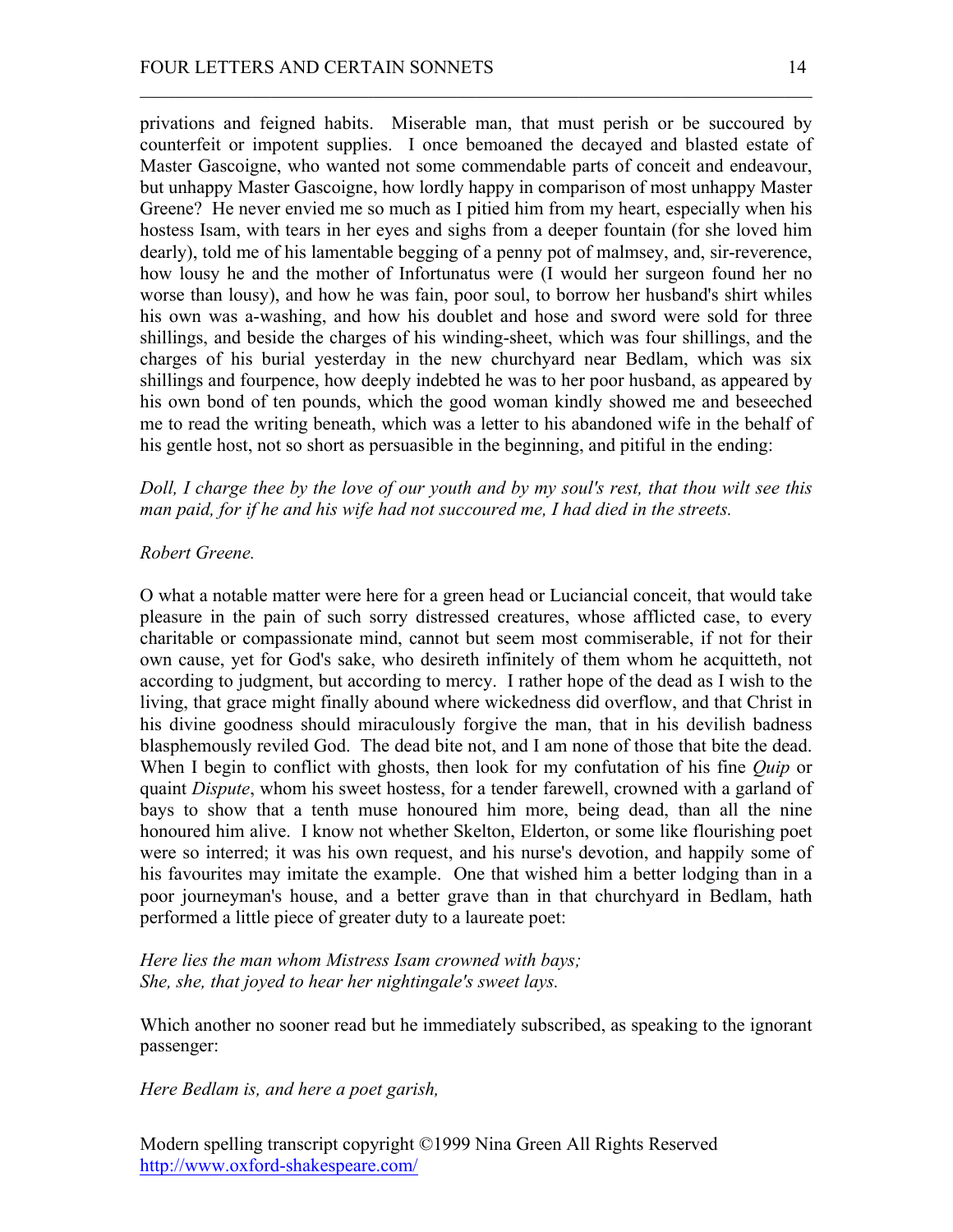# *Gaily bedecked like fore-horse of the parish.*

Other epitaphs and funeral devotions I am promised by some that deeply affect inspired bards and the adopted sons of the muses, but you may imagine I have small superfluity of leisure to intend such business, and yet nothing of friend or foe can be unwelcome unto me that savoureth of wit, or relisheth of humanity, or tasteth of any good. In the mean, as ever before for a general defence, so still for a special apology, I refer myself to every indifferent judgment, and presume they will conceive well that perceive no ill. Charity recommendeth favour to superiors, amity to equals, and goodwill to all that either reverence divinity or regard humanity. Friends have affection, and the wiser sort, reason to value men, not by others' report, but by their own desert or probable hope, which I would willingly nourish as I honestly may till it shall please God to afford some convenient occasion of more actual proof. And as for envy or hatred to any party, I did ever abhor them both, and I imagine there is not any that either more resolutely disdaineth the one or more peremptorily detesteth the other, as perhaps may yet long visibly appear if some other requisites concur with my intention or fall out answerable to my expectation. Promise is debt, and I had rather perform, than promise anything but a mind desirous to pleasure friends, to reconcile foes, to displease few, to displeasure none. They that have little else to win or continue credit had need have humanity in supply of other defects. Let the world deal with simple men as it pleaseth. I loathe to be odious to any, and would be loath to be tedious to you. The next week you may happily have a letter of such French occurrences and other intelligences as the credible relation of inquisitive friends or employed strangers shall acquaint me withal. That most valorous and brave King wanteth no honourable praises or zealous prayers. Redoubted Parma was never so matched. And in so many worthy histories, as well new as old, how few comparable either for virtue or fortune? The Spaniard, politic enough, and not overrashly audacious, will be advised before he entangle himself with more wars at once, knowing how the brave Earl of Essex, worthy Sir John Norris, and their valiant knights have fought for the honour of England, and for the right of France, of the Low Countries, and of Portugal. Thrice happy France, though how unhappy France, that hath such a sovereign head, such resolute hearts, and such invincible hands to fight for thee, that will either recover thee most mightily, or die for thee most honourably. Were I of sufficient discourse to record the valiantest and memorablest acts of the world, I would count it a felicity to have the opportunity of so egregious and heroical an argument, not pleasurably devised in counterfeit names, but admirably represented to the eye of France and the ear of the world in the persons of royal and most puissant knights, how singularly worthy of most glorious and immortal fame. Gallant wits and brave pens may honourably bethink themselves, and even ambitiously frame their style to a noble emulation of Livy, Homer and the divinest spirits of all ages. I return to my private business. Good Master Bird, commend me to my good friends, and fare you heartily well. London, this 5 of September.

 $\mathcal{L}_\text{max}$  , and the contribution of the contribution of the contribution of the contribution of the contribution of the contribution of the contribution of the contribution of the contribution of the contribution of t

Your ever assured, Gabriel Harvey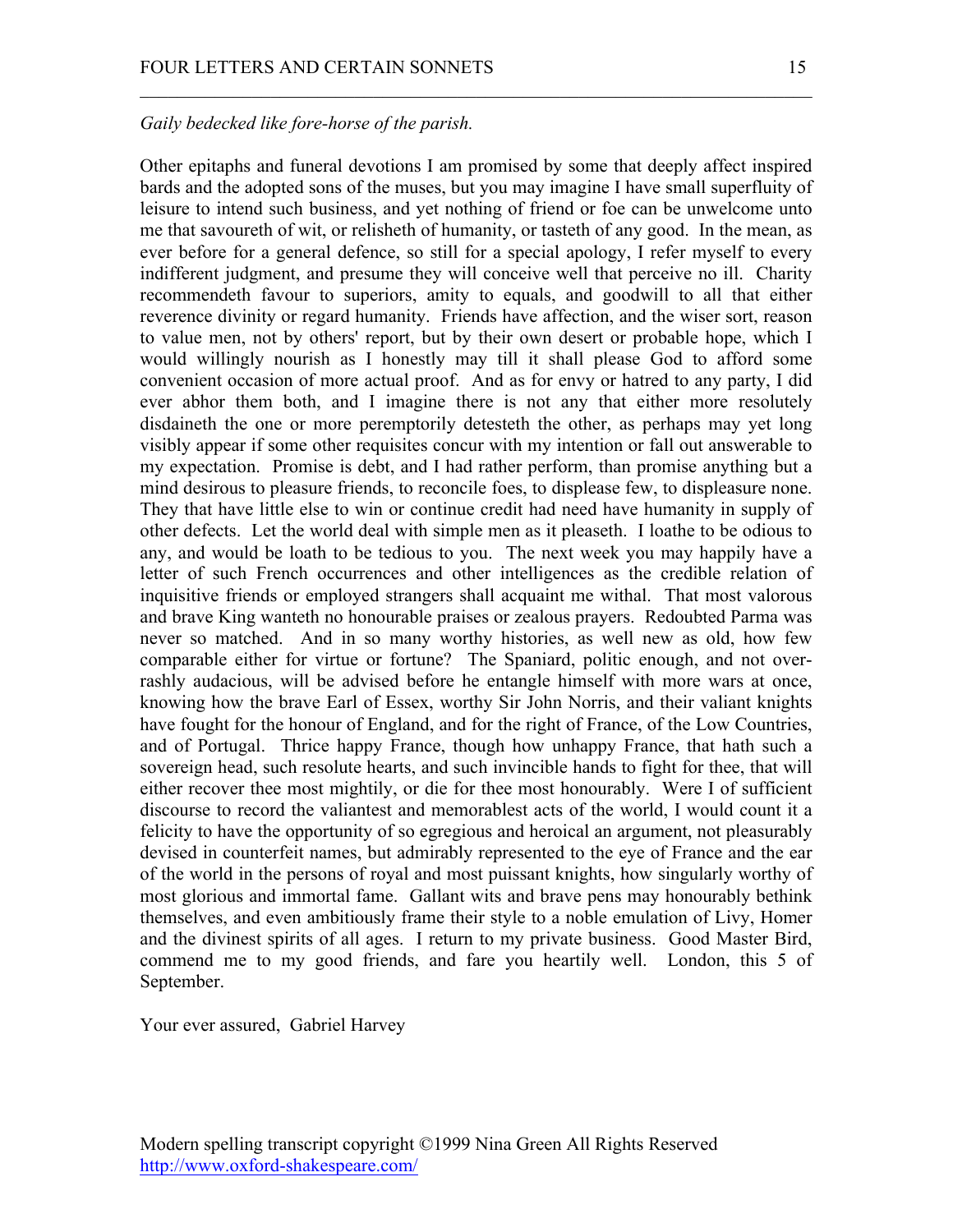# THE THIRD LETTER

 $\mathcal{L}_\text{max}$  , and the contribution of the contribution of the contribution of the contribution of the contribution of the contribution of the contribution of the contribution of the contribution of the contribution of t

## To every reader favourably or indifferently affected

Albeit for these twelve or thirteen years no man hath been more loath or more scrupulous than myself to underlie the censure of every curious conceit or rigorous judgment that pretendeth a deep insight in the perfections of wits and styles, insomuch that even actions of silence and patience have been commenced against me, and although I still dwell in the same opinion, that nothing would be committed to a public view that is not exactly laboured both for matter and manner, and that importeth not some notable use to one or other effectual purpose, yet partly the vehement importunity of some affectionate friends, and partly mine own tender regard of my father's and my brothers' good reputation, have so forcibly overruled me that I have finally condescended to their passionate motion, and in an extraordinary case have respectively yielded my consent to an extraordinary course, which I would unpartially commend to the reasonable allowance of every indifferent peruser that carrieth courtesy in his tongue or honesty in his heart. For mine own injury, the more I consider, the less I estimate the same, as one born to suffer, and made to contemn, injuries. He that in his youth flattered not himself with the exceeding commendations of some greatest scholars in the world cannot, at these years, either be discouraged with misreport or daunted with misfortune. A premeditate and resolute mind lightly shaketh off the heaviest crosses of malice, and easily passeth over a thousand grievances with a smile. Some have learned of reason, some of philosophy, some of history, some of divinity, some of experience, some of all, to endure patiently whatsoever befalleth, and even to make the cruellest pain pleasant, as some make the sweetest pleasure painful. I had rather name Titius or Sempronius than myself, but the urgent entreaty of friends, and your eager expectation, have suddenly obtained that which no personal impeachment or real enforcement could in many years extort. Howbeit I shall hardly content them to satisfy you, that am neither to offend any but in case of notoriety, nor to defend myself but in case of necessity or honesty. If any have charged me, or do charge me, with insufficiency, I confess (perfection is no common gift); if with ignorance, I grant (many seem, few are, learned); if with simplicity, I yield (wondrous wits are rare birds); if with ill luck, I deny not (good luck is not every man's lot), yet whoever heard me complain of ill luck, or once say, *Fortune my foe*? But in the plainness of my nature, and simplicity of my art, I can easily defy the proudest that dareth call my credit in question, or accuse me of any dishonest or scandalous part, either in deed or in word. Many things are made offensive in the handling that are tolerable enough in their own nature, or fie on an odious circumstance where the substance itself might be more gracious. Letters may be privately written that would not be publicly divulged. I was then young in years, fresh in courage, green in experience and, as the manner is, somewhat overweening in conceit, and for variety of study, and some deeper intelligence in the affairs of the world, otherwhiles reading invectives and satires artificially amplified in the most exaggerate and hyperbolical kind, I could hardly refrain from discovering some little part of my reading. I had curiously laboured some exact and exquisite points of study and practice, and greatly misliked the preposterous and untoward courses of divers good wits, ill directed; there wanted not some sharp undeserved discourtesies to exasperate my mind. Shall I touch the ulcer? It is no such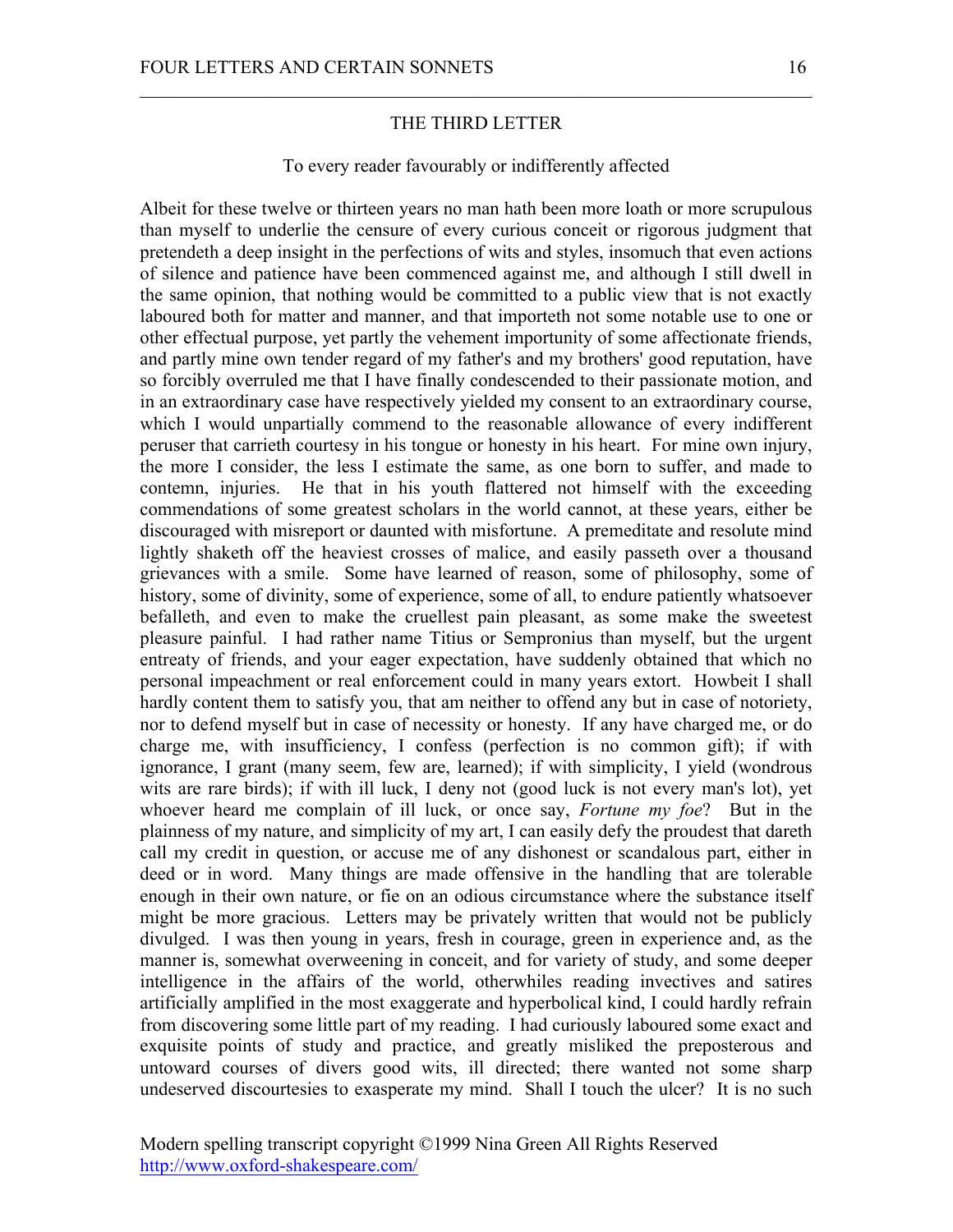mystery but it may be revealed. I was supposed not unmeet for the oratorship of the university, which in that spring of mine age, for my exercise and credit, I earnestly affected, but mine own modest petition, my friends' diligent labour, our high chancellor's most honourable and extraordinary commendation, were all peltingly defeated by a sly practice of the old fox whose acts and monuments shall never die. Some like accidents of dislike, for brevity I overslip. Young blood is hot, youth hasty, ingenuity open, abuse impatient, choler stomachous, temptations busy, the invective vein a stirring and tickling vein, the satirical humour a puffing and swelling humour. Conceit penneth, leisure peruseth, and courtesy commendeth many needless discourses; idleness, the greatest author and variablest reader in the world. Some familiar friends pricked me forward, and I, neither fearing danger nor suspecting ill measure (poor credulity soon beguiled), was not unwilling to content them, to delight a few other, and to avenge or satisfy myself after the manner of shrews, that cannot otherwise ease their curst hearts but by their own tongues and their neighbours' ears. Signior Immerito (for that name will be remembered) was then, and is still, my affectionate friend, one that could very well abide Gascoigne's *Steel Glass,* and that stood equally indifferent to either part of the state demonstrative; many communications and writings may secretly pass between such, even for an exercise of speech and style, that are not otherwise convenient to be disclosed. It was the sinister hap of those infortunate letters to fall into the left hands of malicious enemies or undiscreet friends, who adventured to imprint in earnest that was scribbled in jest (for the moody fit was soon over), and requited their private pleasure with my public displeasure, oh, my inestimable and infinite displeasure. When there was no remedy but melancholy patience, and the sharpest part of those unlucky letters had been over-read at the Council table, I was advised by certain honourable and divers worshipful persons to interpret my intention in more express terms, and thereupon discoursed every particularity by way of articles or positions in a large apology of my dutiful and entire affection to that flourishing university, my dear mother, which apology, with not so few as forty such academical exercises and sundry other politic discourses, I have hitherto suppressed as unworthy the view of the busy world or the entertainment of precious time, but peradventure these extraordinary provocations may work extraordinarily in me, and though not in passion, yet in conceit, stir me up to publish many tracts and discourses that, in certain considerations, I meant ever to conceal, and to dedicate unto none but unto obscure darkness or famous Vulcan. It were pity but wondrous wits (give enemies their due) should become more wondrous by comparison; conference maketh excellent things appear more admirable, and I am so far from being a Saturnist by nature, or a Stoic by discipline, that I can easily frame a certain pleasurable delight unto myself by ministering some matter unto them that now are fain to make something of nothing and wittily to play with their own shadows. It goeth somewhat hard in my harsh legend when the father of music must be mocked, not Tubalcain, as he mistermeth him, but Tubal, whom Genesis vouchsafeth honourable mention, and the hexameter verse flouted, whereof neither Homer in Greek, nor Virgil in Latin (how valorous authors?), nor Alexander in conquest, nor Augustus in majesty (how puissant princes?) were ashamed, but accounted it the only gallant trumpet of brave and heroical acts, and iwis the English is nothing too good to imitate the Greek or Latin or other eloquent languages that honour the hexameter as the sovereign of verses and the high controller of rimes. If I never deserve any better remembrance, let me rather be epitaphed the inventor of the English hexameter, whom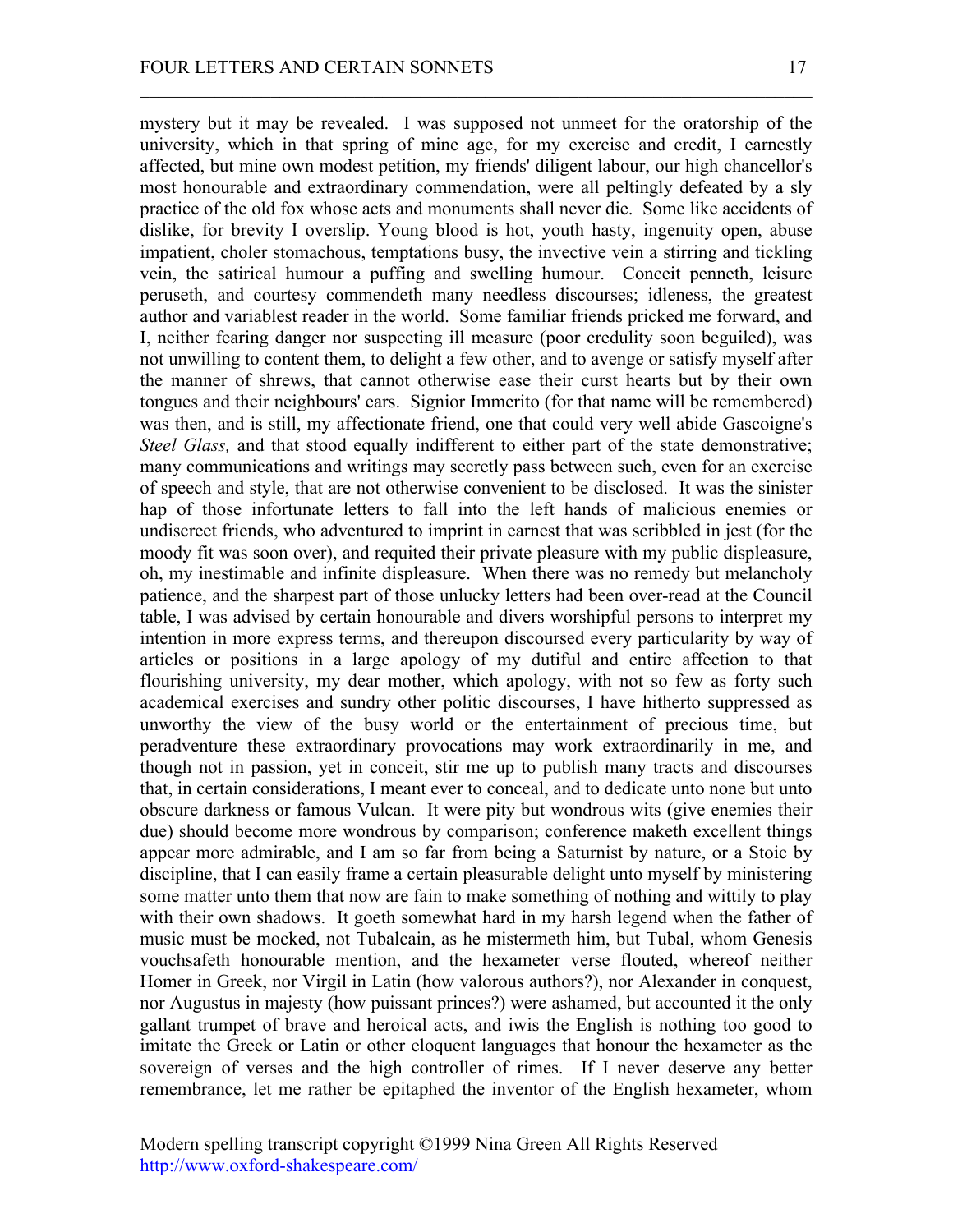learned Master Stanyhurst imitated in his Virgil, and excellent Sir Philip Sidney disdained not to follow in his *Arcadia* and elsewhere, than be chronicled master of the black art, or the founder of ugly oaths, or the father of misbegotten Infortunatus, or the scrivener of crossbiters or, as one of his own sectaries termed him, the patriarch of shifters. Happy man I, if these two be my heinousest crimes and deadliest sins, to be the inventor of the English hexameter, and to be orderly clapped in the Fleet for the foresaid letters, where he that saw me, saw me at Constantinople. Indeed, Sir James Croft (whom I never touched with the least tittle of detractions) was cunningly incensed and reincensed against me, but at last pacified by the voluntary mediation of my honourable favourers, Master Secretary Wilson and Sir Walter Mildmay, unrequested by any line of my hand or any word of my mouth. Neither did I otherwise solicit or entreat Sir James till I had assured notice of his better satisfaction, when I writ unto him, as became me, in respective and dutiful sort, not for fear of any danger, but for love of honourable favour. Which letters, albeit not so ceremoniously pleasing as effectually contenting, the wise knight not only received courteously, but accepted favourably and commended honourably, and for myself, affirmed I was first wronged by other, and then mistaken by him, but now found another man than I was supposed. As for my old controller, Doctor Perne (for he indeed was the man that otherwhiles flattered me exceedingly, otherwhiles overthwarted me crossly, always played fast and loose with me), he was old enough to answer for himself, and should not be defended by him. Only he wished me to proceed lovingly with the university, howsoever I dealt with that doctor. And that was all the Fleeting that ever I felt, saving that another company of special good-fellows (whereof he was none of the meanest that bravely threatened to conjure up one which should massacre Martin's wit, or should be lambacked himself with ten years' provision), would needs forsooth very courtly persuade the Earl of Oxford that something in those letters, and namely the *Mirror of Tuscanismo*, was palpably intended against him, whose noble Lordship I protest I never meant to dishonour with the least prejudicial word of my tongue or pen, but ever kept a mindful reckoning of many bounden duties toward the same, since in the prime of his gallantest youth he bestowed angels upon me in Christ's College in Cambridge, and otherwise vouchsafed me many gracious favours at the affectionate commendation of my cousin, Master Thomas Smith, the son of Sir Thomas, shortly after colonel of the Ardes in Ireland. But the noble Earl, not disposed to trouble his Jovial mind with such Saturnine paltry, still continued like his magnificent self, and that Fleeting also proved, like the other, a silly bull-bear, a sorry puff of wind, a thing of nothing. But a strong imagination pierceth deeply, and the paper Fleet will not be so answered. Jesu, what would such notable fellows write, or rather would they not write, if they could probably say or fantastically surmise by me as I can evidently prove by them? But I seek not the condemnation of the dead or the disgrace of the living, but the good amendment of the one by the naughty example of the other. And for mine own farther justification in the premises, or otherwise, I had rather my larger writings and other actions should plead for me than this, or any, slight letter, wherein I am not to inform pregnant conceits that may imagine more by a little, or to address any piece of mine own history, though wiser men in case of unworthy reproach have not made nice to undertake their own defence, and even to labour their own commendation. The plausible examples of Tully, Cato, Marius, Scipio, divers such virtuous Romans and sundry excellent Greeks are famously known, but not greatly fit for every man's imitation. Were other of my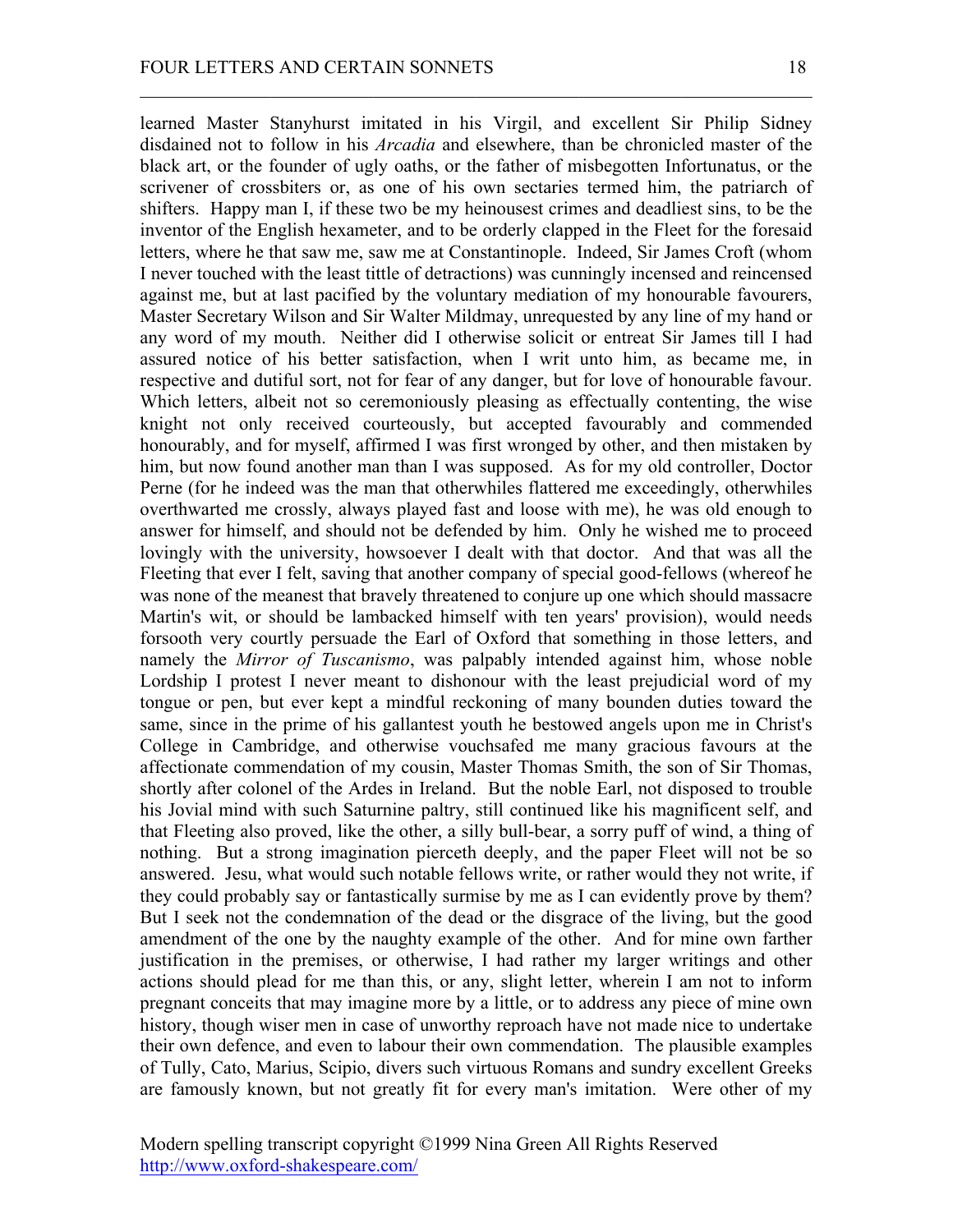disposition, small time should be lost in avenging or debating verbal injuries, especially to myself, who can very well suffer poor spite to shoot at me and to hit himself, and sometime smile at the silly fly that will needs martyr itself in my candle. But methinks the wildest head and desperatest mind should consider they that speak ill must not look to hear well. The world is not given to pocket up infamies; who cannot return home a quip, or requite one libel with another? Nothing more common in books, or more reasonable in mouths, than the invective vein and the whole art of railing. Some scholars have choice of nimble pens and smooth tongues at commandment, and there was a time when peradventure I could speak with them that talked with me. Though the case be altered, and I now none of the hastiest to strive for those bucklers, yet a general, a special, a glowing, a piercing indignity may rekindle some little sparks of courage, and affection will be affection, though not in proper revenge, yet the common duty. I am not to dispute the nature of force, or the force of nature; who knoweth not how violently force provoketh force, or how mightily nature worketh in compatible natures? But how far public objections or famous imputations require public answers, or how insufficient the formallest judicial remedy in any one court may seem in case of a printed defamation, that with the wings of malice in some, of envy in more, and of levity in most, flieth through the realm and over the sea, be it indifferently decided by every discreet judgment or reasonable consideration, especially when the guilty part [sic?] is deceased, and the injury not the less, but the more, notorious. The best is, the persons abused are not altogether unknown; they have not so evil a neighbour that ever read or heard those opprobrious villainies (it is too mild a name for my brother Richard's most abominable legend, who frameth himself to live as chastely as the lewd writer affected to live beastly), but hath presently broken out into some such earnest, or more passionate, speeches: *O pestilent knavery! Who ever heard such arrant forgeries and rank lies? A mad world where such shameful stuff is bought and sold, and where such roisterly varlets may be suffered to play upon whom they lust, and how they lust. Is this Greene with the running head and the scribbling hand, that never lins putting forth new, newer, and newest books of the maker? If his other books be as wholesome gear as this, no marvel though the gay man conceive trimly of himself, and stately scorn all besides. Greene, vile Greene, would thou werest half so honest as the worst of the four whom thou upbraidest, or half so learned as the unlearnedest of the three. Thank other for thy borrowed and filched plumes of some little Italianated bravery, and what remaineth but flat impudency and gross detraction, the proper ornaments of thy sweet utterance?* I allege not mine own inventions (who cannot forget the two Athenian temples of impudency and calumny when I remember him?); I could nominate the gentlemen and substantial yeomen, gentlemen's fellows, that utter much more by his life, and can hardly forbear him since his death, and who of acquaintance with him, or them whom he depraveth, could either partially excuse the one, or reasonably accuse the other? Their lives effectually speak for themselves, and he that lived not to see nine and twenty years died not till the University of Cambridge had bestowed upon him a grace to be a doctor of his faculty, and till he was reputed in Northfolk, where he practised physic, a proper toward man, and as skilful a physician for his age as ever came there, how well beloved of the chiefest gentlemen and gentlewomen in that shire, themselves testify. That is gone to heaven that cannot be recovered on earth; it is our comfort that he lived in good credit and died in good mind. I must ever remember some of his notable sayings (for indeed so they were) and can never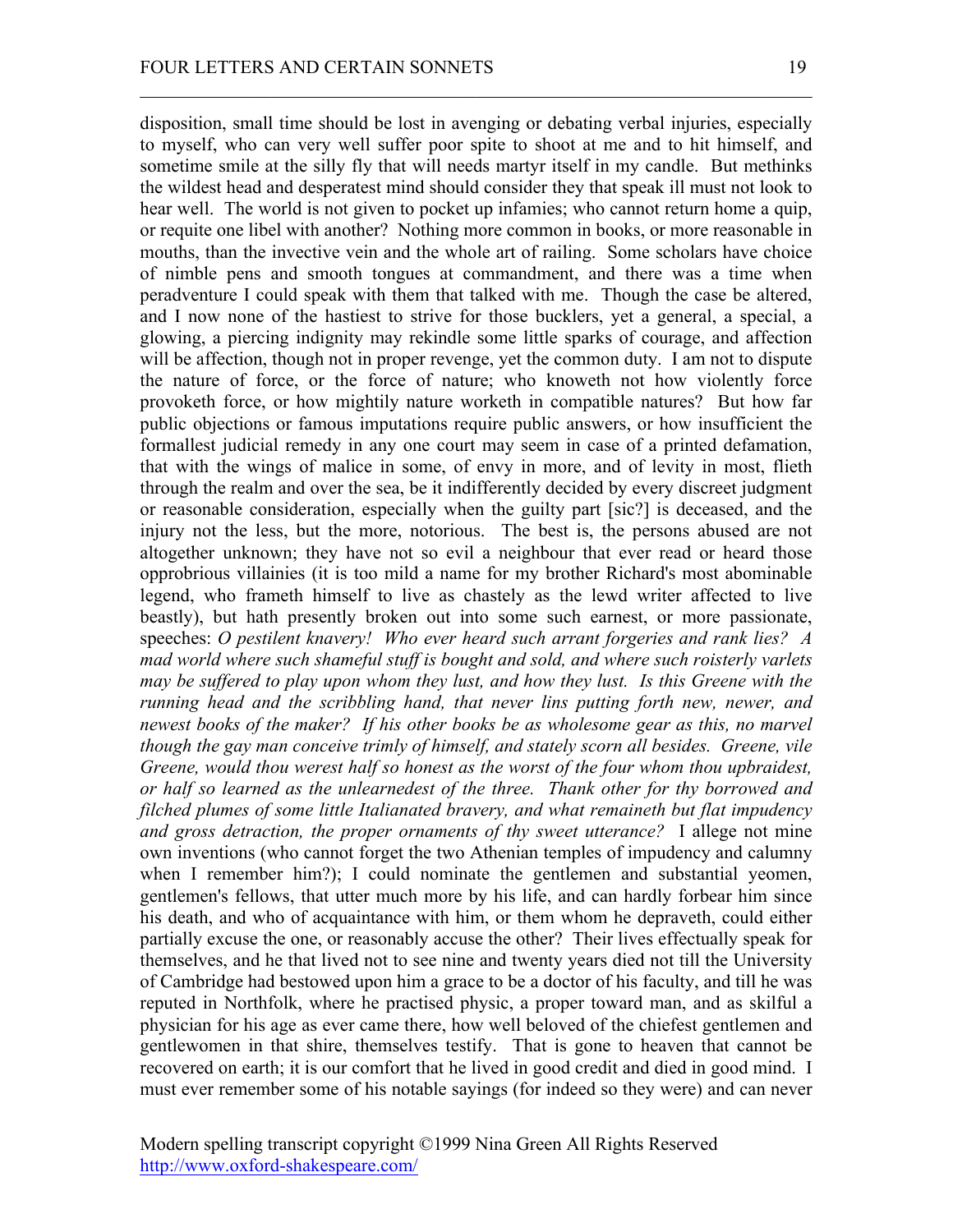forget that sweet voice of the dying cygnet: *O frater Christus est optimus medicus, & meus solus medicus. Vale Galene, valete humanae artes: nihil divinum in terris, praeter animum aspirantem ad coelos*. That best and his only Physician knoweth what spiritual physic I commended unto him when I beheld in his meagre and ghastly countenance that I cannot rehearse without some fit of compassion. We must in order follow him, that should in nature have gone before him, and I know not by what destiny he followed him first that fooled him last. How he departed, his ghostly mother Isam can truliest, and will favourabliest, report; how he lived, London remembereth. O, what a lively picture of vanity. But O, what a deadly image of misery. And O, what a terrible caveat for such and such. I am not to extenuate or prejudice his wit, which could not any way be great, though someway not the least of our vulgar writers, and many ways very ungracious, but whoever esteemed him either wise, or learned, or honest, or any way credible? How many gentlemen and other say of him: *Let the paltry fellow go. Lord, what a lewd companion was he. What an egregious makeshift. Where should cony-catchers have gotten such a secretary? How shall cozenage do for a new register, or fantasticality for a new author? They wrong him much with their epitaphs and other solemn devices that entitle him not at the least the second Toy of London, the stale of Paul's, the ape of Euphues, the vice of the stage, the mocker of the simple world, the flouter of his friends, the foe of himself, and so forth. What durst not he utter with his tongue, or divulge with his pen, or countenance with his face? Or whom cared he for but a careless crew of his own associates? Peruse his famous books, and instead of Omne tulit punctum, qui miscuit utile dulci (that forsooth was his professed posy), lo, a wild head full of mad brain and a thousand crotchets, a scholar, a discourser, a courtier, a ruffian, a gamester, a lover, a soldier, a traveller, a merchant, a broker, an artificer, a botcher, a pettifogger, a player, a cozener, a railer, a beggar, an omnigatherum, a gay nothing, a storehouse of bald and baggage stuff unworth the answering or reading, a trivial and triobolar author for knaves and fools, an image of idleness, an epitome of fantasticality, a mirror of vanity, Vanitas vanitatum & omnia vanitas.* Alas, that any should say, as I have heard divers affirm, his wit was nothing but a mint of knavery, himself a deviser of juggling feats, a forger of covetous practices, an inventor of monstrous oaths, a derider of all religions, a contemner of God and man, a desperate Lucianist, an abominable Aretinist, an arch-atheist, and he arch-deserved to be well hanged seven years ago. Twenty and twenty such familiar speeches I overpass, and bury the whole legendary of his life and death in the sepulchre of eternal silence. I will not contemn or censure his works, which I never did so much as superficially overrun but as some few of them occursively presented themselves in stationers' shops and some other houses of my acquaintance. But I pray God they have not done more harm by corruption of manners than good by quickening of wit, and I would some buyers had either more reason to discern, or less appetite to desire, such novels. The world is full enough of fooleries, though the humour be not feasted with such luxurious and riotous pamphlets. How unlike Tully's sweet *Offices*, or Isocrates' pithy instructions, or Plutarch's wholesome morals, or the delicate dialogues of Xenophon and Plato, or the sage tragedies of Sophocles and Euripides, or the fine comedies of the daintiest Attic wits, or other excellent monuments of antiquity never sufficiently perused? Yet the one as stale as oldest fashions, and what more freshly current for awhile than the other? Even Guicciardine's silver history, and Ariosto's golden cantos grow out of request, and *The Countess of Pembroke's Arcadia* is not green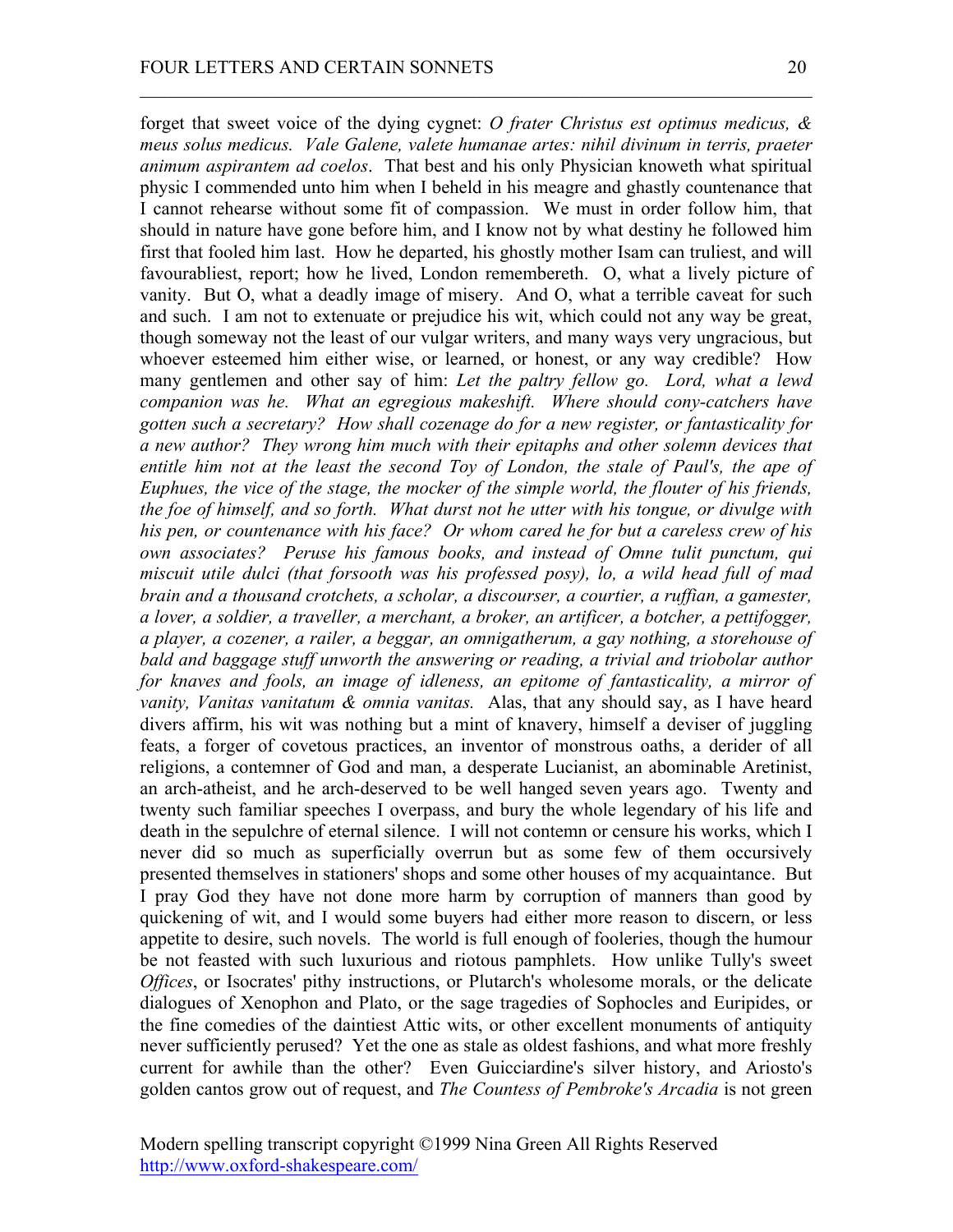enough for queasy stomachs but they must have Greene's *Arcadia*, and I believe most eagerly longed for Greene's *Faerie Queen*. O strange fancies. O monstrous newfangledness. The wittier sort tasteth and flieth, as the dog from Nilus; other wantons find experience the mistress of fools, and need no other penance but their own repentance. The very time confuteth vanity, and the very place requireth sobriety. No public security without private moderation, and the more bonds of government, the more indefeasible assurance. Due circumspection may do much good, and an abundant cautel can do little hurt. Youth is youth, and age corruptible; better an hundred Ovids were banished than the state of Augustus endangered, or a sovereign empire infected, especially in a tumultuous age and in a world of war wherein not Bacchus but Mars, not Venus but Mercury, not riot but valour, not fancy but policy, must strike the stroke. Gallant gentlemen, bethink yourselves of the old Roman discipline and the new Spanish industry, and I am not to trouble you with any other accusation of them that condemn themselves, and need no other shame or punishment but their own works. Only I request some busy pens to stay their wisdoms, and either to publish a justifiable truth, or to conceal their bad disposition. Woe to that study that mis-spendeth precious time, and consumeth itself in needless and bootless quarrels. Comparisons, they say, are odious, but invectives more odious, and what so abominable as forged and suborned calumnies? One or two miserable examples may stand for an hundred; I will not aggravate or discourse particulars. A pitiful case that such lusty beginnings should have such sorry ends, and who can tell what doughty younker may next gnash with his teeth? Terrible creatures, and the curst cow, have sometimes short horns. The wildest colt is soon tamed, and belike neither death, nor shame, nor misery are afraid of them that vaunt themselves like unto death and Will Sommer in sparing none. God help, and charity pity, them that have neither hability to help, nor wit to pity themselves, but will needs try a conclusion between their heads and the next wall. I have heard of giants in conceit and pygmies in performance, young Phaetons, young Icari, young Choroebi, and I shall say young Babingtons, and how many millions of green youths have, in overmounting, most ruefully dismounted, and left behind them full lamentable histories? For the very mention of some direful tragedies were horrible, and what so wretched as headlong enterprises, or so hideous as the desperate attempt of impossibilities? Philostratus in his *Icons* pleasurably reporteth, according to the tradition of Greek poets, how on a time a resolute band of doughty Pygmies triumphantly marched to invade Hercules asleep. Woe to such brave adventures. Aesop's toad, a proud aspiring creature, shamefully overmatched her swelling and bursten self. Great and small things may in some proportion be compared together, and behold as miserable a spectacle in their kind. Flourishing Master Greene is most woefully faded, and whilst I am bemoaning his overpiteous decay, and discoursing the usual success of such rank wits, lo, all on the sudden, his sworn brother, Master Pierce Penilesse (still more paltry, but what remedy? we are already over-shoes, and must now go through), lo, his inwardest companion, that tasted of the fatal herring, cruelly pinched with want, vexed with discredit, tormented with other men's felicity, and overwhelmed with his own misery, in a raving and frantic mood most desperately exhibiteth his *Supplication to the Devil.* A strange title, an odd wit, and a mad whoreson, I warrant him; doubtless it will prove some dainty device, quaintly contrived by way of humble supplication to the high and mighty Prince of Darkness, not dunsically botched up, but right formally conveyed according to the style and tenor of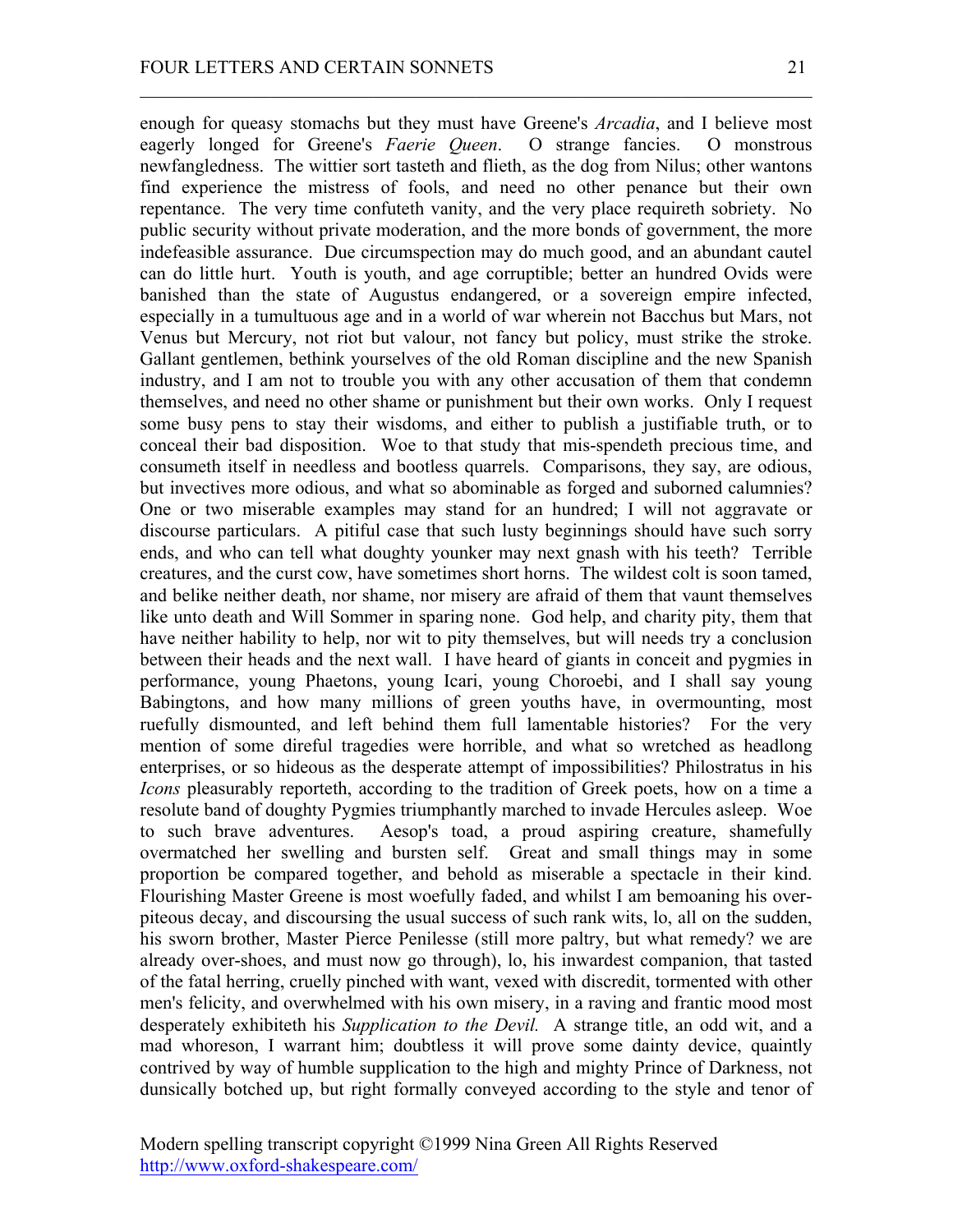Tarleton's precedent of *The Seven Deadly Sins*, which most deadly, but most lively, play I might have seen in London, and was very gently invited thereunto at Oxford by Tarleton himself, of whom I merrily demanding which of the seven was his own deadly sin, he bluntly answered after this manner: *By God, the sin of other gentlemen, lechery*. *O, but that, Master Tarleton, is not your part upon the stage. You are to blame, that dissemble with the world, and have one part for your friends' pleasure, another for your own. I am somewhat of Doctor Perne's religion*, quoth he, and abruptly took his leave. Surely it must needs be current in matter, and authentical in form, that had first such a learned precedent, and is now pleasantly interlaced with divers new-found phrases of the tavern, and pathetically intermixed with sundry doleful pageants of his own ruinous and beggarly experience. For the poor tenement of his purse (quoth himself, gramercy, good Tarleton) hath been the devil's dancing-school any time this half year, and I pray God (quoth another) the poor tenement of his heart hath not also been the devil's fencing-school twice as long. Particulars and circumstances are tedious, especially in sorrowful and forlorn causes; the sum of sums is, he tossed his imagination a thousand ways and, I believe, searched every corner of his grammar school wit (for his margin is as deeply learned as *Fauste precor gelida*), to see if he could find any means to relieve his estate, but all his thoughts and marginal notes consorted to his conclusion, that the world was uncharitable, and he ordained to be miserable. It were cruelly to add affliction to affliction; what flinty heart would not sigh, or rather melt, to hear the bewailful moan of that sobbing and groaning muse, the daughter of most pregnant, but most wretched Niobe?

 $\mathcal{L}_\text{max}$  , and the contribution of the contribution of the contribution of the contribution of the contribution of the contribution of the contribution of the contribution of the contribution of the contribution of t

*Why is't damnation to despair and die, When life is my true happiness' disease?*

And a little after:

*Divines and dying men may talk of hell, But in my heart her several torments dwell.*

And so forth, most hideously.

For the text is much more doleful than the gloss, and who would not be moved with more pitiful compunction to hear the lamentable farewell:

*England adieu, the soil that brought me forth, Adieu unkind, where skill is nothing worth.*

Then to read the profound quotation:

*Hei mihi, quam paucos haec mea dicta mouent?*

Which was thought pathetical out of cry,

*Forgive him, God, although he curse his birth, Since misery hath daunted all his mirth.*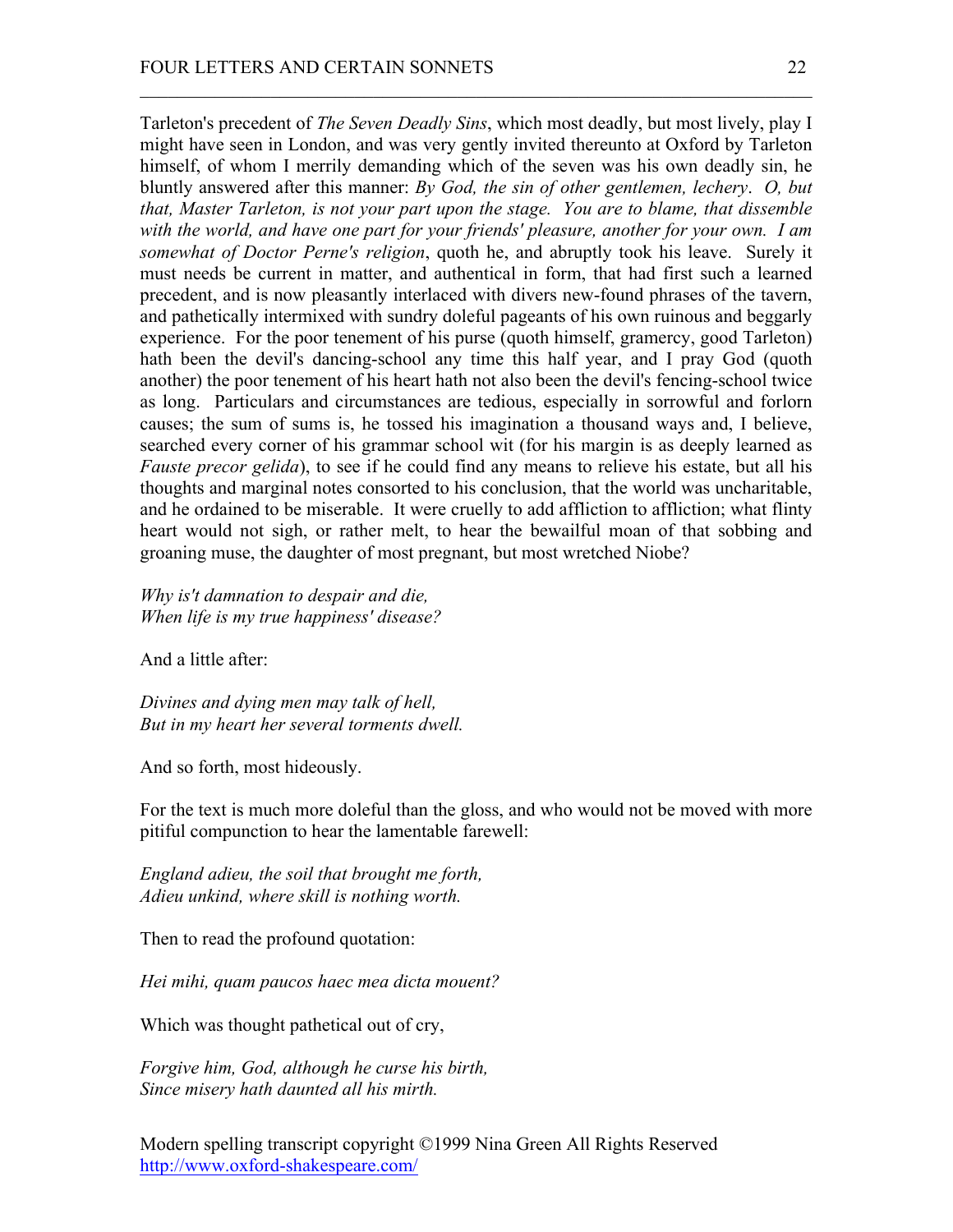Now good sweet muse, I beseech thee by thy delicate wit and by all the quaintest inventions of thy deviseful brain, cast not thy dreary self headlong into the horrible gulf of desperation, but being a creature of so singular and wonderful hope as thy inspired courage divinely suggesteth, and still rear up mountains of highest hope, and either gallantly advance thy virtuous self, maugre Fortune (what impossible to inspiring industry?), or mightily enchant some magnificent Maecenas (for thou canst do it) to honour himself in honouring thee, and to bliss the eyes of the gazing world with beholding those miracles which some round liberality and thy super-thankful mind would hugely enable thee to work. Let it never be said that the minion of the muses should forsake himself, or abandon them whose very shadows he adoreth. A grave heart, in extremest distress, never languisheth; no such affrighting death or gnashing hell as the devouring abyss of despair. Yet better a man without money than money without a man. *Penilesse* is not his purse, but his mind, not his revenue, but his resolution. A man is a man though he have but a hose upon his head. For every curse, there is a blessing; for every malady, a remedy; for every winter, a summer; for every night, a day; a dog hath a day.

 $\mathcal{L}_\text{max}$  , and the contribution of the contribution of the contribution of the contribution of the contribution of the contribution of the contribution of the contribution of the contribution of the contribution of t

# *Nocte pluit tota: redeunt spectacula mane.*

Right magnanimity never droopeth, sweet music requickeneth the heaviest spirits of dumpish melancholy, fine poetry abhorreth the loathsome and ugly shape of forlorn pensiveness. What gentle mind detesteth not cursed and damnable desperation? All abject dolefulness is woefully base, and basely woeful. The die, the ball, the sponge, the sieve, the wheel of Fortune, Fortune herself, a trifle, a jest, a toy in philosophy and divine resolution. Be a musician and poet unto thyself, that art both, and a ringleader of both unto other; be a man, be a gentleman, be a philosopher, be a divine, be thy resolute self, not the slave of Fortune, that for every flea-biting crieth out, *Alas*, and for a few hungry meals, like a Greek parasite, misuseth the tragedy of Hecuba, but the friend of virtue, that is richest in poverty, freest in bondage, bravest in jeopardy, cheerfullest in calamity. Be rather wise and unfortunate, with the silver swan than fortunate and unwise with the golden ass. Remember thine own marginal emblem, *Fortuna favet fatuis*. O solace thy miraculous self, and cheer the muses in cheering thy dainty soul, sweetly drunken with their delicious Helicon and the restorative nectar of the gods. What can I say more? That cordial liquor and that heavenly restorative be thy sovereign comfort, and scorn the baseness of every crazed or fainting thought that may argue a degenerate mind. And so much briefly touching thy dear self, whom I hope never to find so pathetically distressed, or so tragically disguised, again. Now a word or two concerning him who in charity kisseth thy hand, and in pity wisheth thee better luck. May it please gentle Pierce, in the divine fury of his ravished spirit, to be graciously good unto his poor friends, who would be somewhat loath to be silly sheep for the wolf or other sheep-biter. I dare undertake, the abused author of the *Astrological Discourse* (every page thereof, under correction of inspired and supernatural conceits, discovereth more art and judgment than the whole *Supplication* of the parturient mountain), notwithstanding the notorious diabolical discourse of the said Pierce, a man better acquainted with the devils of hell than with the stars of heaven, shall unfeignedly pray for him, and only pray him to report the known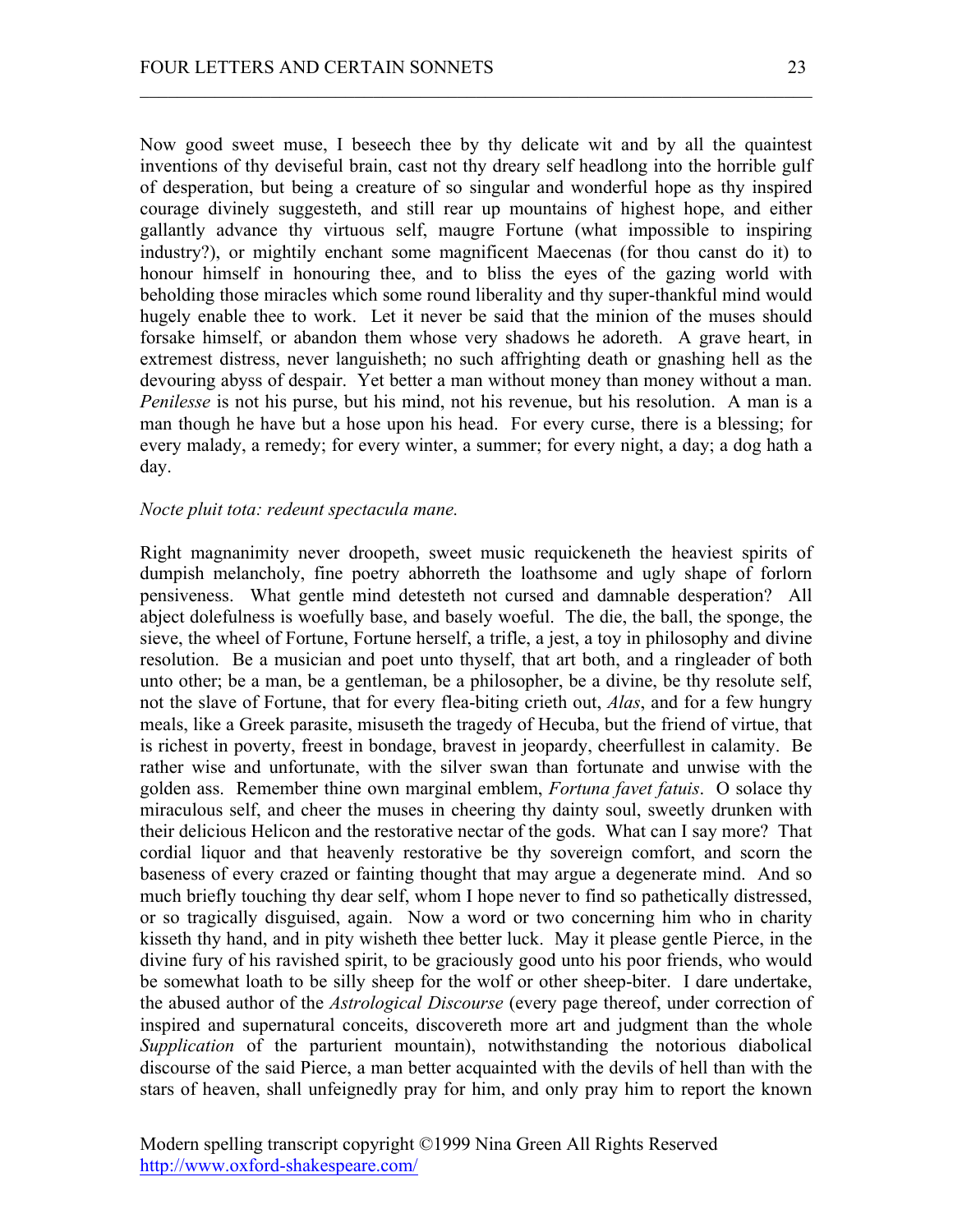truth of his approved learning and living without favour. Otherwise, it were not greatly amiss a little to consider that he which in the ruff of his freshest jollity was fain to cry Master Churchyard a-mercy in print, may be orderly driven to cry more peccavis than one. I would think the Counter, Master Churchyard, his hostess Penia, and such other sensible lessons might sufficiently have taught him that *Penilesse* is not lawless, and that a poet's or painter's licence is a poor security to privilege debt or defamation. I would wish the burned child not to forget the hot element, and would advise overweening youths to remember themselves, and the good ancient oracle of sage Apollo. There is a certain thing called modesty, if they could light upon it, and by my young master's leave, some pretty smack or [sic for 'of'] discretion would relish well. The Athenians were noted for lavish amplifying, the Cretensians for crafty lying, the Thessalians for subtle cogging, the Carthaginians for deceitful perfidy, Hannibal, Fabius, Agathocles, Iphicrates, Ulysses, and a thousand such for counterfeit policy, but all their forgeries were seasoned with the salt of probability, and only used at occasions of advantage, and although the Grecians generally were over light-headed and vain-spoken, yet their levities savoured of elegant wittiness, and the flying bird carried meat in the mouth. Even Lucian's true tales are spiced with conceit, and neither his, nor Apuleius', ass is altogether an ass. It is a piece of cunning in the most fabulous legends to interlace some credible narrations and very probable occurrences to countenance and authorize the excessive licentiousness of the rest. Unreasonable fictions palpably bewray their odious grossness, and he that will be a famous deviser in folio must be content with the reward of a notable liar, not to be credited when he avoweth a truth. The pleasant man talketh of a bachelor's hood turned over his ears for abusing of Aristotle, and imagineth goodly matters of casting the heavens' water, of anatomizing the sky's entrails, of the universal adultery of planets, of the bawd of those celestial bodies, how Saturn and Jupiter proved honester men than all the world took them for. O brave Tarleton, thou wert he, when all is done. Had not Aretine been Aretine when he was, undoubtedly thou hadst been Aretine, gramercy capricious and transcendent wit, the only high pole Arctic and deep mineral of an incomparable style. Yet Tarleton's jests not sufficient, but Roscius must have his stale to make him more admirable; all were nothing unless Elderton's ale-crammed nose had been consumed to nothing in bear-baiting him with whole bundles of ballads, that forsooth is not so good a gentleman (for every heir of a Nashe is a good gentleman, at the least, as the beard of Thomas Nashe, the master butler of Pembroke Hall, whose grave countenance, like Cato, able to make him run out of his wits for fear if he look sternly upon him), and I wot not what, and what trumpery else, as childish and garish stuff as ever came in print, yet what pack of vanity is not in print? I will not cry, *Absurd, absurd*, as he madly exclaimeth, *Monstrous, monstrous*. But who in that university can deny but Master Harvey read the public philosophy lecture with special good-liking, and, many will say, with singular commendation, when this mighty lashing gentleman (now well read in the late exploits of Untruss, and for Tarleton's amplification, A per se A) was not so much as *idoneus auditor civilis scientiae*. What he is improved since, excepting his good old *Flores Poetarum*, and Tarleton's surmounting rhetoric, with a little Euphuism and Greeneness enough, which were all prettily stale before he put hand to pen, I report me to the favourablest opinion of those that know his prefaces, rimes, and the very tympany of his Tarletonizing wit, his *Supplication to the Devil*. O, that is the devil and all. I am so far from doting upon mine own or my brothers' writings, in any matter of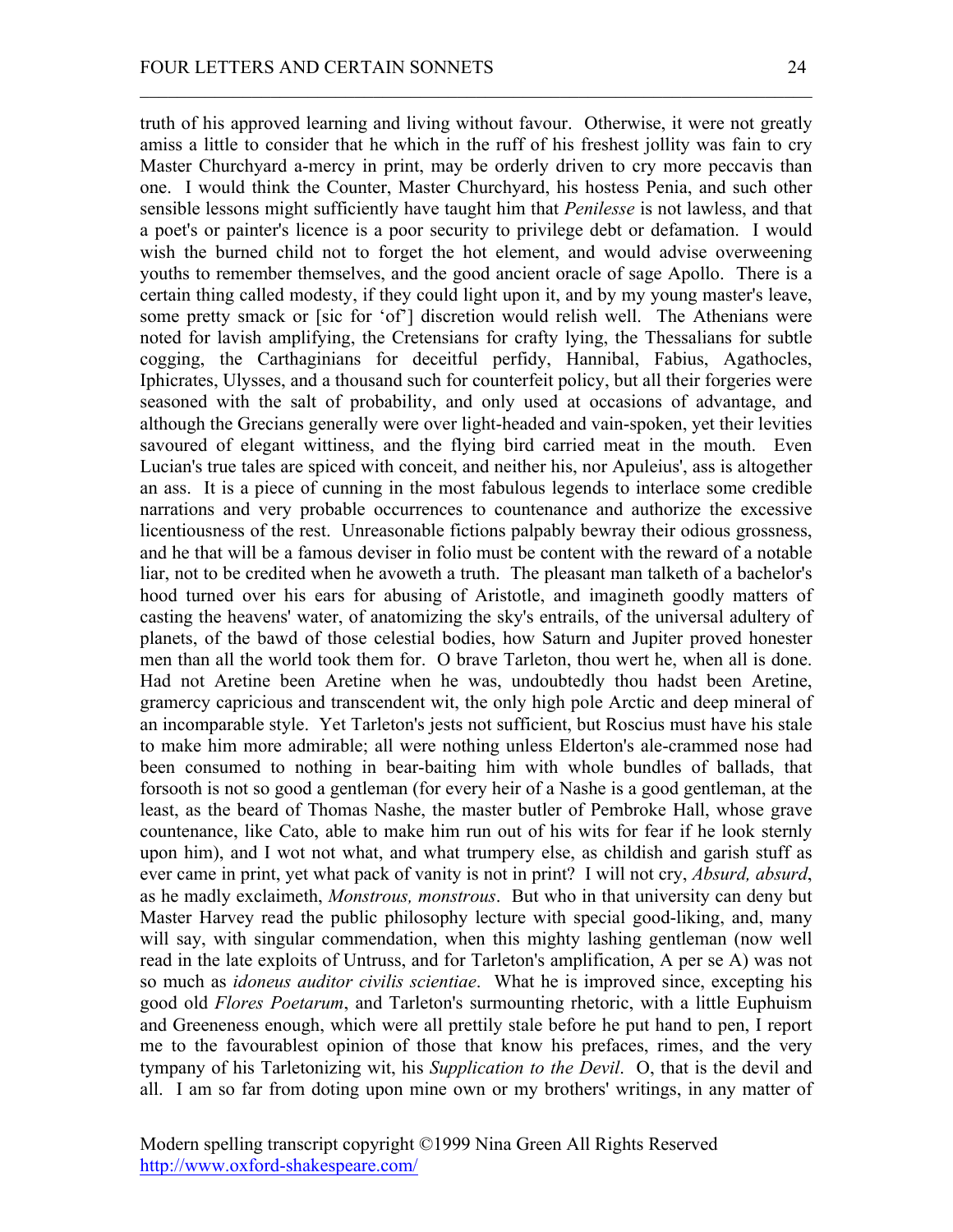moment, that I use to censure them with a more curious and rigorous judgment than I examine anything else, wherein my ear is so loath to flatter me, and my conceit so afraid to cozen me, that my mind ever remaineth unsatisfied, and nothing hitherto could fulfil my desire, insatiably covetous to do better. But as those perfunctory discourses are (which were more hastily than speedily published without my privity), let the best of them go for waste-paper, and serve the basest shops, if the worst of them import not more public or private use than his gayest flower that may thank Greene and Tarleton for his garland. Were my brother not my brother, but some familiar acquaintance, I might in truth, and should in reason, make other comparisons with applause enough (for what indifferency seeth not the difference? or what so silly as he could make Pierce with voice or pen, notwithstanding those miracles of the white raven in the clouds?). But the university, the city, the whole realm, all good learning and civil government be their judge, and my mouth especially in this Martinish and counter-Martinish age, wherein the spirit of contradiction reigneth, and every one superaboundeth in his own humour, even to the annihilating of any other without rime or reason. Some would be mutes if they might be suffered to be, as were meetest for them, and only to dwell in the excellent monuments of divine wits whose sweet company they cannot enjoy enough, but what is to be done when vowels are coursed, and mutes haunted, and that heavenly conference hellishly disturbed? God or good order circumcise the tongues and pens that slander without cause, and rail without effect, even in the superlative degree of raving. Aretine and the devil's orator might very well be spared in Christian or politic commonwealths, which cannot want contagion enough, though they be not poisoned with the venomous potions of ink-horn witches. Fine pleasant wit was ever commendable, and judicial accusation lawful, but fie on gross scurrility and impudent calumny, that will rather go to hell in jest than to heaven in earnest, and seek not to reform any vice, to backbite and deprave every person that feedeth not their humorous fancy. A vile mind, and what a pestilenter villainy? But some odd wits, forsooth, will needs be accounted terrible bullbeggars, and the only kill-cows of their age, for how should they otherwise keep the simple world in awe, or scare multitudes of plain folk like idiot crows and innocent doves? All the invective and satirical spirits are their familiars, scoffing and girding is their daily bread. Other profess other faculties, they profess the art of railing: noble, reverend, or whatsoever, all peasants and clowns, gouty devils and buckram giants, Midases and golden asses, cormorants and drones, dunces and hypocritical hotspurs, earthworms and pinch-fart penny-fathers, that feed not their hungry purses and eager stomachs. They have terms, quoth a marvellous doer, steeped in aquafortis, and gunpowder that shall rattle through the skies and make earthquakes in such peasants' ears as shall dare to send them away with a flea in their ear (how might a man purchase the sight of those puissant and hideous terms?). They can lash poor slaves, and spur-gall asses, mightily. They can tell parlous tales of bears and foxes as shrewdly as *Mother Hubbard,* for her life. They will domineer in taverns and stationers' shops, to die for't. They will be as egregiously famous as ever was Herostratus or Pausanias, or Kett, or Scogan. Agrippa and Rabelais but ciphers to them; they have it only in them. Would Christ they had more discretion in them, and less rancour against other, that never wished them the least evil, but still beseech God to increase the best and to pardon the worst in them. The *Quip* knoweth his reward, and the *Supplication to the Devil*, expressly dedicated to the Prince of Darkness, I commit to the censure of wisdom and justice with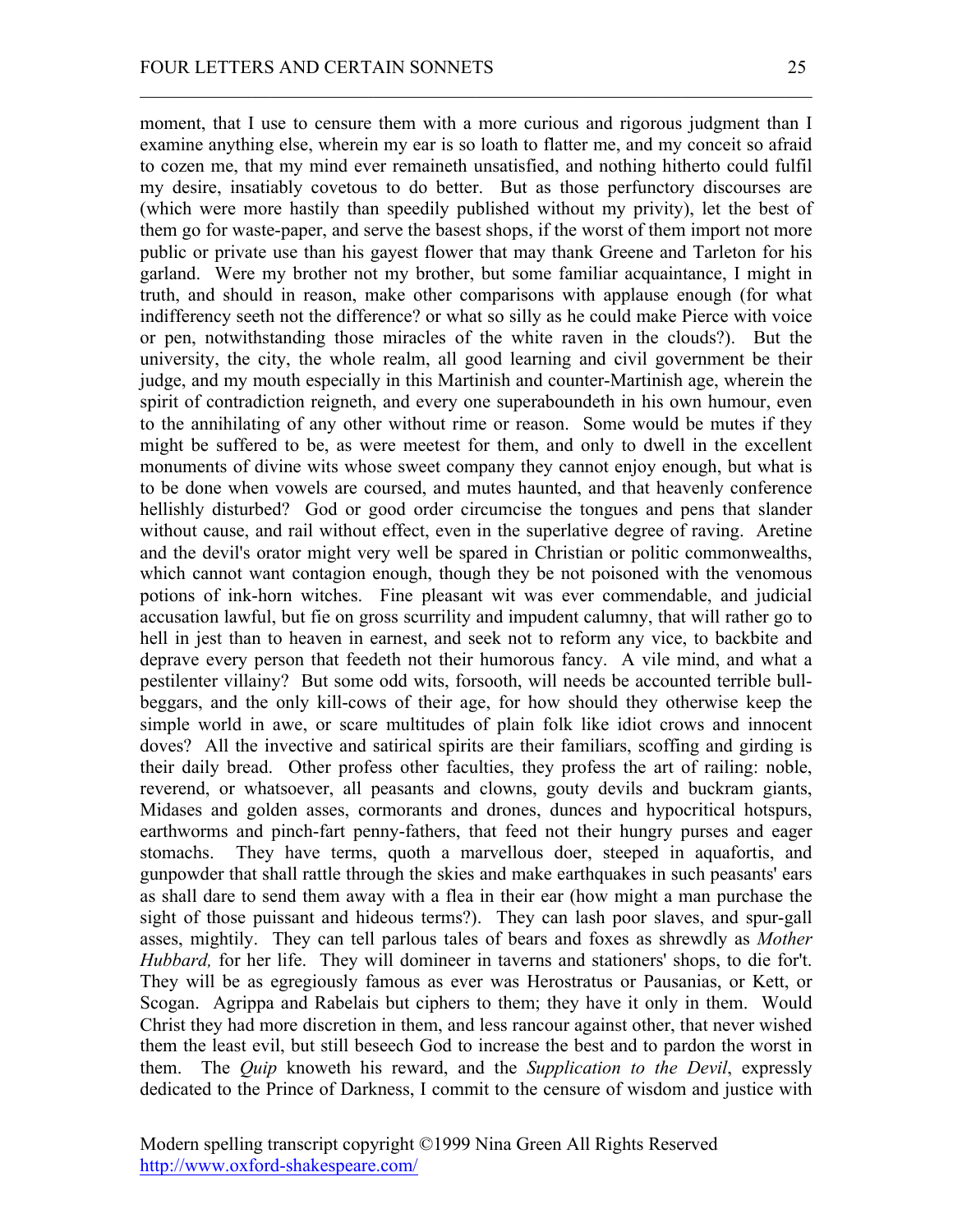favour, only requesting that mighty bombarder of terms to spare quiet men that mean him no harm, and to keep the huge main shot of his rattling babies for buckram giants. Alas, what should I touch their parents, or twit them by their other friends? Let it be one of their jollities to offer, and one of our simplicities to suffer, that injury which neither impaireth the reputation of the father, nor abaseth the credit of the sons, nor argueth anything but the impudent despitefulness of the libeller. Few sons have feelinger cause to love or reverence or defend their fathers than myself, but his dealing is such where he tradeth, and his living such where he converseth, that he may easily shame himself which goeth about to shame him, or us in him. I will not trouble you with the rehearsal of his inheritance, which I could have wished more than it was, yet was it more, by the favour of that terrible thunder-smith of terms, than the inheritances of both their fathers together. Put case I have inquired what special cause the Penilesse gentleman hath to brag of his birth, which giveth the woeful poveretto good leave, even with his Stentor's voice, and in his rattling terms, to revive the pitiful history of Dom Lazarello de Tormes, to contend with cold, to converse with scarcity, to be laid open to poverty, to accuse Fortune, to rail on his patrons, to bite his pen, to rend his papers, to rage in all points like a madman, to torment himself in that agony a long time, to be miserable, to be *vacuus viator*, to have *opus* and *usus* knocking at his door twenty times a week when he is not within, to seek his dinner in Paul's with Duke Humphrey, to lick dishes, to be a beggar,

 $\mathcal{L}_\text{max}$  , and the contribution of the contribution of the contribution of the contribution of the contribution of the contribution of the contribution of the contribution of the contribution of the contribution of t

# *To ban the air, wherein he breathes, a wretch,*

to be the devil's distressed orator, to proclaim his own desolate and abject estate, in these and such other most base and shameful complaints, scarcely beseeming the rascallest sizar in an university, or the beggarliest mendicant friar in a country.

# *Forgive him, God, although he curse his birth.*

Aye, but who so excessively thankful to his other friends? One kind friend more worth than two unfriendly kinsmen. Affection will relieve where nature faileth; he must needs abound in devoted and bountiful friends that showeth himself so meritoriously friendly, and so unspeakably grateful:

# *O friends, no friends, that then ungently frown, When changing fortune casts us headlong down.*

I had nigh hand overskipped the learned allegation in the margin, solemnly avouched with a very pathetical Pol, *Pol me occidistis amici.* All which, and most of the premises, I had altogether omitted, but that the two unmeet companions, a lord's heart and a beggar's purse, must somewhat remember themselves, or be a little, as it were, pulled by the ragged sleeve. Young scholars can tell how Ulysses handled Irus, and old truants have not altogether forgotten how saucy the harpies were, till they were entertained accordingly. But what though the decayed gentleman so commendeth his own worshipful birth and trusty friends? Many noble houses have seen their own ruins, and sometime the brothers of the prodigal son will not stick to curse where they should reverently bless. The table-fellow of Duke Humphrey and Tantalus might learn of him to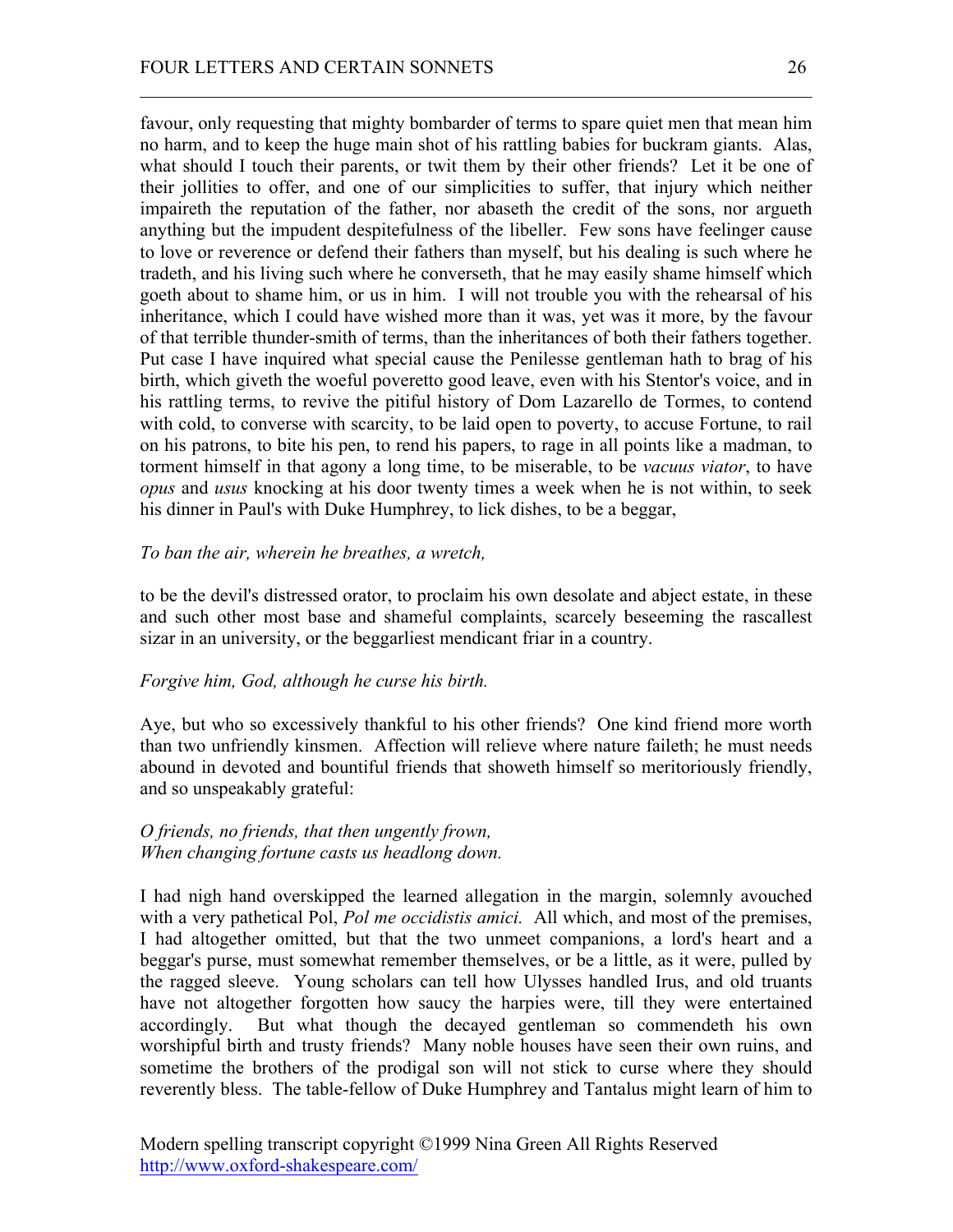curse Jupiter, and to ban, not only the four elements, but also the seven planets, and even the twelve houses of heaven.

 $\mathcal{L}_\text{max}$  , and the contribution of the contribution of the contribution of the contribution of the contribution of the contribution of the contribution of the contribution of the contribution of the contribution of t

And what though the other sorry magnifico, as very a Bezonian as he for his life, would swear in a bravery his father was of four and twenty religions, and himself a divine from his mother's womb, an image of both churches and both synagogues too, a natural Perne artificially improved, the thrice and thrice learned son of his four-and-twenty times learned father? So Greene would flourish. Every man is to answer for his own defaults; my trespass is not my father's, nor my father's mine. A Ghibelline may have a Guelph to his son, as Barthol saith, and hath never a saint had a reprobate to his father? Are all worthy minds the issue of noble houses, or all base minds the offsprings of rascal stocks? Were it not a felicity to be the worst of a thousand that being descended of meanest parentage have proved, as histories testify, and the world daily confirmeth? Or might not Greene and his complices have been much better than they were, or are, although their parents had been much worse than they were, or are? What saith the afflicted suppliant himself?

*Ah, worthless wit, to train me to this woe, Ill thrive the folly that bewitched me so.*

Have we not a number of excellent industrious men and valorous knights not greatly beholding unto Fortune for their progeny?

*Malo pater tibi sit Thersites*, who knoweth not that only art of heraldry?

*Quam te Thersitae similem producat Achilles*. The argument of nobility is a gallant and plausible argument, but what commonplace so brave and honourable as the commonplace of virtue? Can anything be obscure where desert is famous, or anything famous where desert is obscure? Gramercy, sweet margin, for that notable poesy: *Meritis expendite causam*; in earnest, a singular rule of infallible judgment, and I imagine himself deserveth something, that specially allegeth desert. It is long since I declaimed upon any theme, but who would not plead virtue's cause in whatsoever subject? Or what honest eloquence is not furnished with Catilinaries and Philippics against vice? Not the father, and the son, but virtue and vice, the efficients of honour and dishonour. He only base, he only simple, he only contemptible, that hath vice to his father and ignorance to his mother, the only parents of rascality. And may I not truly affirm that not only Osorius or Patritius gallantly prove, but all wise authors seriously approve, and even virtue and skill themselves with their own sovereign mouth honourably profess? No right son and heir apparent of theirs, either unnoble in himself, or obscure in the world, or despised in the highest, or unregarded of the lowest, or dishonourable in his life, or inglorious after his death. I speak not for any person, but for the matter, and cannot either condignly praise the valorous seed of the one, or sufficiently bless the fruitful womb of the other. And what so ungentle in nature, or so unnoble in fortune, as their contraries; how barbarously opposed against that divine race and heavenly generation that cannot stir unaccompanied with envy and a world of motes? Yet neither the unhappiest creature, utterly devoid of all graces (I praise something in Elderton and Greene), nor the excellentest personage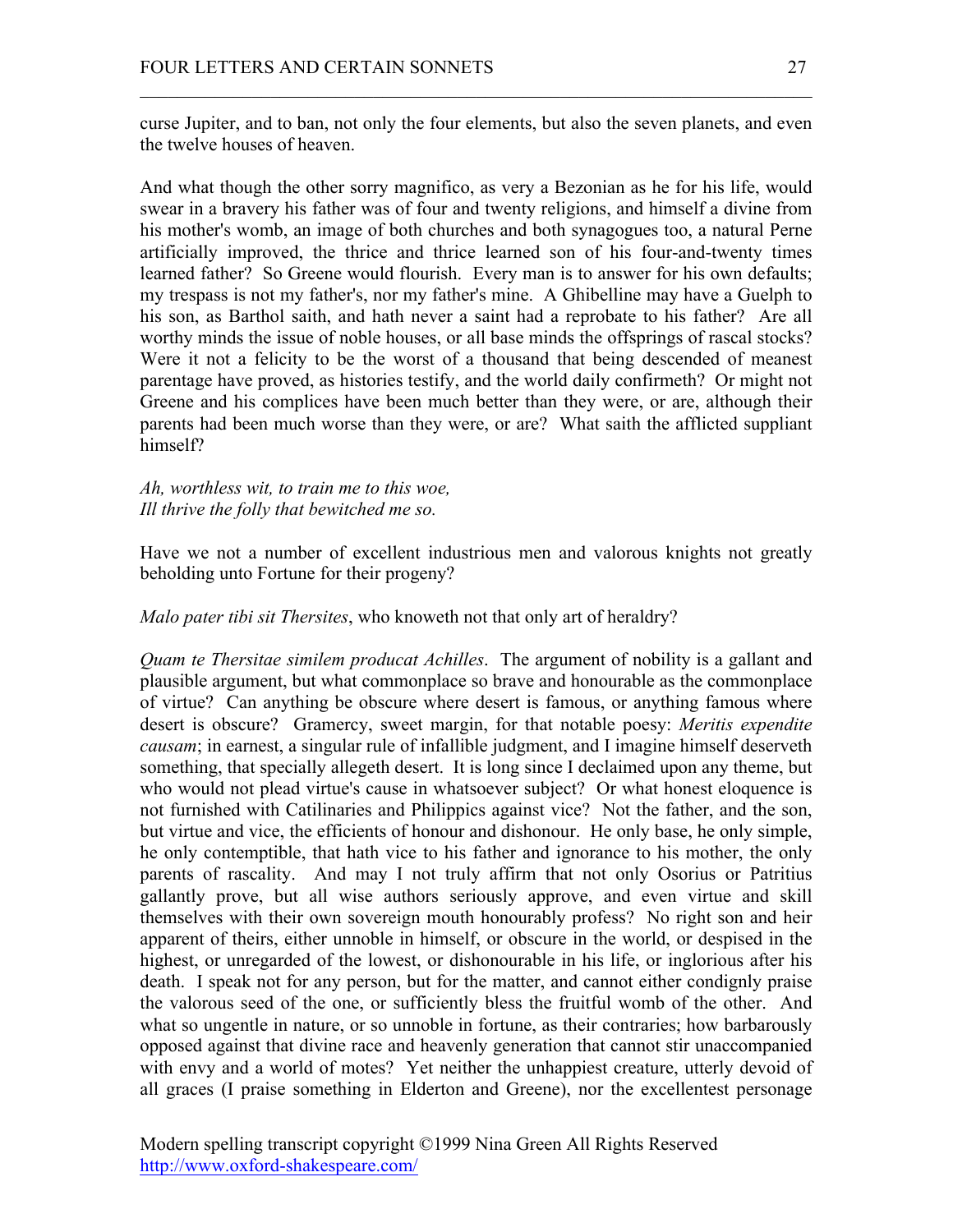thoroughly accomplished with all perfections (ah, that Sir Humphrey Gilbert and Sir Philip Sidney had been as cautelous as adventurous), nor they that object, nor we that answer, nor any but a few singular men, the miracles of the world, either for wit wondrous or for art exquisite, or for action admirable, or for integrity notable. Iwis we little need to be charged with our fathers' offences; it is enough for one, yea, for the best one, to carry the burden of his own transgressions and errors. Errors are infinite, and follies, how universally rife, even of the wisest sort? Oh, that virtues were as like the stars of heaven or the birds of the air as vices are like the sands of the sea and the beasts of the earth. He that seeth least, seeth much amiss; the fine discoverer and curious intelligencer go invisible, & stratagematically descry many hidden privities of public and private misgovernment. There is an eye that pierceth into the secretest sins and most inscrutable thoughts of profoundest hypocrisy, in whose pure sight nothing is justifiable but by pardon. Divinity flieth high and wadeth deep, but even in humanity,  $\&$  in the view of the world, who liveth inculpable, or who is not obnoxious to some criminal or civil actions, or

 $\mathcal{L}_\text{max}$  , and the contribution of the contribution of the contribution of the contribution of the contribution of the contribution of the contribution of the contribution of the contribution of the contribution of t

*Where should I find that I seek, a person clear as a crystal? Where man God to man? where one not devil to another? Where that zeal divine, whose heavenly sunshine acheereth The dreariest drooping, and fellest rancour allayeth? Where those same melting bowels of tender agreement, That mildly conquer most rough and hideous outrage? Where Moses' meekness? where David's sweetness Olympic? Where that same gentle kindness, that bounty renowned, That gracious favour, that whilom beautified honour, That love advanced, that abandoned odious hatred, That sirenized furies, that rocks adamantine Mollified, arreared pillars of glory triumphant?*

And so forth, for the verse is not unknown, & runneth in one of those unsatirical satires which Master Spenser long since embraced with an over-loving sonnet, a token of his affection, not a testimony of his judgment.

What should I labour a needless point, or what should I weary you with tediousness, that may much better bestow your vacant hours? Enough to any is enough; to some, overmuch. God knoweth, and who knoweth not, how sensually corrupt some goodfellows were, and are, that so sharply and bitterly noted, and do note, so many imaginative corruptions in other. Would God they had been as quietly disposed as their parents, or as advisedly stayed as some of their friends that wished them a milder course, & some of our pens might have been employed to better use than this idle business, or rather, busy idleness. Whereof I desire no other fruit but some little contentation of friends, and some reasonable mitigation of well-willers, unto whose good I am diligently to address, & even affectionately to dedicate, any my endeavour. If in some terms I have used a little plain dealing, albeit not without respect (but everyone seeth not into another's considerations, & divers circumstances alter the case), I crave pardon for the least oversight, and will be as ready to commend any little good, even in an adversary, as I was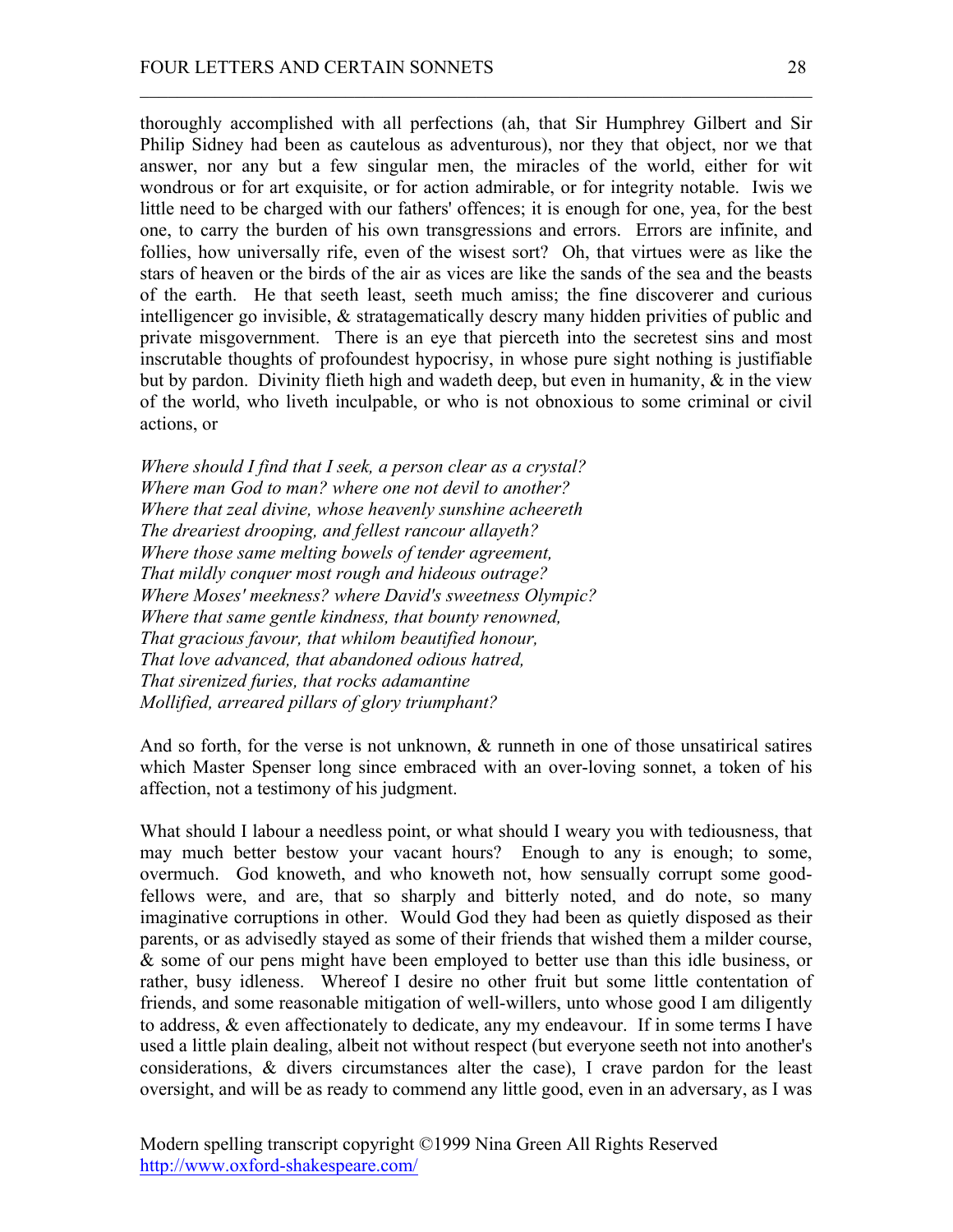unwilling, but enforced, to touch some palpable bad, which I would wish amended where it may be redressed, and quite forgotten where it ought to be buried. My meaning was not to displeasure or discredit any, but only to satisfy the pleasure and maintain the credit of those unto whom I owe many duties, as well in special consideration as in natural affection. Had I not been more deeply stinged in them than in myself, who have made comedies of such tragedies, and with pleasure given such hotspurs leave to run themselves out of breath, what folio of folly might not for me have passed untouched, or who, for me, might not have flourished or lashed in Paul's Churchyard *Cum gratia & privilegio*? It were good that they which have a dexterity in writing trimly upon every matter, white or black, should also have a felicity in speaking well upon every person that deserveth not ill, especially such as can say something, and think more. The terriblest terms may be repaid home with advantage; I have known the railingest sophister in university set nonplus, and have seen the mad-brainest roister-doister in a country dashed out of countenance. There is logic enough to answer carter's logic, and play enough to tame horse-play. Wronged men are seldom tongue-tied; the patientest creature wanteth not blood in his heart or ink in his pen, and although his blood be not wildfire, yet it is blood, that will not be cooled with a card or daunted with bug's-words, and although his ink be not pitch or poison, yet it is ink, that will neither blush for shame nor wax pale for fear, but will hold his own when perhaps gayer colours shall lose their colour, and aquafortis valiantly eat his own heart. Good sweet masters, quiet yourselves, or think not much to bear a little for company, that are so forward to load other without mercy. No man loather than myself to contend with desperate malcontents, or to overthwart obstinate humourists, or to encounter ink-horn adventures, nor to quarrel with any sort of wrangling companions (scolding is the language of shrews, and railing the style of rakehells), or so much as to call busy heads by their usual and proper names (the things are paltry, and the very names savour of rascality), but there is a time when such doughty warriors must be appeased, & such wise men answered according to their wisdom. Howbeit in favour of a private and public quietness, I will thank the honest fellows the more, the less occasion they give me to interrupt better exercises, to trouble the world with trifling discourses upon pelting matters, to disease themselves, to pleasure none but the printer  $\&$  idle creatures, the only busy readers of such novelets. I would gladly be specially beholding unto them for this courtesy, and dare undertake it shall redound more to their credit to approve their desire of reconciliation by silence, than to continue the opinion of their rooted despite by stirring more coals. I hope this wind hath not shaken any such corn, but fellow-scholars (as Doctor Caius would say), and now, forsooth, fellow-writers may be made friends with a cup of white wine and some little familiar conference in calm and civil terms. I offer them my hand, and request their, which I will accept thankfully, & kiss lovingly, and ever commend the good nature that would, and the better government that could, master affection with reason, and sweeten gall with humanity. For it is not my energetical persuasion, but their own pathetical motion, that must do it, as the enchanting muse of Orpheus redeemed the ghastly ghost of his own Eurydice out of hell. Such an experiment of profound and divine art as I would compassionately recommend to every amiable mind disguised with hellish passion, the foulest deformity of any fair wit. Otherwise, if it stand more with their credit to be reputed wilful than wise, or if a perverse and froward resolution be the better policy, they are free men, and have ink at will and paper at commandment, and a number of greedy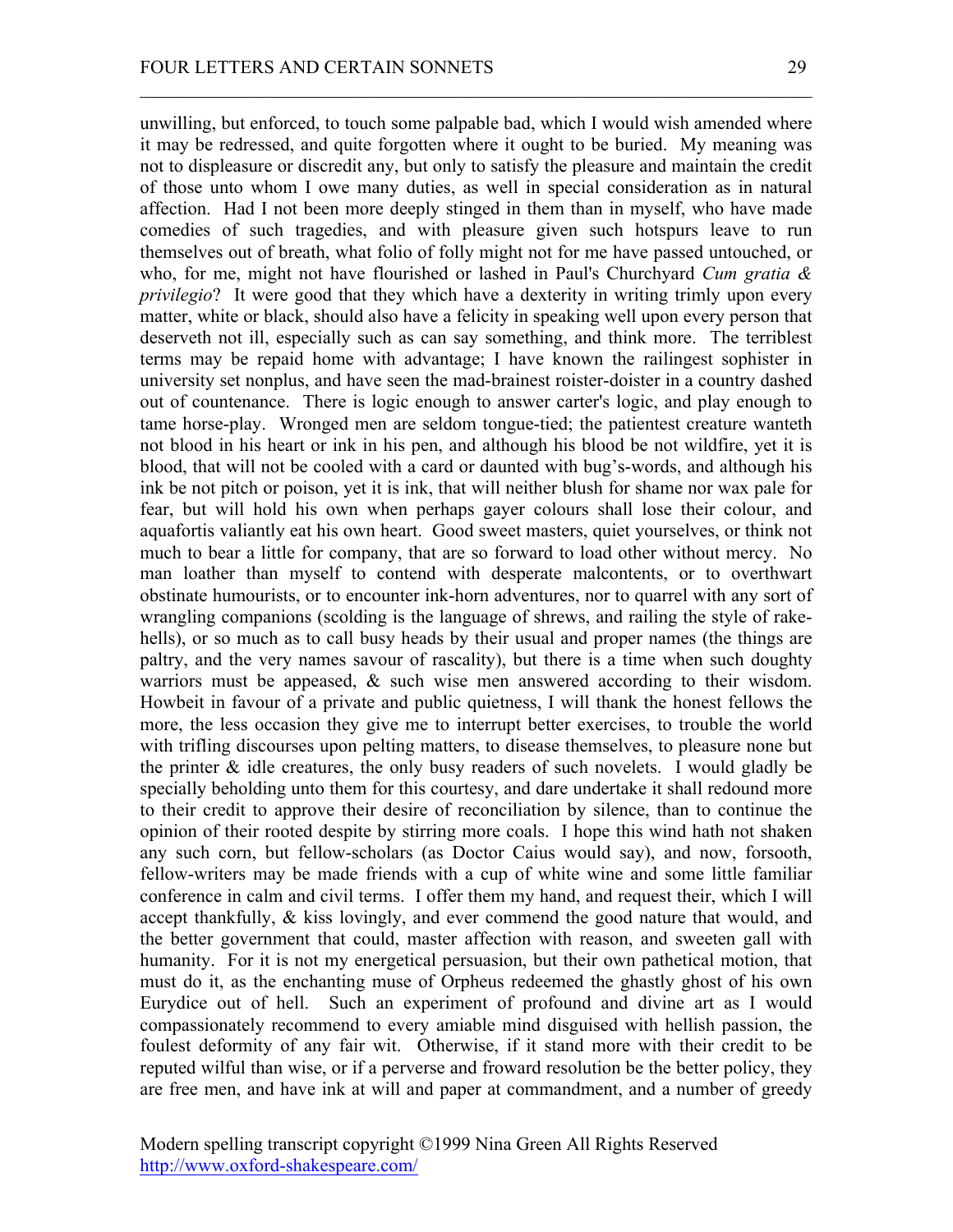ears that eagerly long, and, as it were, dance attendance, to hear those dreadful invincible terms steeped in aquafortis & gunpowder. The intoxicate sprite of the grisly Eurydice (I speak to a poet, and cannot more mildly term that infernal fury) may eftsoons return to her accursed lodging, and instead of heavenly Orpheus, embrace the hellish orator of the Black Prince, whom I will not any way make worse, but would wish infinitely better than he hath made himself. For I thank God I am neither so profanely uncharitable as to send him to the sance bell to truss up his life with a trice, nor so abjectly timorous as, for extreme fearfulness, to wish, with a professed devotion: *So be it, pray, pen, ink and paper on their knees, that they may not be troubled with him any more.* Good Lord, what fantastical pangs are these? Who ever indited in such a style but one divine Aretine in Italy, and two heavenly Tarletons in England, the sole platformers of odd elocution, and only singularities of the plain world? Two of them that so wantonly played with the highest and deepest subjects of spiritual contemplation, heaven and hell, paradise and purgatory, know their local repose, and seriously admonish the third to be advised how he lavish in such dalliance. No variety or infinity so infinite as invention, which hath a huge world and a main ocean of scope to disport and range itself, though it arrear not vain hyperboles of the reverend mysteries of God. Good sweet orator, be a divine poet indeed, and use heavenly eloquence indeed, and employ thy golden talent with amounting usance indeed, and with heroical cantos honour right virtue & brave valour indeed, as noble Sir Philip Sidney and gentle Master Spenser have done with immortal fame, and I will bestow more compliments of rare amplifications upon thee than ever any bestowed upon them, or this tongue ever afforded, or any Aretinish mountain of huge exaggerations can bring forth. Right artificiality (whereat I once aimed to the uttermost power of my slender capacity) is not mad-brained, or ridiculous, or absurd, or blasphemous, or monstrous, but deep-conceited, but pleasurable, but delicate, but exquisite, but gracious, but admirable, not according to the fantastical mould of Aretine or Rabelais, but according to the fine model of Orpheus, Homer, Pindarus, and the excellentest wits of Greece, and of the land that flowed with milk and honey. For what festival hymns so divinely dainty as the sweet psalms of King David, royally translated by Buchanan, or what sage gnomes so profoundly pithy as the wise proverbs of King Solomon, notably also translated? But how few Buchanans? Such lively springs of streaming eloquence, & such right Olympical hills of amounting wit, I cordially recommend to the dear lovers of the muses, and namely to the professed sons of the same: Edmund Spenser, Richard Stanyhurst, Abraham Fraunce, Thomas Watson, Samuel Daniel, Thomas Nashe, and the rest, whom I affectionately thank for their studious endeavours, commendably employed in enriching and polishing their native tongue, never so furnished or embellished as of late. For I dare not name the honourabler sons and nobler daughters of the sweetest  $\&$ divinest muses that ever sang in English or other language, for fear of suspicion of that which I abhor, and their own most delectable and delicious exercises (the fine handiwork of excellent nature and excellenter art combined) speak incomparably more than I am able briefly to insinuate. Gentle minds and flourishing wits were infinitely to blame if they should not also, for curious imitation, propose unto themselves such fair types of refined and engraced eloquence. The right novice of pregnant and aspiring conceit will not overskip any precious gem of invention or any beautiful flower of elocution that may richly adorn or gallantly bedeck the trim garland of his budding style. I speak generally to every springing wit, but more specially to a few, and at this instant singularly to one,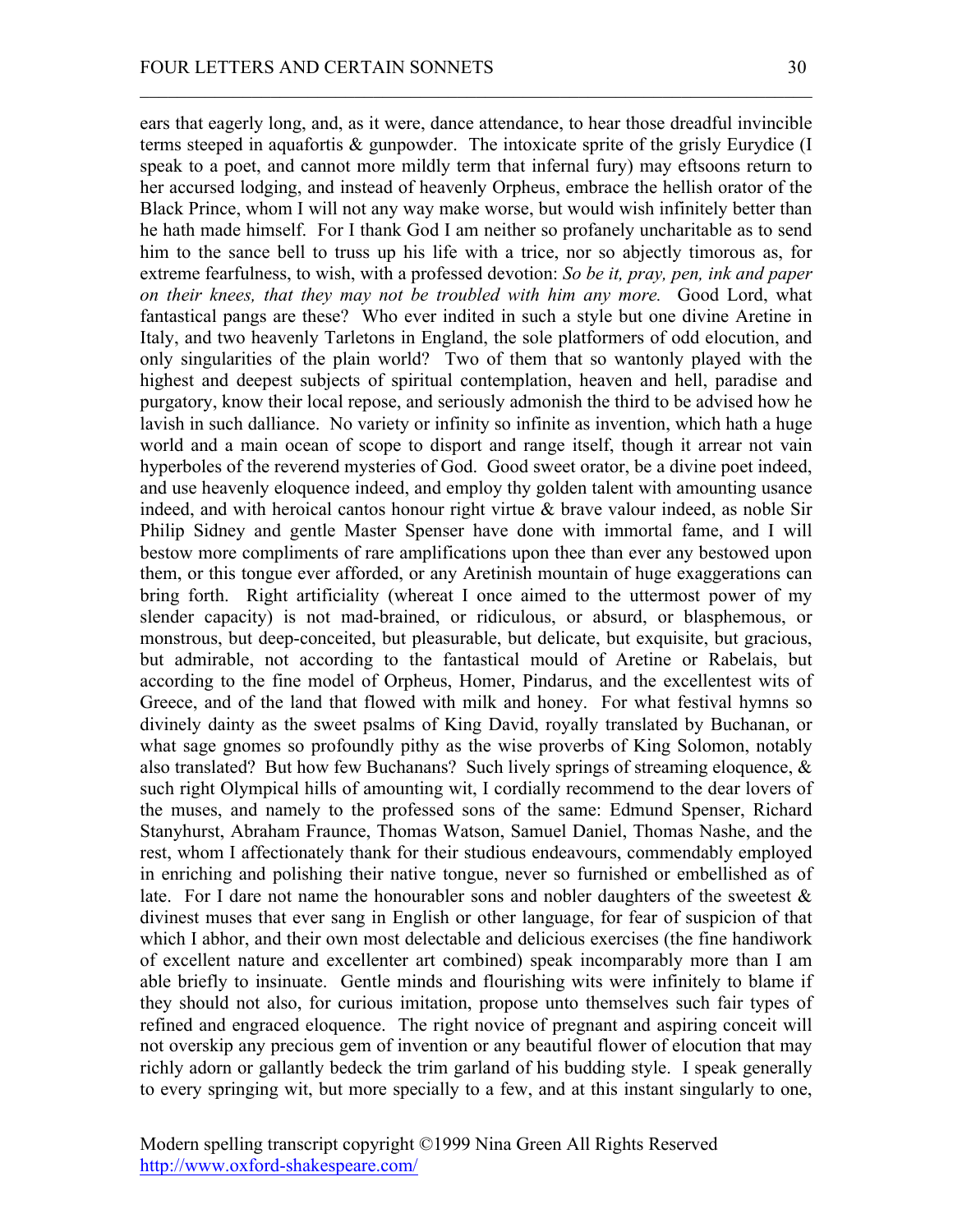whom I salute with a hundred blessings, and entreat, with as many prayers, to love them that love all good wits, and hate none but the devil and his incarnate imps, notoriously professed. I protest, it was not thy person that I any way disliked, but thy rash and desperate proceeding against thy well-willers, which in some had been unsufferable, in an youth was more excusable, in a reformed youth is pardonable, and rather matter of concordance than of aggrievance. I persuade myself rather to hope the best than to fear the worst, & ever wish unto other as I would wish other to wish unto me. It is my earnest desire to begin and end such frivolous altercations at once, and were it not more for other than for myself, assuredly I would be the first that should cancel this impertinent pamphlet, and throw the other two letters, with the sonnets annexed, into the fire. Let them have their swinge that affect to be terribly singular. I desire not to be a black swan, or to leave behind me any period in the style of the devil's orator, or any verse in the vein of his dam's poet, but rather covet to be nothing in print, than anything in the stamp of needless or fruitless contention. As I am overruled at this present, and as it standeth now, I am not to be mine own judge or advocate, but am content to be sentenced by every courteous or indifferent peruser that regardeth honesty in persons, or truth in testimonies, or reason in causes. Or seeing some matters of fame are called in question, I am not only willing, but desirous, to underlie the verdict, even of Fame herself, and to submit our whole credits to the voice of the people, as to the voice of equity and the oracle of God, to whose gracious favours he recommendeth your courtesy, that neither flattereth the best, nor slandereth the worst, nor wilfully wrongeth any, but professeth duty to his superiors, humanity to his equals, favour to his inferiors, reason to all. And by the same rule, oweth you amends for the premises. Not speedily dispatched, but hastily bungled up, as you see. London, this 8 and 9 of September.

 $\mathcal{L}_\text{max}$  , and the contribution of the contribution of the contribution of the contribution of the contribution of the contribution of the contribution of the contribution of the contribution of the contribution of t

The friend of his friends, & foe of none.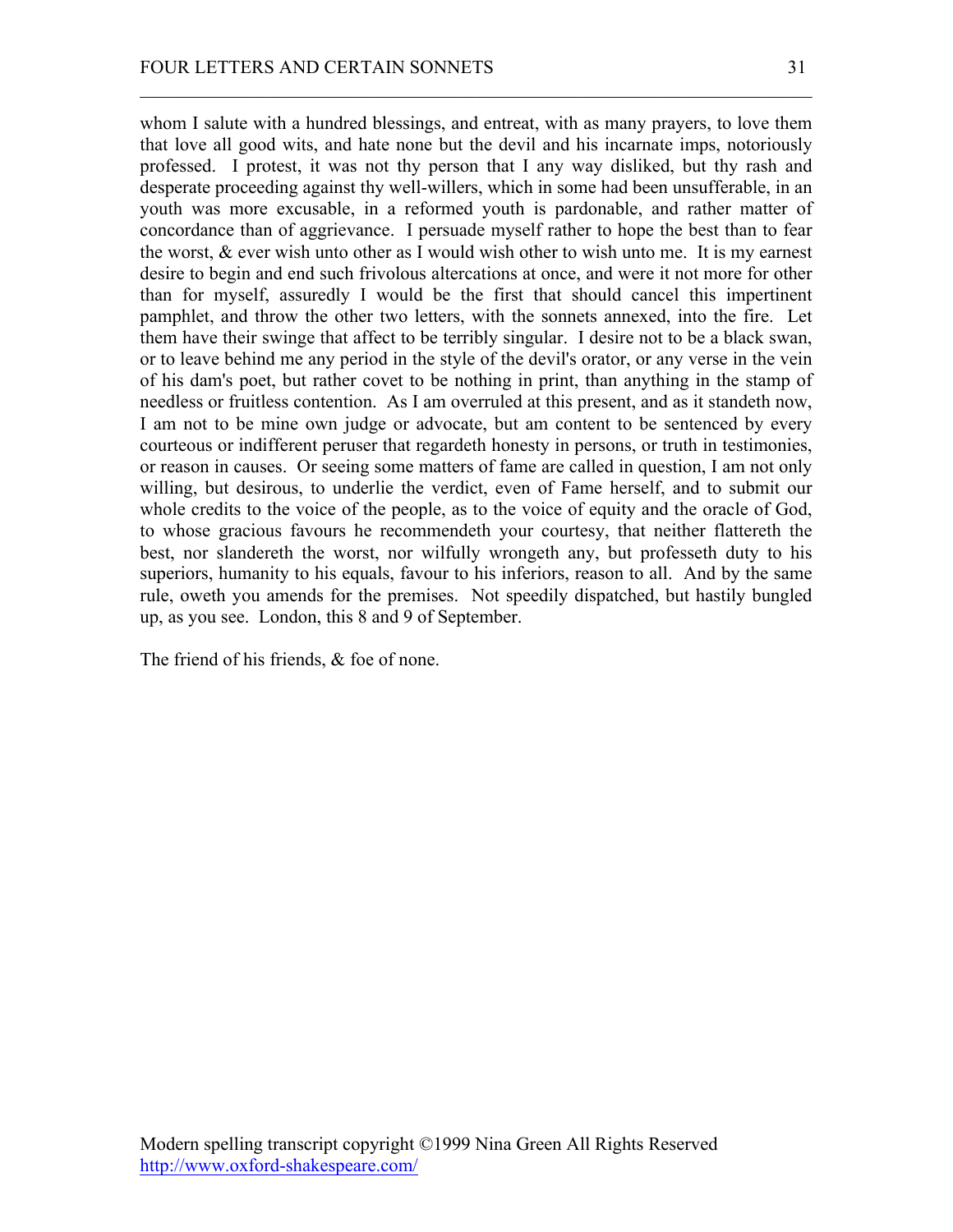# THE FOURTH LETTER

 $\mathcal{L}_\text{max}$  , and the contribution of the contribution of the contribution of the contribution of the contribution of the contribution of the contribution of the contribution of the contribution of the contribution of t

### To the same favourable or indifferent reader

Honest gentlemen (for unto such I especially write), give me leave in this slender pamphlet only to fulfil the importune requests of a few, with your small delight and mine own less contentment, and pardon me though I no way affect to feed the dainty humour of curious conceits carried with an insatiable expectation of I wot not what imagined perfection, which may easily display itself where it is, but cannot possibly appear where it is not. I presume I cannot less satisfy any than I have satisfied myself, who, having wedded myself to private study, and devoted my mind to public quietness, took this troublesome pen in hand with such an alacrity of courage as the sorry bear goeth to the stake, & now rejoice in that which with more haste than speed is dispatched, as Aesop's hart, with more affection than reason, gloried in his horns till he found his fugitive legs his surer friends. For in many cases I take it a better policy to use the flying leg than the cumbersome horn, and at this instant I should much more have pleased myself if I had still practised my former resolution to scorn the stinging of a peevish wasp, or the biting of an elvish gnat, or the quip of a mad companion, and rather to pocket up a pelting injury than to entangle myself with trifling business, or any way to accrue to the most contemptible fellowship of the scribbling crew that annoyeth this age and never more accloyed the world. Alas, he is pitifully bestead that in an age of policy and in a world of industry (wherein the greatest matters of government and valour seem small to aspiring capacities) is constrained to make woeful Greene and beggarly Pierce Penilesse (as it were a grasshopper and a cricket, two pretty musicians, but silly creatures) the arguments of his style, and enforced to encounter them who only in vanity are something; in effect, nothing; in account, less than nothing, howsoever the grasshopper, enraged, would be no less than a green dragon, and the cricket, malcontented, not so little as a black bellwether, but the only unicorn of the muses. Some in my case would perhaps be content for their own credit to have them notoriously so reputed, and in cunning would peradventure not stick to strain at a gnat as it were at a camel, but plain dealing useth no such rhetoric. They that have eyes can see, and they that have ears can hear as sensibly as I, and I must in reason leave them as in proof I find them, either mere paper-bugs and ink-horn pads, or a great deal worse, so far as the ringleaders of lewd licentiousness are more pestilent than the platformers of vain fantasticality, or the poison of corrupted minds is more pernicious than the venom of disguised wits. Any slightness curious enough, and any cost too much, upon such an argument, a subject of loss to the writer, of gain to none, but duty must obey and courtesy yield, and it is the luck of some pelting comedies to busy the stage as well as some graver tragedies. Were nothing else discoursively inserted (as some little else occasionally presented itself), what paper more currently fit for the basest mechanical uses than that which containeth the vile misdemeanours (and truth will say) the abominable villainies of such base shifting companions, good for nothing (in the opinion of good minds) but to cast away themselves, to spoil their adherents, to prey upon their favourers, to dishonour their patrons, to infect the air where they breathe. Might Pierce be entreated to qualify his distempered vein and to reclaim his unbridled self, as some bold Gawains, upon milder consideration, have been glad to do (good Pierce, be good to thy good friends, and gentle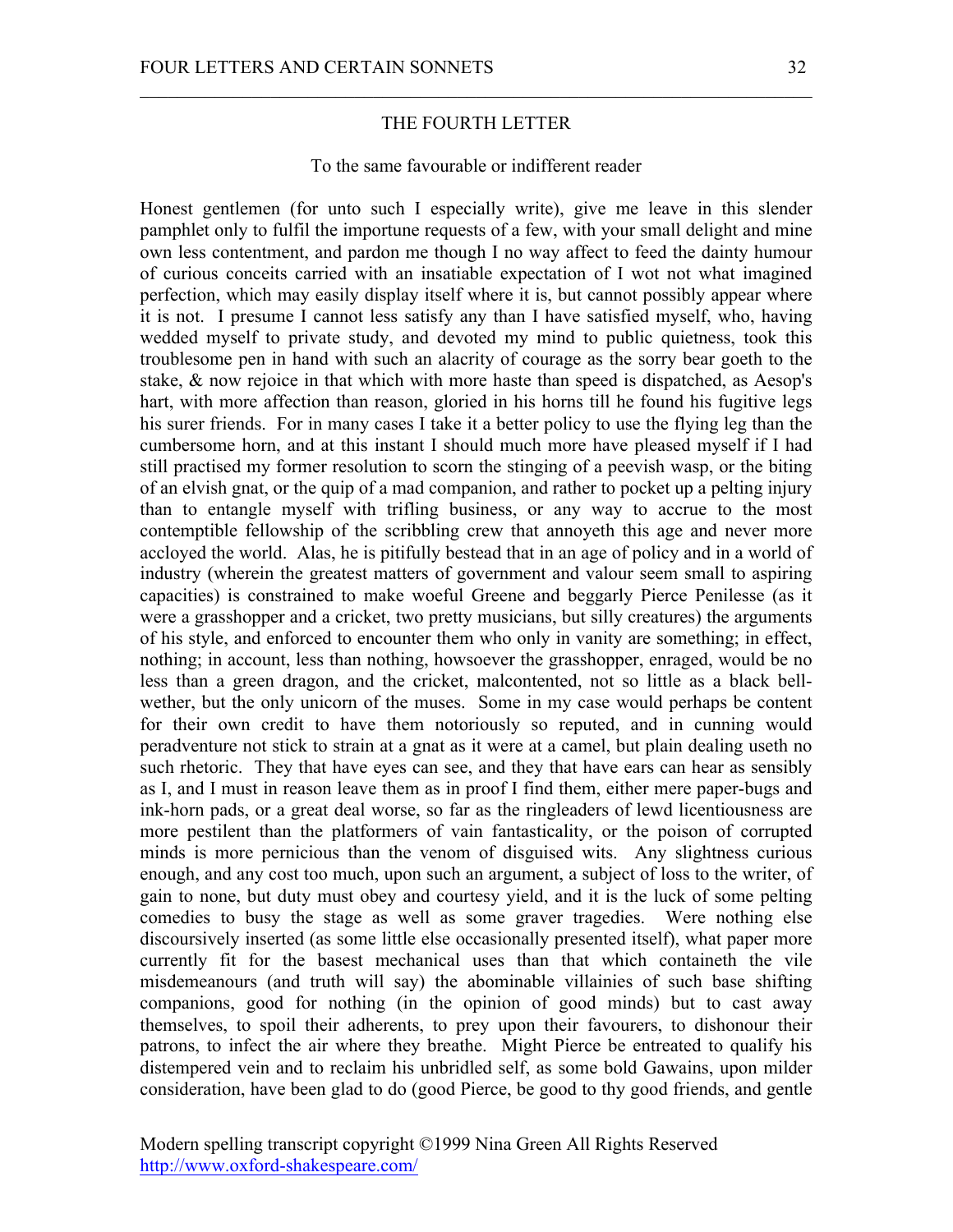to thy gentle self), I assuredly would be the first that should wrap up such memorials, not in a sheet of waste-paper, but in the winding-sheet of oblivion, and will not stick to embalm the dead corps of a professed enemy to sweeten the living spirit of a wished friend, howsoever extremely mean or famously obscure. The gracious law of amnesty a sovereign law, but the divine law of charity the law of laws. Who cannot contemn the insolentest arrogancy, but who must not condescend to any reasonable accord? He that was never dismayed with any necessary distress, yet ever escheweth all unnecessary trouble, and he that least feareth the sword of unjust calumny, yet most dreadeth the scabbard of just infamy, and would gladly avoid the lightest suspicion of that which he abhorreth. Though the painted sheath be as it is (for it needeth no other painter to portray itself), yet never child so delighted in his rattling baby as some old lads of the castle have sported themselves with their rapping bauble. It is the proper weapon of their profession; they have used it at large, and will use it at pleasure, howsoever the patient heal himself at their cost. It were a work of importance to answer that weapon; I long since gave them over in the plain field, and am now become a suitor to their towardest scholars to remember the glorious conquest of their witty masters. I would willingly please, or not displease, as I may, but no life without self-contentment, no performance of any action without resolution. The least may think upon Fabius Maximus, who with an honourable obstinacy pursued the course of his own platform, notwithstanding a thousand impeachments, & although slowly, with much murmuring, yet effectually, with more reputation, achieved his politic purpose, like an expert pilot that in a hideous tempest regardeth not the foolish shriekings or vain outcries of disorderly passengers, but bestirreth himself, and directeth his mariners according to the wise rules of orderly navigation. A wavering and fleeting mind seldom or never accomplisheth any negotiation of value. It is none of the least comforts in distress that patience is an excellent quality, and constancy the honourablest virtue in the world. I am not to dilate where a sentence is a discourse, and a word more than enough. It hath been my desire to conform my intentions to my quality, and my exercises to my intentions, but as they are, it shall go very hard before I begin to abandon hope or relent to frivolous motions, or forget myself and my friends to remember my enemies, who are best remembered when they are most forgotten. Some are cunning, & can imaginatively cast beyond the moon, but he is a simple temporizer that would attempt to raise a fantastical or putative opinion in an active world, and who so kindly cozeneth himself as that he that seeketh a cloak to cover his own sluggish idleness or unwieldy insufficiency? Let them affect mystical commendation that profess occult philosophy, and let them crossbite themselves that can find no other cony-catchers to play that part. It was a principal maxim in Socrates' discipline that everyone should contend to be indeed whatsoever he would covet to seem in apparance; some that have often recommended that maxim unto other, and often called it the sovereign rule of sound and honourable proceeding, were never forwarder to allow his precept in discourse than ready to follow his example in practice. There be other enough to make a gallant show, and some trim fellows will not stick to maintain a brave paradox that the opinion and semblance of things neither ever was, nor is now, inferior to the very things themselves, but in preferment and reputation many times superior. I am not here to argue the case. Fortune is a favourable lady to some forward adventurers; they may easily swim that are holden up by the chin. Such  $\&$  such have lived in estimation, & purchased lands, but what did they ever effectuate of any worth, or wherein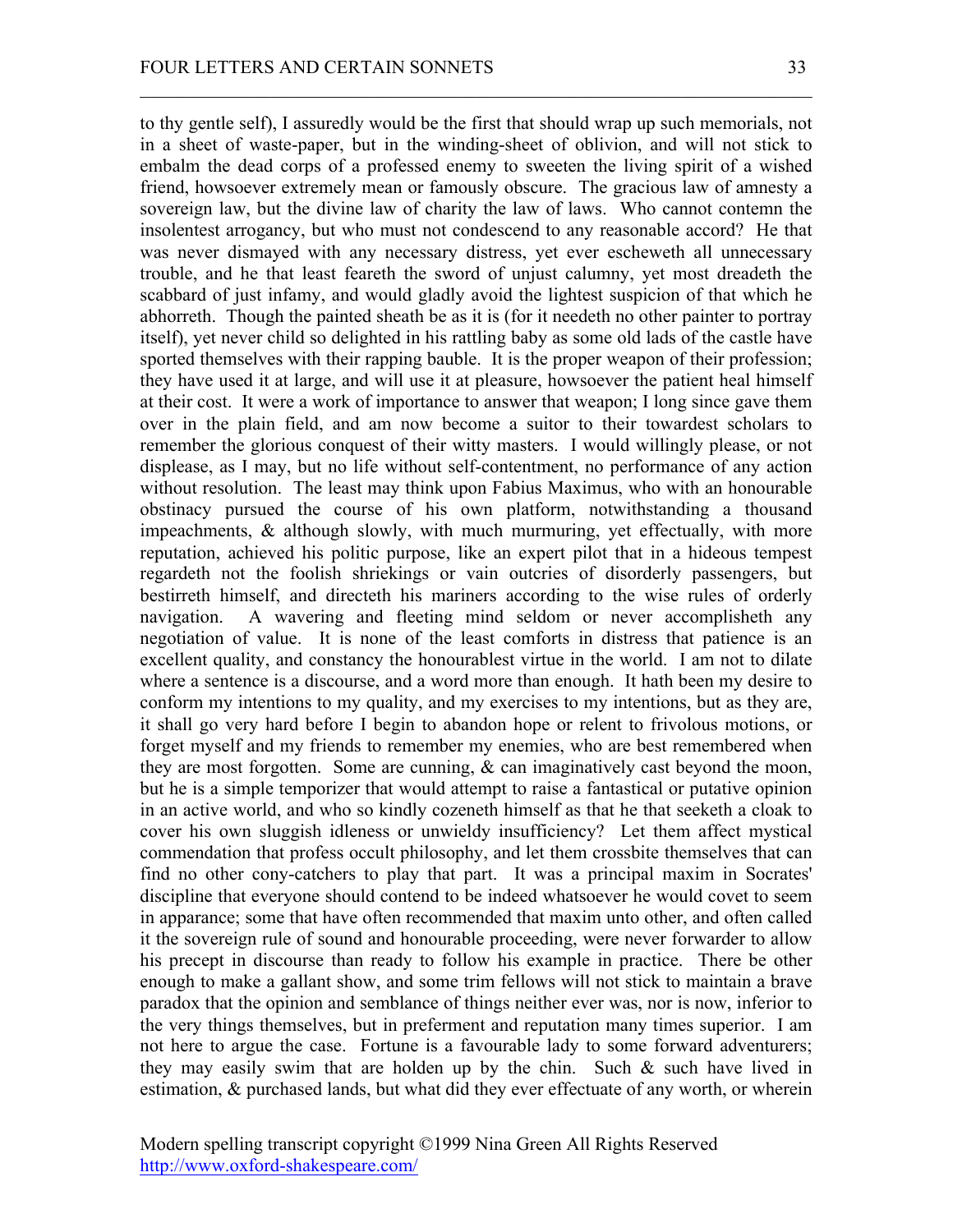appeared their sufficiency to discharge any weighty function, or to perform any notable act? A reed is a sorry staff, & fortune as changeable as the moon; no counterfeit or pretended commendation endureth long. Only desert holdeth out infallibly when many a goodly gentleman beshreweth himself. I must not stand upon particularities; no education to the trainment of Cyrus, nor any proceeding to the employment of Caesar. Pregnant rules avail much, but visible examples amount incredibly. Experience, the only life of perfection, & only perfection of life. Whatsoever occasion causeth me to be mistaken as overmuch addicted to theory without respect of action (for that is one of the especiallest points which I am importuned to resolve), I never made account of any study, meditation, conference or exercise that importeth not effectual use, & that aimeth not altogether at action as the singular mark whereat every art & every virtue is to level. I love method, but honour practice. Must I show the difference? Either art is obscure, or the quickest capacity dull, and needeth method, as it were the bright moon to illuminate the darksome night, but practice is the bright sun that shineth in the day,  $\&$  the sovereign planet that governeth the world, as elsewhere I have copiously declared. To excel, there is no way but one: to marry studious art to diligent exercise, but where they must be unmarried or divorced, give me rather exercise without art than art without exercise. Perfect use worketh masteries, and disgraceth unexperienced art. Examples are infinite, and daily display themselves. A world without a sun, a body without a soul, nature without art, art without exercise: sorry creatures. Singular practice the only singular and admirable workman of the world. Must I dispatch the rest that is exacted? It is no fit place, and the least little will seem too much. As in other things, so in arts, formality doth well, but materiality worketh the feat. Were artists as skilful as arts are powerful, wonders might be achieved by art improved, but they that understand little write much, and they that know much write little. The vain peacock with his gay colours, and the prattling parrot with his ignorant discourses (I am not to offend any but the peacock and the parrot), have garishly disguised the worthiest arts, and deeply discredited the profoundest artists, to the pitiful defacement of the one and the shameful prejudice of the other. Rudolph Agricola, Philip Melancthon, Ludovic Vives, Peter Ramus, and divers excellent scholars have earnestly complained of arts corrupted, and notably reformed many absurdities, and still corruption engendereth one vermin or other, and still that precious trainment is miserably abused which should be the fountain of skill, the root of virtue, the seminary of government, the foundation of all private and public good. The methodist & discourser might be more material, the theorist and practitioner more formal, all four more effectual, or how cometh it to pass that much more is professed, but much less performed, than in former ages, especially in the mathematics and in natural magie, which being cunningly and extensively employed (after the manner of Archimedes, Archytas, Apollonius, Regiomontanus, Bacon, Cardan, and suchlike industrious philosophers, the secretaries of art and nature) might wonderfully bestead the commonwealth with many puissant engines and other commodious devices for war and peace. In actual experiments and polymechany, nothing too profound; a superficial slightness may seem fine for sheets, but proveth good for nothing. As in other business, so in learning: as good never a whit, according to the proverb, as never the better. One perfect mechanician worth ten unperfect philosophers; an ignorant man less shameth himself, less beguileth his friend, less disableth the commonwealth, than a putative artist. A whole natural wit more serviceable and more sufficient than a demi-scholar, who,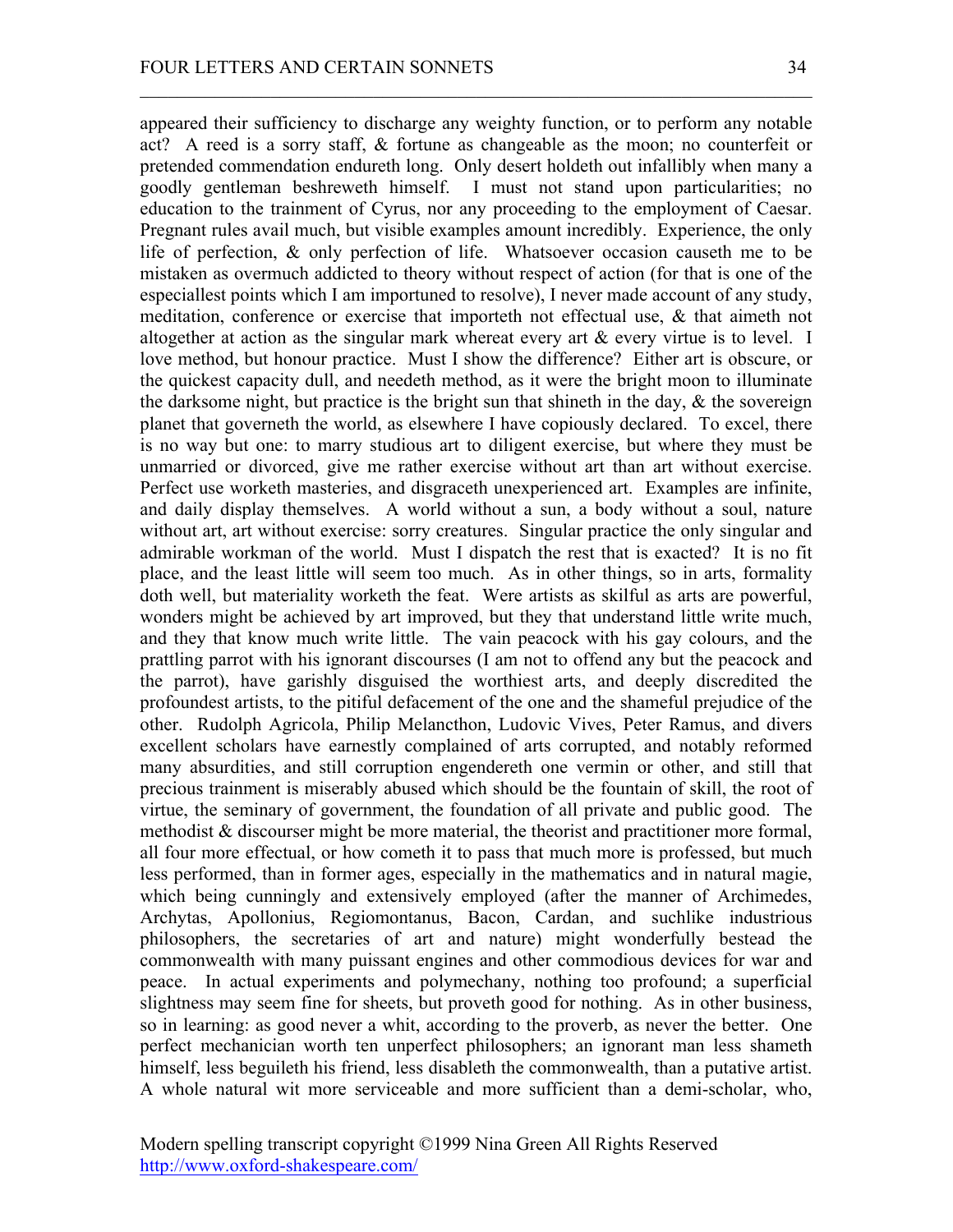presuming on that which he hath not, abaseth the force of that which he hath. He must not dream of perfection that improveth not the perfectest art with most perfect industry. A snatch and away with Neoptolemus and the common sort of students may please a little but profiteth nothing. It is the body, not the shadow, that dispatcheth the business. The flower delighteth today and fadeth tomorrow, the fruit edifieth and endureth; the vizard, the painted sheath, and such terrible braveries can best report their own entertainment. The peacock and the parrot have good leave to prank up themselves, and leisure enough to revive and repolish their expired works. *What can last always*? quoth the neat tailor, when his fine seams began to crack their credit at the first drawing on. I appeal to Paul's Churchyard whether lines be like unto seams, and whether the deft writer be as sure a workman as the neat tailor. There may be a fault in the reader as well as in the weaver, but every man content himself to bear the burden of his own faults, and, good sweet authors, inform yourselves before you undertake to instruct other. Excellent effects must flow from the spring of excellent causes, and nothing notable without notable endeavour. The print is abused that abuseth, and earnestly beseecheth flourishing writers not to trouble the press but in case of urgent occasion or important use. Or if you conceive extraordinarily of your own pregnancy and will needs employ your youthful talent, remember that corruptions in manners and absurdities in art have too lately overflowed the banks of all good modesty and discretion. He that hath but half a tongue may say more; I only note by the way that hindereth many a gallant wit in the way, and, without impeachment to any, wish all rather to be excellent with Socrates than to seem famous with the philosopher of the court. My meaning is not to teach, but to touch, & albeit I have cursorily spoken something for myself, and something as it were against other, yet the one little, and the other less, are both uttered with a mind that will rather excuse other than myself, and rather accuse myself than other, wheresoever I find the least reason for them, or the least cause against myself, and if in anything I am anything, it is in nothing so much as in a zealous desire to see learning flourish, virtue prosper, the good proceed from better to better, the bad amend, the body cherish the members, the members tender the body, all generally maintain concord with all, everyone particularly nourish accord with everyone. Howbeit at this instant I must crave licence to stand upon such terms, not as I would most willingly choose, but as the present occasion forcibly suggesteth. No man loather to minister the least, or to take the greatest, occasion of public contention or private discontentment; choler is as soon inflamed as flax, and small sparkles of dissension have kindled horrible fires of faction. There be wrangling & quarrelling hotspurs enough, though I be none. *Ignis fatuus* never so spritishly busy; never so many threatening comets, never such a terrible sky of blazing and falling stars, never such lusty stirring of lively coals and dead cinders, every Martin Junior and Puny Pierce a monarch in the kingdom of his own humour, every pert and crank wit, in one odd vein or other, the only man of the university, of the city, of the realm, for a flourish or two. Who but he, in the flush of his overweening conceit? Give him his peremptory white rod in his hand, and good night all distinction of persons and all difference of estates. His pen is his mace; his lance, his two-edged sword; his scepter, his Hercules club; and will bear a predominant sway in despite of vainglorious titles and ambitious degrees. Lords must take heed how they lord it in his presence, but he, forsooth, may play the lord great master *cum gratia,* & a saucy sophister take upon him, like a mighty tyrant, *cum privilegio*. God help when ignorance and want of experience, usurping the chair of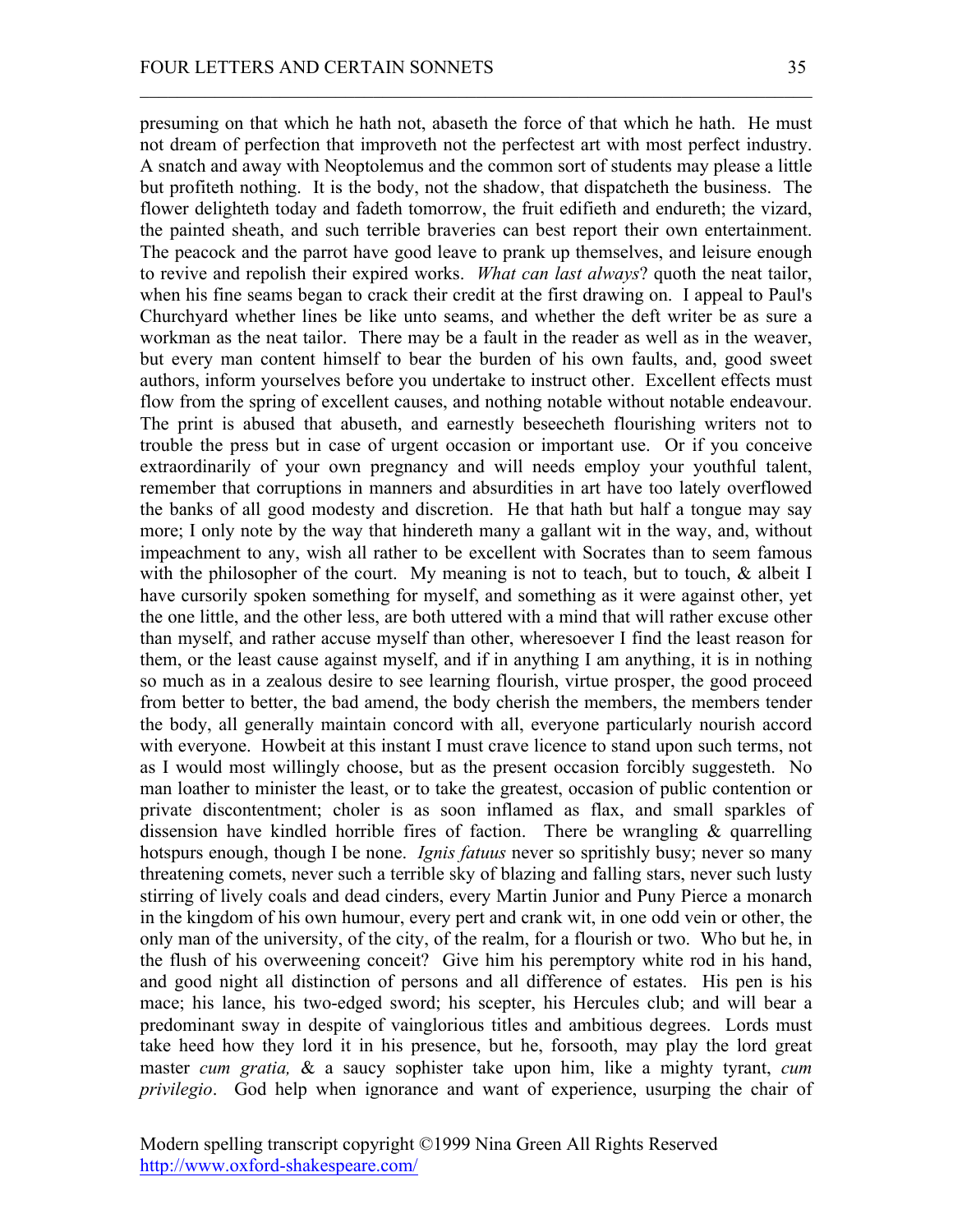scrupulous and rigorous judgment, will in a fantastical imagination, or percase in a melancholy mood, presume farther by infinite degrees than the learnedest men in a civil commonwealth or the sagest counsellors in a prince's court. Our new-new writers, the loadstones of the press, are wonderfully beholding to the ass, in a manner the only author which they allege. The world was ever full enough of fools, but never so full of asses in print: the very elephant, a great ass; the camel, a huge ass; the bear, a monstrous ass; the horse, an absurd ass; the fox himself, a little ass, or, for variety, an ape. Who not an ass or an ape in good plain English that chanceth to come in the wise ass-maker's & mighty ape-dubber's way? They are fine men,  $\&$  have many sweet phrases; it is my simplicity that I am so slenderly acquainted with that dainty style, the only new fashion of current eloquence *in esse*, far surpassing the stale vein of Demosthenes or Tully, Jewel or Harding, Whitgift or Cartwright, Sidney or Spenser. But I could wish ignorance would favour itself, & it were not amiss that want of experience should be content to be a little modest or somewhat quiet, & both enforce less occasion to be termed as they will needs notoriously proclaim themselves, as it were with a public oyez, or a general *Noverint universi per praesentes*. For if anything indeed be a right ass in print, it is the one, and if anything indeed be a right calf in print, it is the other: ignorance, the famousest ass, and want of experience, the notablest calf in the world. Yet the one, the terrible controller, the other, the singular reformer of the world; both, the busiest adventurers and doughtiest doers in a world. They trouble many, much; some, exceedingly; themselves, most; me, little, who can very well leave them to the jollity of their own swinge, or only pray them to stay the nimble course of their forward wisdoms till they have soberly read and heard a little, and a little more (for iwis something resteth unconsidered), and till they have effectually seen and tried a great deal, and a great deal more (for much remaineth unapproved). I love not to solicit them greatly that love to importune all other excessively. That little I have done, I have done compelled, and would wish undone rather than any storm of debate or the least fit of malice should ensue thereof. Let them glory in pen-scolding and paper-brabbling that list; I must not, I cannot, I will not. I hate to intend such arrant paltry, not for fear but for contempt, not for laziness but for weightier business. Good honest youths, spare an old truant, meeter now to play the dumb dog with some ancients than the bawling cur or the hissing snake with you springals. A thousand examples pierce deep, and over-sensibly teach me the miserable inconvenience of such mischief, and the miserable mischief of such inconvenience. Better a peck of troubles than a load of agonies; no plague to irksome vengeance, no joy or treasure to industrious employment; no felicity to a commodious intercourse of sweet study, sweeter conversation, and sweetest action. That wanteth must be supplied, as sufficient as it may; extraordinary encumbrances little need. Time is precious, and would not be prodigally wasted in waste-paper, or contemptuously thrust out by the shoulders. My first letter was in a manner voluntary; my second, in sort necessary; this, wholly superfluous, but violently extorted after the rest; all wearisome unto me, but this most tedious, and anything more would seem intolerable, especially in the invective vein, the little fury of this age & great incendiary of the world, whose unmeasurable outrage I would rather mitigate with twenty insinuative  $\&$  persuasive orations than any way aggravate with one offensive or defensive letter. Some comical jars may be endured, but no act so joyful as the plaudite, & whatsoever the beginning happeneth to be, I would always wish a pleasant or amicable end, the scope whereat I as diligently aim as any that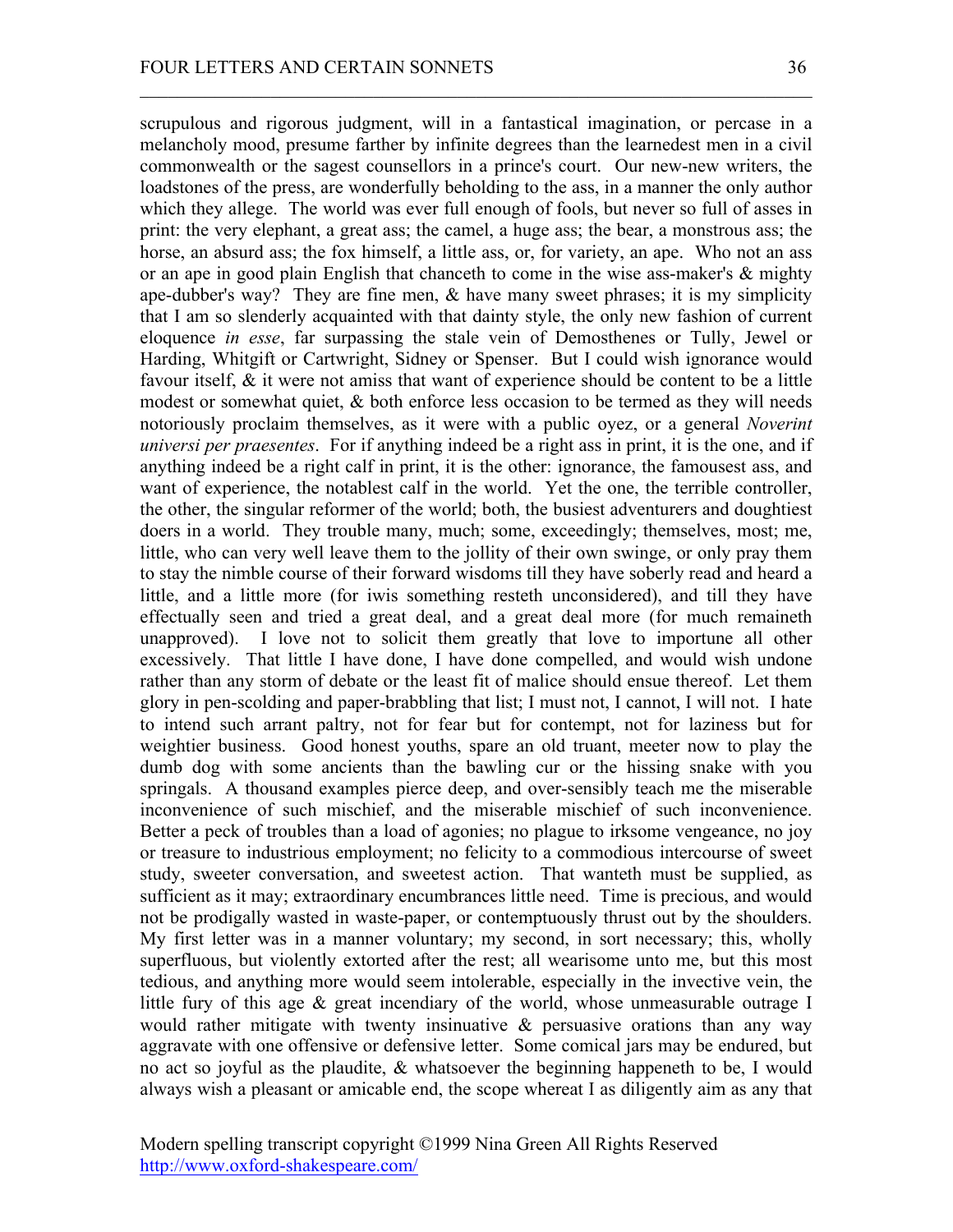most religiously affecteth unity. Only my determination is rather to be a sheep in Wolfe's print than to suffer myself, or my dearest friends, to be made sheep in the wolf's walk, and only my request is that every discreet and courteous mind will as considerately weigh the cause as censoriously note the effect. I hope there neither is, nor shall be, any default committed but may in convenient time be redressed with some reasonable amends, until which time I am not to dedicate anything unto any personage of name but a mind affectionately desirous to honour the worthiest, to reverence the wisest, to commend the learnedest, to embrace the best, to appease the worst, to injury none, to render everyone the uttermost of his desert or other quality. Which mind I entirely recommend unto you all, and you all unto God, whom I beseech to accomplish that which I cannot effect, and even to work a miracle upon the deaf. London, this 11 and 12 of September.

 $\mathcal{L}_\text{max}$  , and the contribution of the contribution of the contribution of the contribution of the contribution of the contribution of the contribution of the contribution of the contribution of the contribution of t

Your affectionate friend, G.H.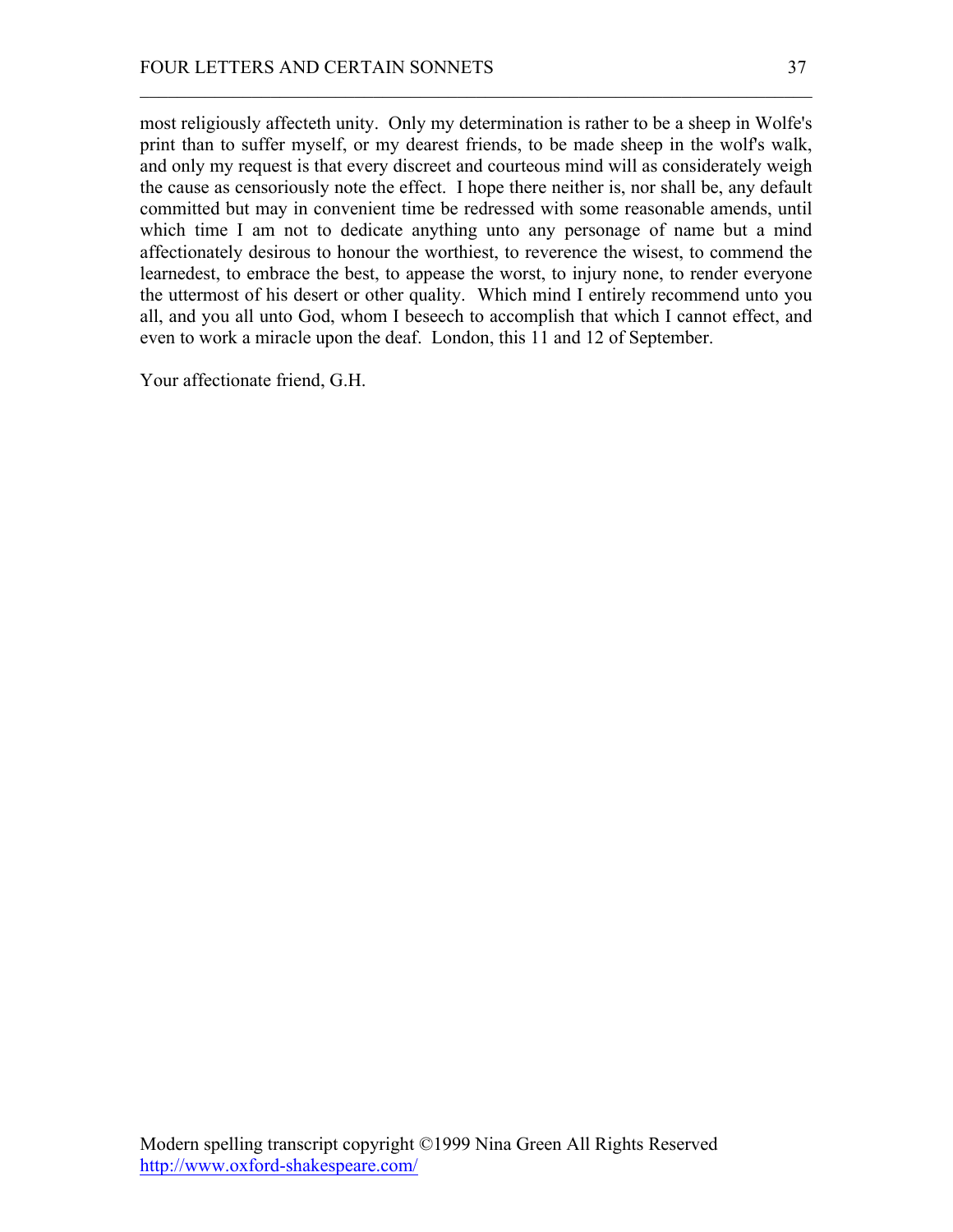# GREENE'S MEMORIAL or Certain Funeral Sonnets

 $\mathcal{L}_\text{max}$  , and the contribution of the contribution of the contribution of the contribution of the contribution of the contribution of the contribution of the contribution of the contribution of the contribution of t

To the foresaid Master Emanuel Demetrius, Master Christopher Bird, and all gentle wits that will vouchsafe the reading

# SONNET I

His repentance, that meant to call Greene to his answer.

*Alas that I so hastily should come To terrify the man with fatal dread That deemed quiet pens or dead or dumb, And stoutly knocked poor silence on the head. Enough can say: Dead is the dog of spite; I that for pity praised him alive, And smiled to hear him gnar and see him bite, Am not with sorry carcasses to strive. The worst I list of famous him report: Paul's hath the only pregnant author lost. Ay me, quoth Wit in lamentable sort: What worthy wight shall now command the roost? Fame heard the plaint, and pointed at a man As green as Greene, and white as whitest swan.*

### SONNET II

His misfortune, in being spitefully injuried by some whom he partially commended.

*Unlucky I, unhappiest on earth, That fondly doting upon dainty wits, And deeply ravished with their luring fits, Of gentle favours find so hard a dearth. Is it my fate or fault that such fine men Should their commender so unkindly bite, That loves to love in spite of rankest spite, And hates to hate with heart or tongue or pen? Sweet writers, as ye covet to be sweet, Nor me, nor other, nor yourselves abuse; Humanity doth courteously peruse Each act of friend or foe with favour meet. Foul devil, and fouler malice, cease to rave;*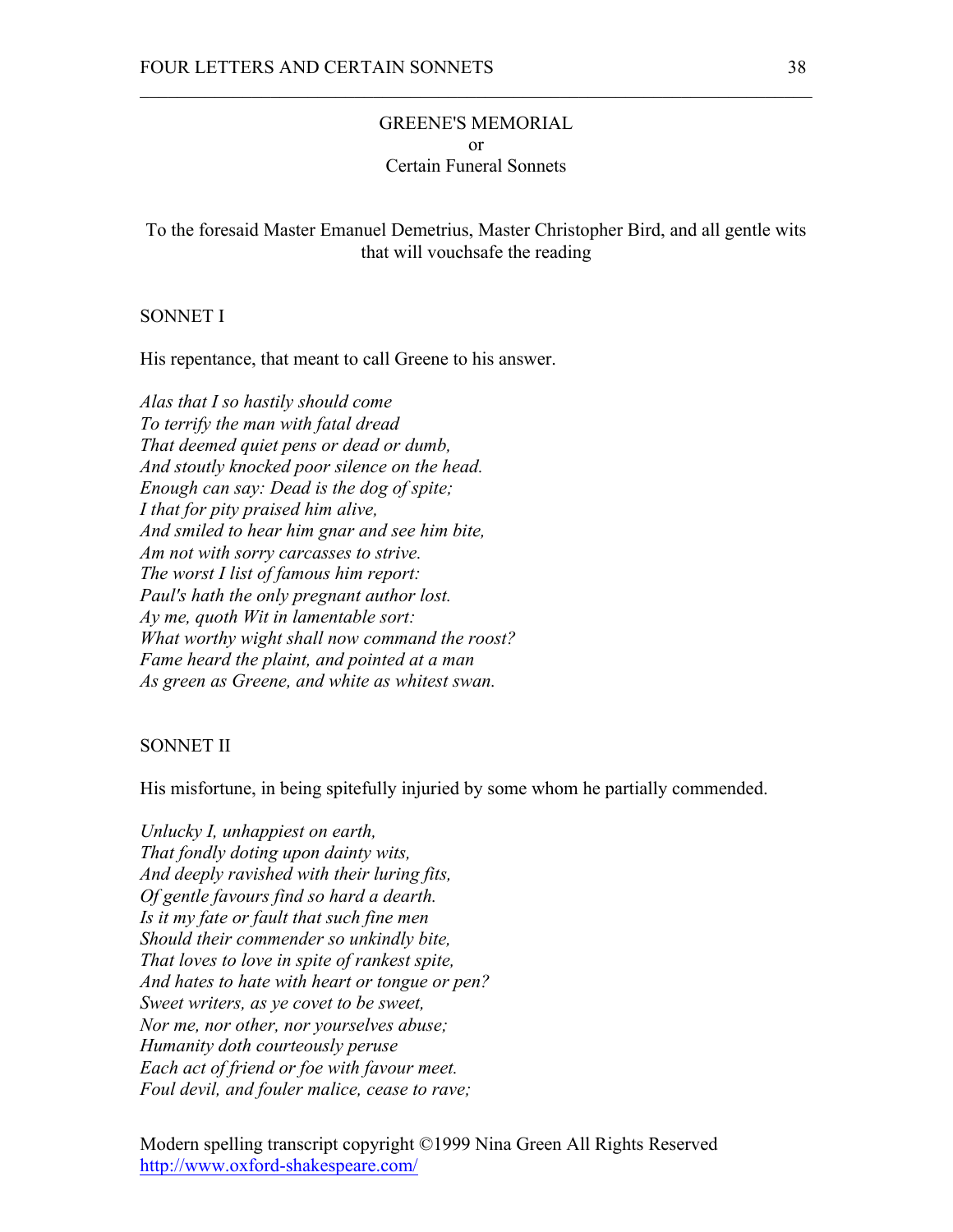# *For every fault I twenty pardons crave.*

# SONNET III

His admonition to Greene's companions

*The flourishing and gaily springing wight That vainly me provoked with vile reproach Hath done his worst, and hath no more to broach, Maugre the devil of villainous despite. I cannot rail, whatever cause to rail; For charity, I lovingly embrace That me, for envy, odiously deface, But in their highest rage extremely fail. I can do him no harm that is in heaven, I can do him no good that is in hell, I wish the best to his survivors fell, Deeply acquainted with his six and seven; O be not like to death, that spareth none; Your greenest flower, and peacock's tail, is gone.*

#### SONNET IIII

The miserable end of wilful desperateness

*The jolly fly dispatched his silly self; What stories quaint of many a doughty fly That read a lecture to the venturous elf, Yet he will have his lusty swinge, to die. Courage and stirring wit in time do well, But that same obstinate desperation, A furious fiend of self-devouring hell, Rushing with terrible commination, (What storm so hideous as rage's spell?) Concludes with horrible lamentation. Each blessed tongue accurse malediction, The ugly mouth of ruthful confusion; Nothing so dulcetly sweet or kindly dear As sugared lips and heart's delicious cheer.*

# SONNET V

The learned should lovingly affect the learned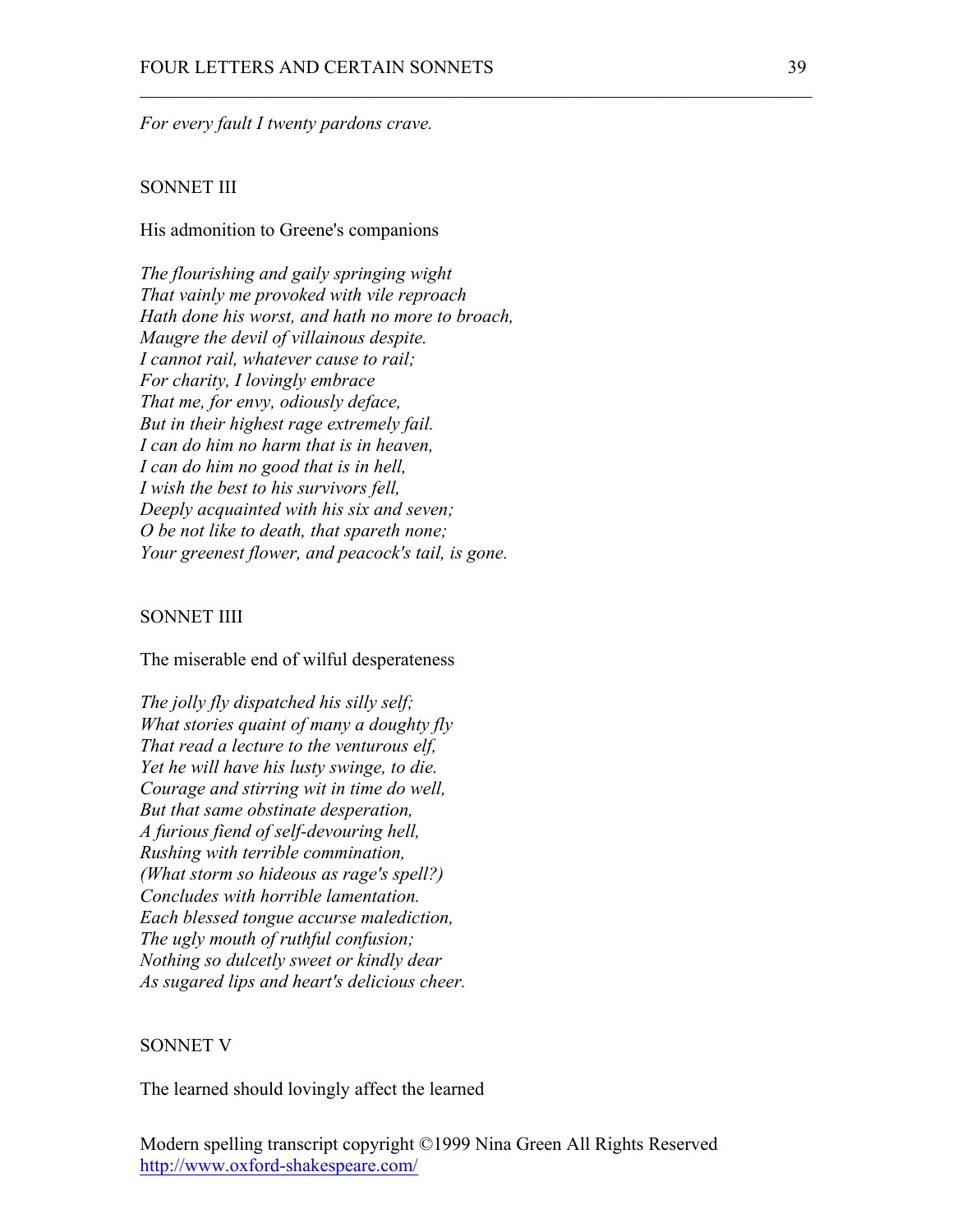*I am not to instruct where I may learn, But where I may persuasively exhort, Nor over-dissolute, nor over-stern, A courteous honesty I would extort. Good loathes to damage or upbraid the good; Gentle, how lovely to the gentle wight? Who seeth not how every blooming bud Smileth on every flower fairly dight, And biddeth foul ill-favouredness good night. Would Alciat's emblem, or some scarlet hood, Could teach the pregnant sons of shiny light To interbrace each other with delight; Fine Mercury conducts a dainty band Of charities and muses hand in hand.*

### SONNET VI

### His palace of pleasure

*I wot not what these cutting huff-snuffs mean. Of ale-house daggers I have little skill; I borrow not my phrase of knave or quean, But am a debtor to the civil quill. It is restorative unto my heart To hear how gentle Cheke and Smith conversed; No daintier piece of delicatest art Than cordial stories charmingly rehearsed, That whilom rudest woods and stones empierced. Who now begins that amiable part? Haddon, farewell, and Ascham, thou art stale, And every sweetness tastes of bitter bale; Oh let me live to interview the face Of fair humanity and bounteous grace.*

# SONNET VII

#### His unfeigned wish

*Never Ulysses or Aeneas tired With toiling travails and huge afflictions As arrant pen and wretched page bemired With nasty filth of rank maledictions. I seldom call a snarling cur a cur,*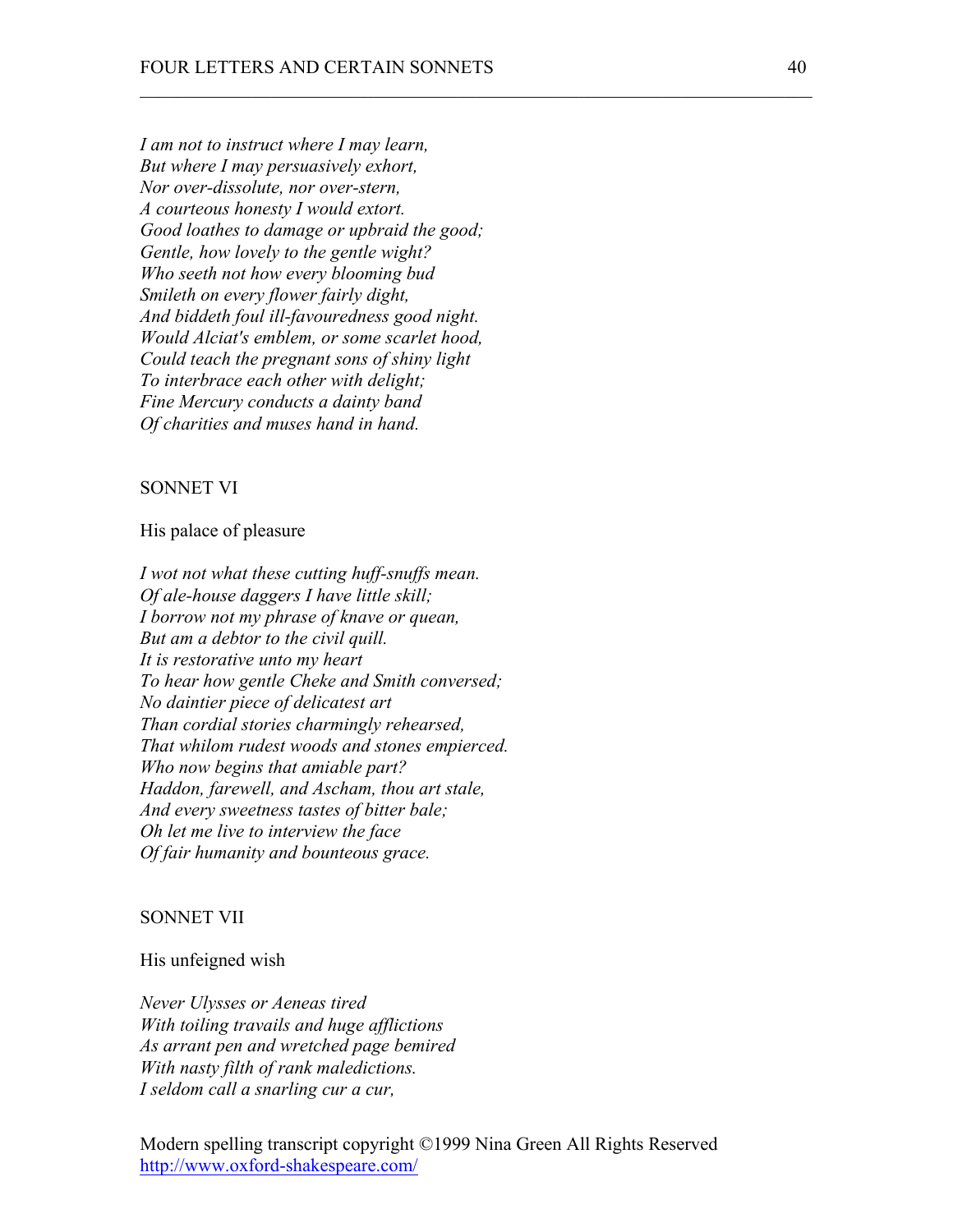*But wish the gnarring dog as sweet a mouth As bravest horse that feeleth golden spur, Or shrillest trump that soundeth north or south, Or most enchanting siren's voice uncouth. Self-gnawing hearts and gnashing teeth of murr, How fain would I see Orpheus revived, Or Suada's honey-bees in you rehived? O most delicious honey-dews, infuse Your daintiest influence into their muse.*

### SONNET VIII

# A continuation of the same wish

*Let them forget their cankered peevishness, And say to choler fell: Thou wert our fall; Hadst thou not boiled in fretting waywardness, We might have laughed at Fortune's tossing ball. Choler, content thy malcontented self, And clearest humour of right sanguine pure, Neatly refined from that felonious elf, With Jovial graciousness thyself enure. If ever silver conduits were abroach Of streaming wit and flowing eloquence, Ye floods of milk and honey re-approach, And bounteously pour out your quintessence. Gently assemble delicacies all, And sweetly nectarize this bitter gall.*

### SONNET IX

His revival of a former motion, added at the instance of an especial friend

*Were I as meet, as willing, to advise, I would in amicable terms entreat Some forward wits to change their headlong guise, And less in print, and more in mint, to sweat. Pythagoras and Apollonius sage, Two wonders of capacity divine, Trained their followers to temper rage, And tongue with curious silence to refine. There is a time to speak, a time to write, But blessed be the time that sees and hears; Let petty stars suppress their twinkling light,*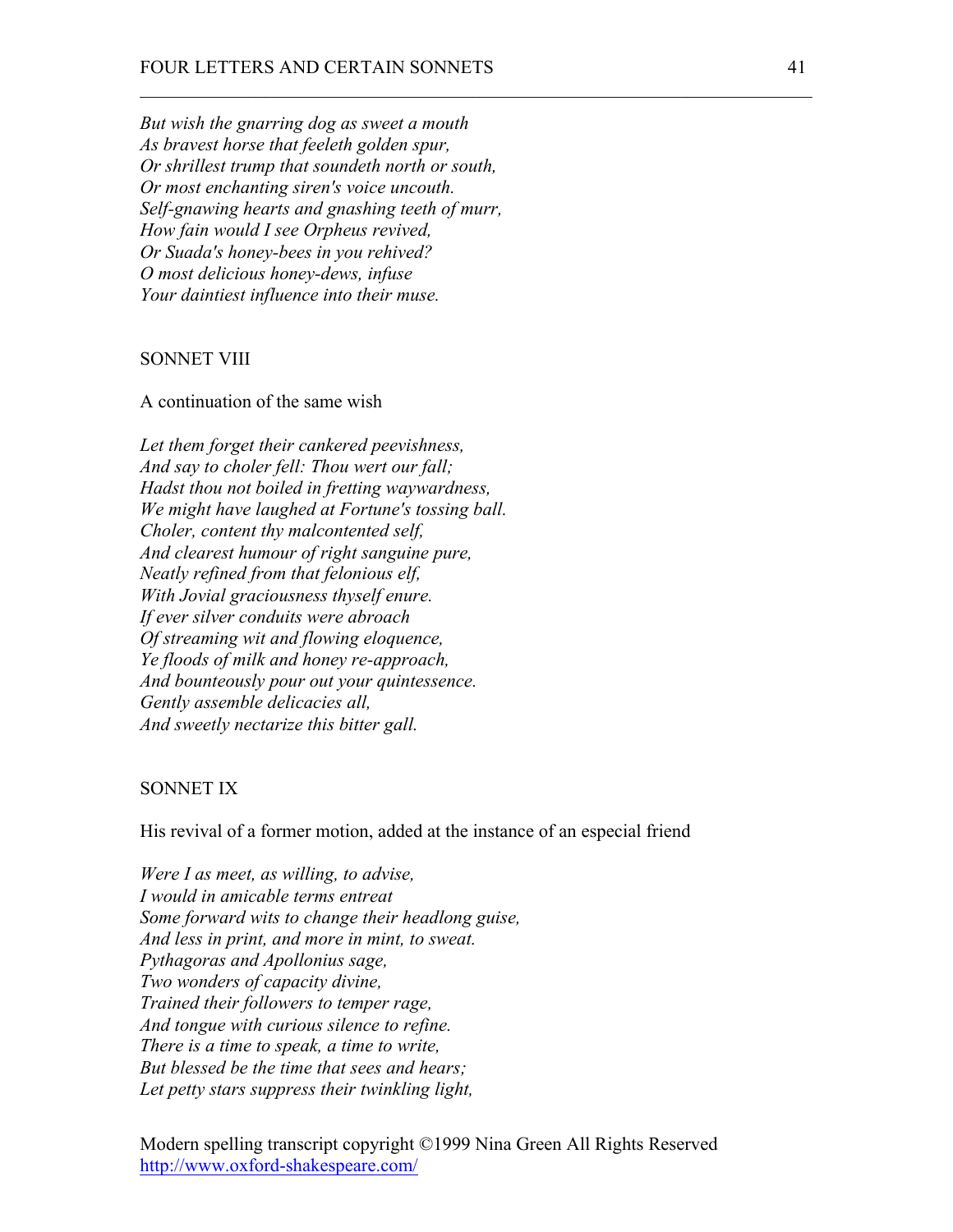*And glorious sun advance his beamy peers. O you of golden mould that shine like sun, Display your heavenly gifts, and I have done.*

# SONNET X

A more particular declaration of his intention

*Yet let affection interpret self; Arcadia brave and doughty Faerie Queen Cannot be stained by Ghibelline or Guelph Or goodliest legend that wit's eye hath seen. The dainty hand of exquisitest art And nimble head of pregnantest receipt Never more finely played their curious part Than in those lively crystals of conceit. Other fair wits I cordially embrace, And that sweet muse of azure dye admire, And must in every sonnet interlace The earthly sovereign of heavenly fire. A fitter place remaineth to implore Of deepest artists the profoundest lore.*

#### SONNET XI

His desire to honour excellent perfections in the best

Another addition, inserted at the request of one that might command

*Black art, avaunt! and hail, thrice graceful grace, That whitest white on earth or heaven exceeds In purity and sovereignty immense; Or lock my mouth, or school my infant lips Resplendent lights of Milky Way to sing, Rare subjects of thy indulgence supreme. Yet what should I conspicuous mirrors sing, That radiantly display their beauteous beams Of glistering virtue and reshining wit, The luminaries great of little world? Folly impossibilities attempts; Astonishment such brightness best becomes; Or lend me, Pegasus, thy mounting wings, And let me hear how choir of angels sings.*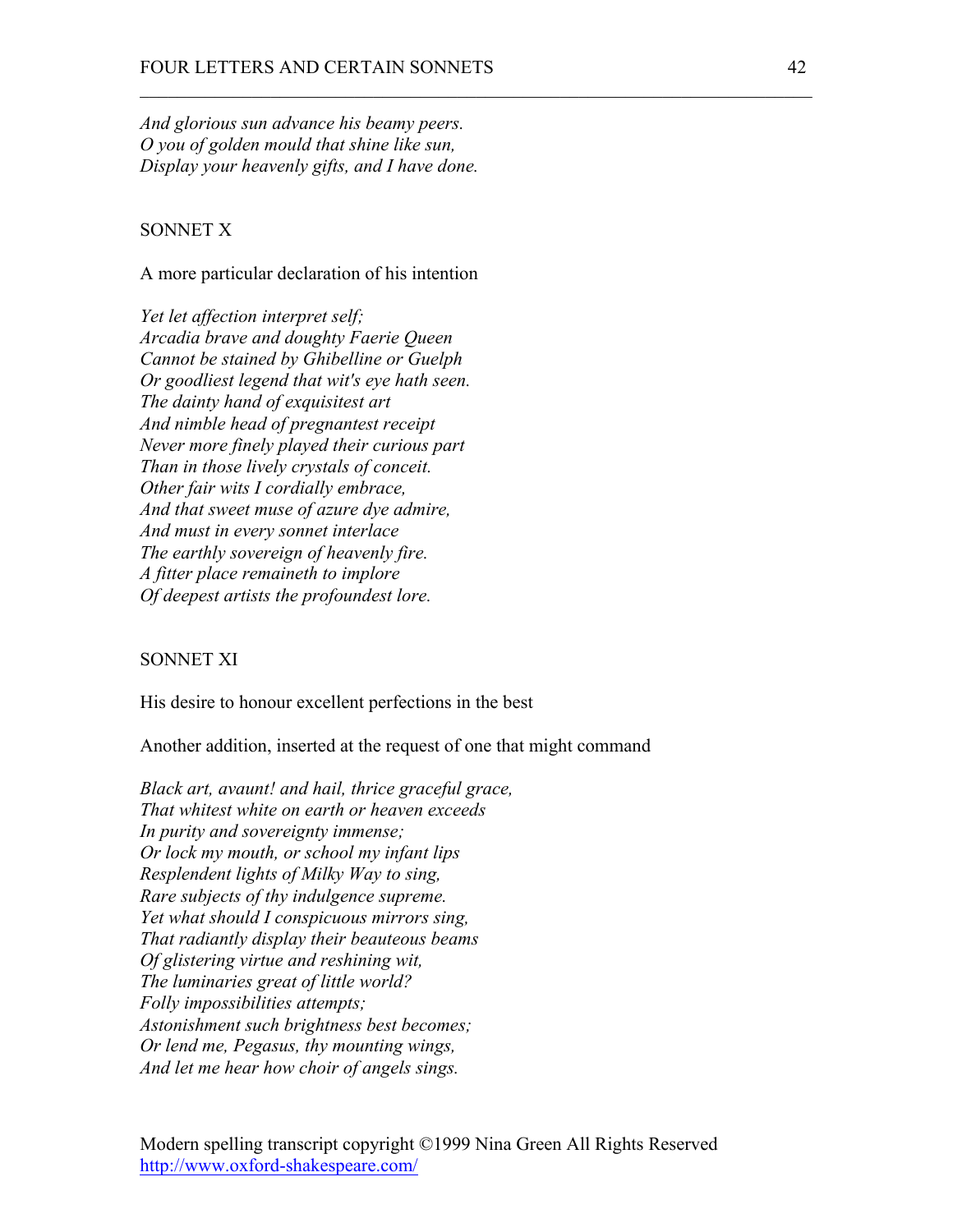### SONNET XII

### His court of honour

*Were fine Castilio the heir of grace, What gallant port more graciously fine, As dainty Petrarch was sweet siren's son, What witching tune more Orpheusly sweet, Him, him, the idee high and deep abyss Of noble excellence I would proclaim. But what should drowsy muse of phantoms dream? Cast glancing eye into Queen Pallas' court, And scorn the dimness of thy dazzled sight, Astound with lord and lady grace's view, Idees how high, abysses how profound Of valour brave, and admirable worth? Poor glimmering gems and twinkling stars adieu; Here, here, the sun and moon of honour true.*

# SONNET XIII

# His intercession to fame

*Live ever, valorous renowned knights, Live ever, Smith and Bacon, peerless men, Live ever, Walsingham, and Hatton wise, Live ever Mildmay's honourable name. Ah that Sir Humphrey Gilbert should be dead, Ah that Sir Philip Sidney should be dead, Ah that Sir William Sackville should be dead, Ah that Sir Richard Grenville should be dead, Ah that brave Walter Devereaux should be dead, Ah that the flower of knighthood should be dead, Which, maugre deadliest deaths and stoniest stones That cover worthiest worth, shall never die. Sweet fame, adorn thy glorious triumph new, Or virtues all, and honours all, adieu.*

### SONNET XIIII

# A repetition of the former petition

*But virtues all, and honours all, survive,*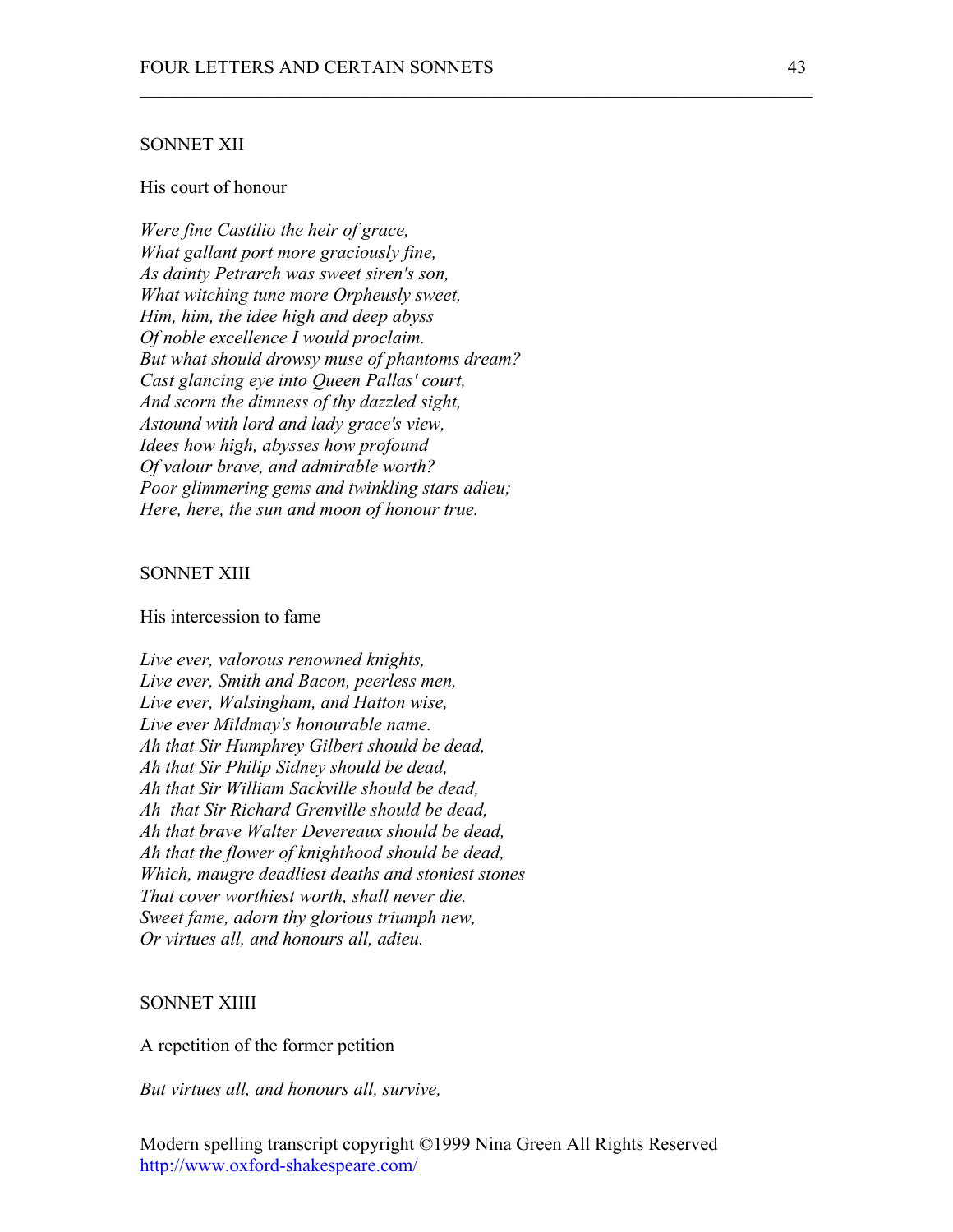*And virtues all, and honours all, inflame Brave minds to platform, and redoubted hands To do such deeds, and such exploits achieve As they and they courageously performed, Egregious men and memorable knights. Ay, memorable knights, whiles sun shall shine And teach industrious worth to shine like sun, To live in motion and action hot, To eternize entelechy divine, Where Plutarch's Lives, where Argonautics brave, Where all heroic wonderments concur. Oh, oh, and oh a thousand times, That thirsty ear might hear archangels' rimes.*

### SONNET XV

A continuation of the same petition

*Then would I so my melody addulce, And so attune my harmony to theirs, That fellest fury should confess herself Enchanted mightily with charms divine, And in the sweetest terms of sacred leagues, With pure devotion reconcile her rage. Meanwhile I seek and seek, but cannot find That jewel rare of preciousest worth, Gentle accord and sovereign repose, The paradise of earth and bliss of heaven. Be it in earth, O heaven, direct my course; Be it in heaven alone, O earth, farewell, Or well fare patience, that sweetens sour, And rears on hellish earth an heavenly bower.*

#### SONNET XVI

His professed disdain to answer vanity in some, or to envy prosperity in any

*Some me have spited with a cruel spite, But fount of mercy so recleanse my sin, As I nor them malign, nor any wight, But all good minds affect like dearest kin. Small cause I have to scorn in any sort, Yet I extremely scorn to answer some That banish conscience from their report,*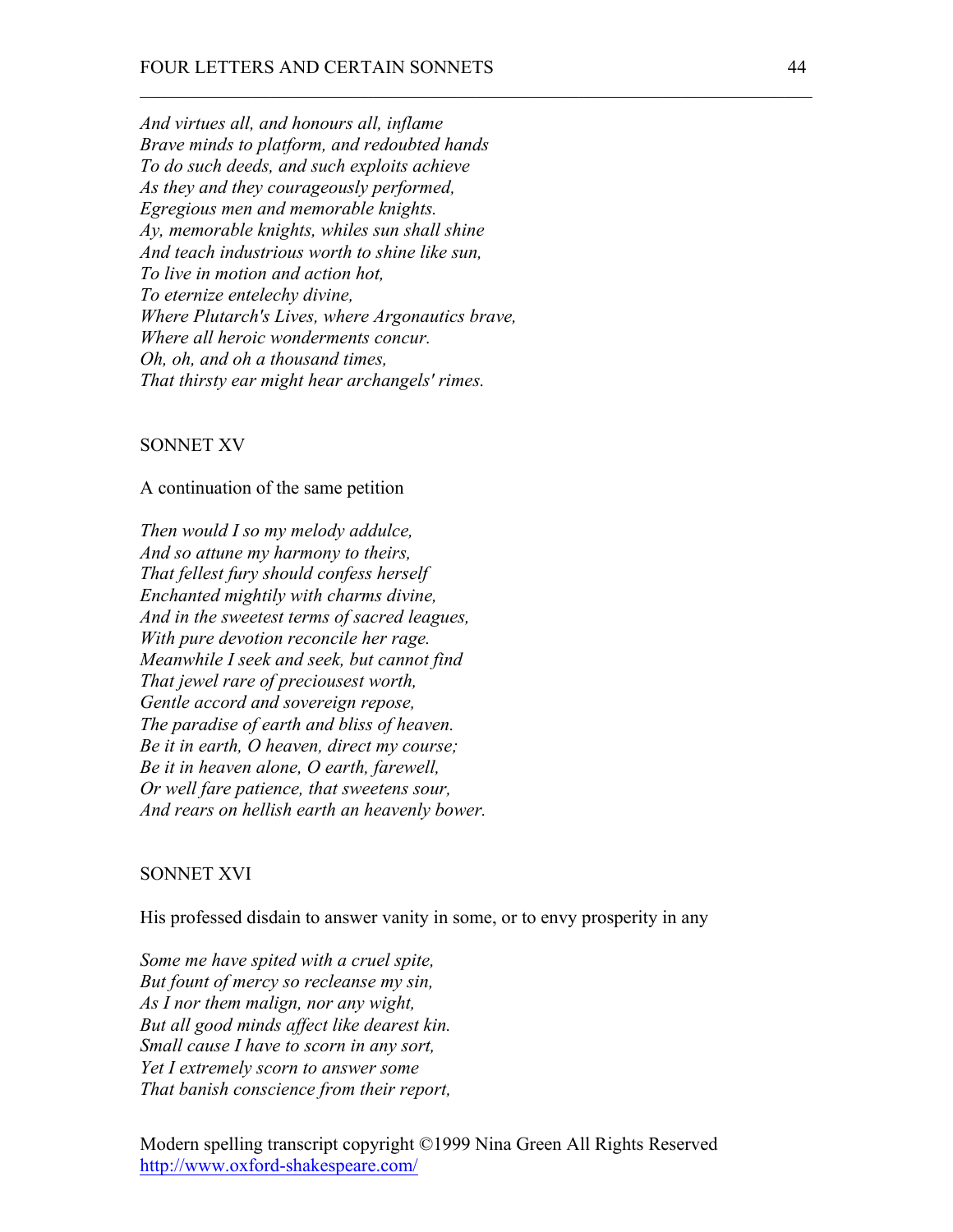*And over-wantonly abuse the dumb. God keep low countrymen from high disdain, Yet I disdain with haughtiest contempt To envy any person's fame or gain, Or any crooked practice to attempt. Jesu, that we should band, like John O'Neill, That tenderly should melt in mutual zeal.*

# SONNET XVII

His exhortation to atonement and love

*O minds of heaven, and wits of highest sphere, Molten most tenderly in mutual zeal, Each one with cordial indulgence forbear, And bonds of love reciprocally enseal. No rose, no violet, no fragrant spice, No nectar, no ambrosia so sweet As gracious love, that never maketh nice, But everyone embraceth, as is meet. Magnets and many things attractive are, But nothing so allective under skies As that same dainty amiable star That none but grisly mouth of hell defies. That star illuminate celestial hearts, And who, but rancour, feeleth irksome smarts?*

# SONNET XVIII

#### John Harvey's welcome to Robert Greene

*Come, fellow Greene, come to thy gaping grave, Bid vanity and foolery farewell, Thou over-long has played the mad-brained knave, And over-loud hast rung the bawdy bell. Vermin to vermin must repair at last, No fitter house for busy folk to dwell; Thy cony-catching pageants are past, Some other must those arrant stories tell. These hungry worms think long for their repast. Come on, I pardon thy offence to me, It was thy living; be not so aghast; A fool and a physician may agree. And for my brothers, never vex thyself:*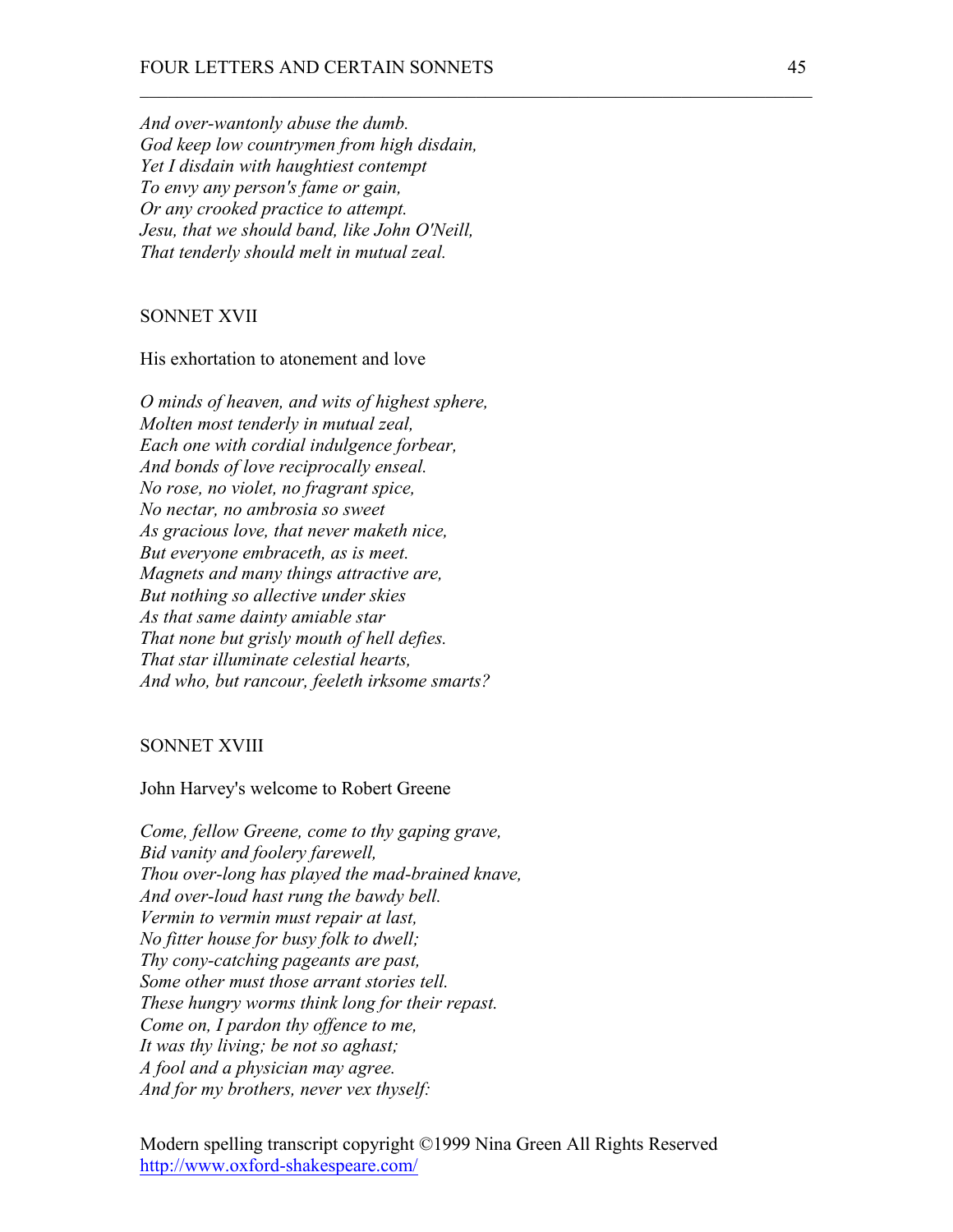#### *They are not to disease a buried elf.*

# SONNET XIX

His apology of himself and his brothers

*Yet fie on lies, and fie on false appeals, No minister in England less affects Those wanton kisses that lewd folly steals Than he whom only ribaldry suspects. Were I a fool (what man plays not the fool? The world is full of fools, and full of sects), Yet was John never spoiled with the tool That Richard made, and none, but none infects. The third is better known in court and school Than thy vain Quip, or my defence shall be. Whose eye but his that sits on slander's stool Did ever him in Fleet or prison see? Loud mentery small confutation needs; Avaunt, black beast that sows such cursed seeds.*

#### SONNET XX

#### His apology of his good father

*Ah my dear father and my parent sweet, Whose honesty no neighbour can impeach, That any ruffian should in terms unmeet To your discredit shamefully outreach. O rake-hell hand that scribbled him a knave Whom never enemy did so appeach, Repent thy wicked self, that didst so rave, And cancel that which slander's mouth did teach. Nor every man nor every trade is brave; Malt, hairs, and hemp and sackcloth must be had. Truth him from odious imputations save, And many a gallant gentleman more bad. Four sons him cost a thousand pounds at least, Well may he fare, and thou enjoy thy rest.*

# SONNET XXI

His charitable hope, and their eternal repose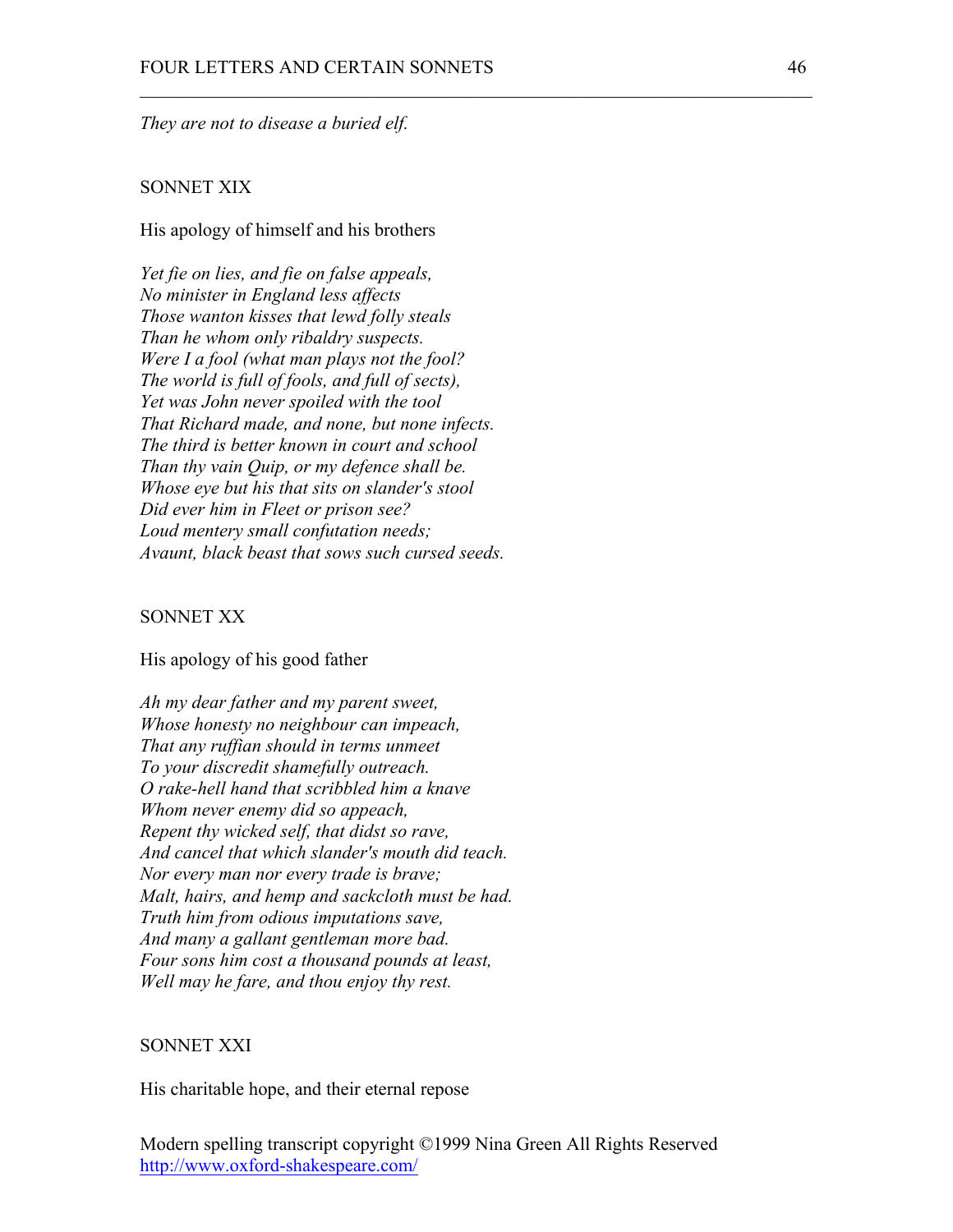*Let memory of gross abuses sleep; Who overshooteth not in reckless youth? Were sins as red as reddest scarlet deep, A penitential heart preventeth ruth; Well-wishing charity presumes the best, Nothing impossible to powerful truth; Body to grave, and soul to heaven, addressed, Leave upon earth the follies of their youth. Some penury bewail, some fear arrest, Some Parma's force, some Spaniards' gold adread, Some underlie the terrible inquest, Some carry a jealous, some a climbing head. We that are dead, released from living woes, Soundly enjoy a long and long repose.*

# SONNET XXII

Lenvoy, or an answer to the gentleman that drunk to Chaucer upon view of the former sonnets and other cantos in honour of certain brave men

 $\mathcal{L}_\text{max}$  , and the contribution of the contribution of the contribution of the contribution of the contribution of the contribution of the contribution of the contribution of the contribution of the contribution of t

*Some tales to tell would I a Chaucer were, Yet would I not even now an Homer be, Though Spenser me hath often Homer termed, And Monsieur Bodin vowed as much as he. Envy and Zoilus, two busy wights; No petty shade of Homer can appear But he the devil, and she, his dam, display, And furies fell annoy sweet muses' cheer. Nor Martins I, nor counter-Martins, squib; Enough ado to clear my simple self, Momus gainst heaven, and Zoilus gainst earth, A Quip for Ghibelline, and whip for Guelph; Or purge this humour, or woe worth the state That long endures the one, or other, mate.*

#### Robertus Grenus, Vtriusq{ue} Academiae Artium Magister, de seipso

*Ille ego, cui risus, rumores, festa, puellae, Vana libellorum scriptio, vita fuit: Prodigus vt vidi Ver, Aestatemq{ue} furoris, Autumno, atque Hyemi, cum Cane dico vale. Ingenii bullam; plumam Artis, fistulam Amandi; Ecquae non misero plangat auena tono?*